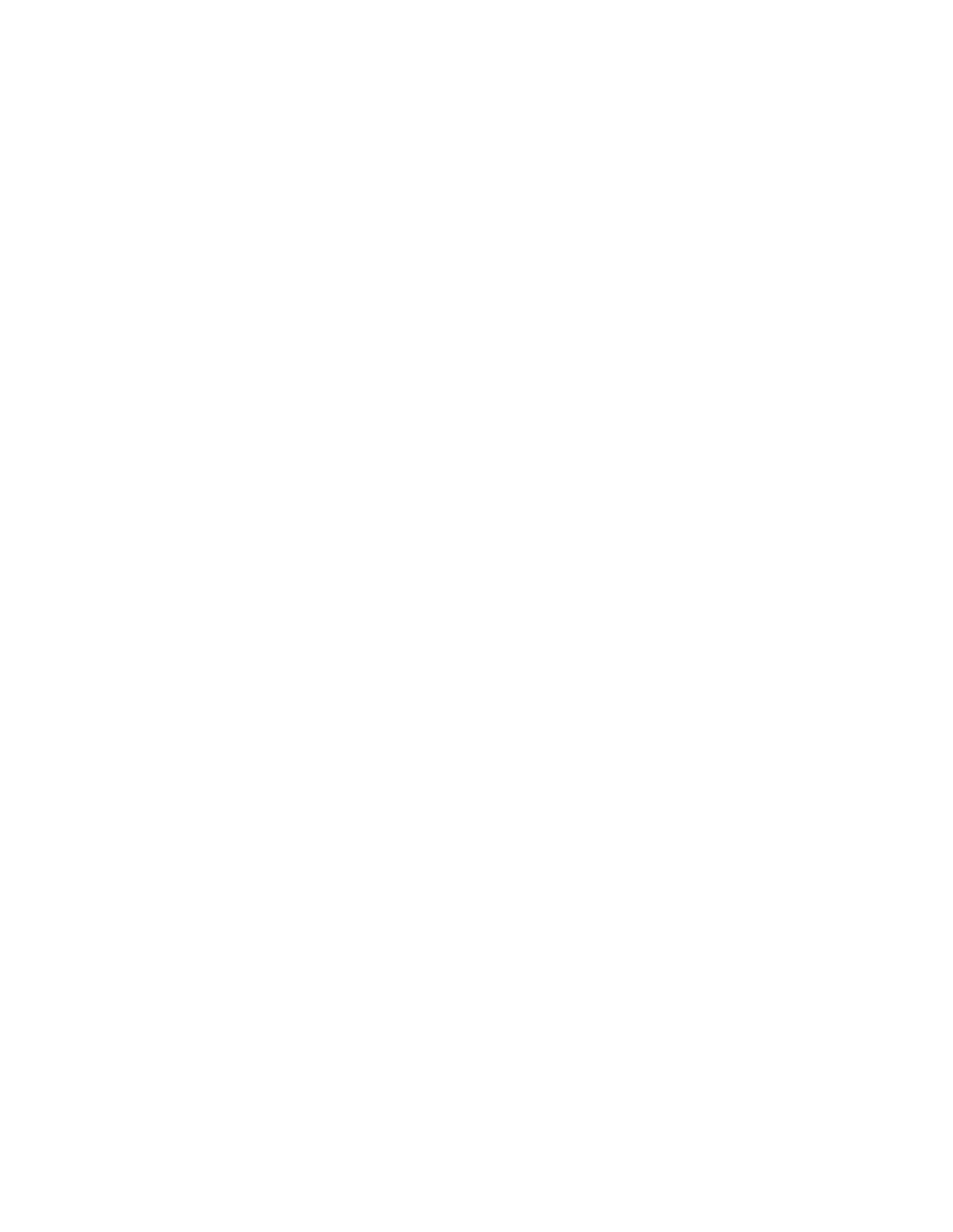# **TABLE OF CONTENTS**

| National Coordinator for Aquaculture New Animal   |  |
|---------------------------------------------------|--|
|                                                   |  |
|                                                   |  |
|                                                   |  |
| Aquaculture Extension and Training Support in the |  |
|                                                   |  |
| Disease Management and Virology Service for       |  |
|                                                   |  |
| Development of Pacific Threadfin and Milkfish     |  |
| Growout Technology and Production of Live         |  |
|                                                   |  |
|                                                   |  |
| Marine Ornamental Fish Culture and                |  |
|                                                   |  |
| Transitioning Hawaii's Freshwater Ornamental      |  |
|                                                   |  |
| Expansion and Diversification of Freshwater       |  |
|                                                   |  |
|                                                   |  |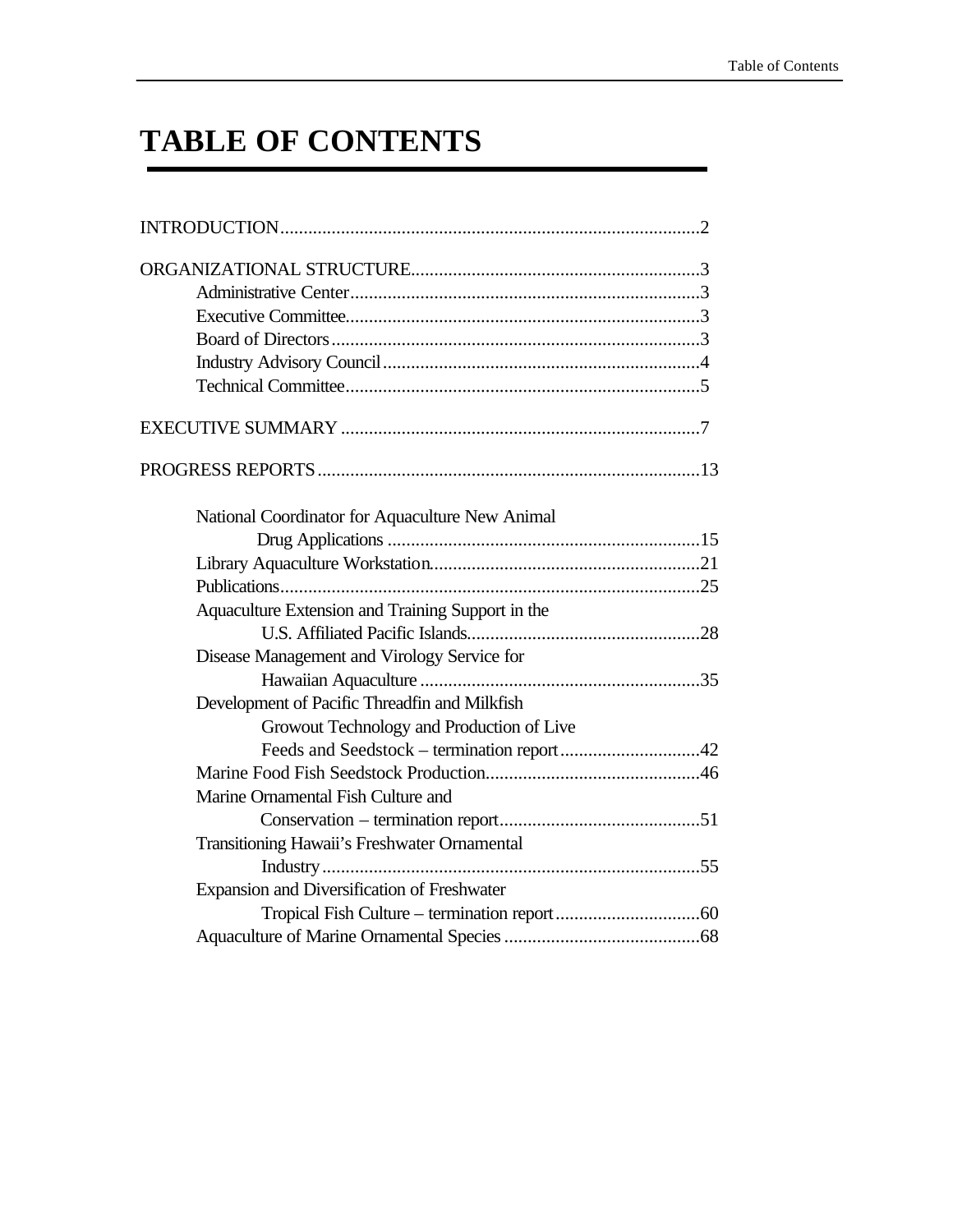# **INTRODUCTION**

The mission of the Center for Tropical and Subtropical Aquaculture (CTSA) is to support aquaculture research, development, demonstration and extension education to enhance viable and profitable U.S. aquaculture.

Title XIV of the Agriculture and Food Act of 1980 and the Food Security Act of 1985 authorized establishment of five regional aquacultural research, development and demonstration centers in the United States (Subtitle L, Sec. 1475[d]) in association with colleges and universities, state departments of agriculture, federal facilities, and non-profit private research institutions.

CTSA is one of the five centers funded by the U.S. Department of Agriculture. Research projects span the American Insular Pacific, using its extensive resource base to meet the needs and concerns of the tropical aquaculture industry.

The five Regional Aquaculture Centers encourage cooperative and collaborative aquaculture research and extension education programs that have regional or national applications. Center programs complement and strengthen existing research and extension educational programs provided by the U.S. Department of Agriculture and by other public institutions. The Centers' objectives are to:

- promote aquaculture research, development and demonstration for the enhancement of viable and profitable commercial aquaculture production in the United States for the benefit of producers, consumers and the American economy;
- utilize the Regional Centers in a national program of cooperative and collaborative research, extension and development activities among public and private institutions having demonstrated capabilities in support of commercial aquaculture in the United States.

CTSA is jointly administered by the University of Hawaii and The Oceanic Institute. The Center offices and staff are located at The Oceanic Institute's Makapu`u Point site on windward Oahu.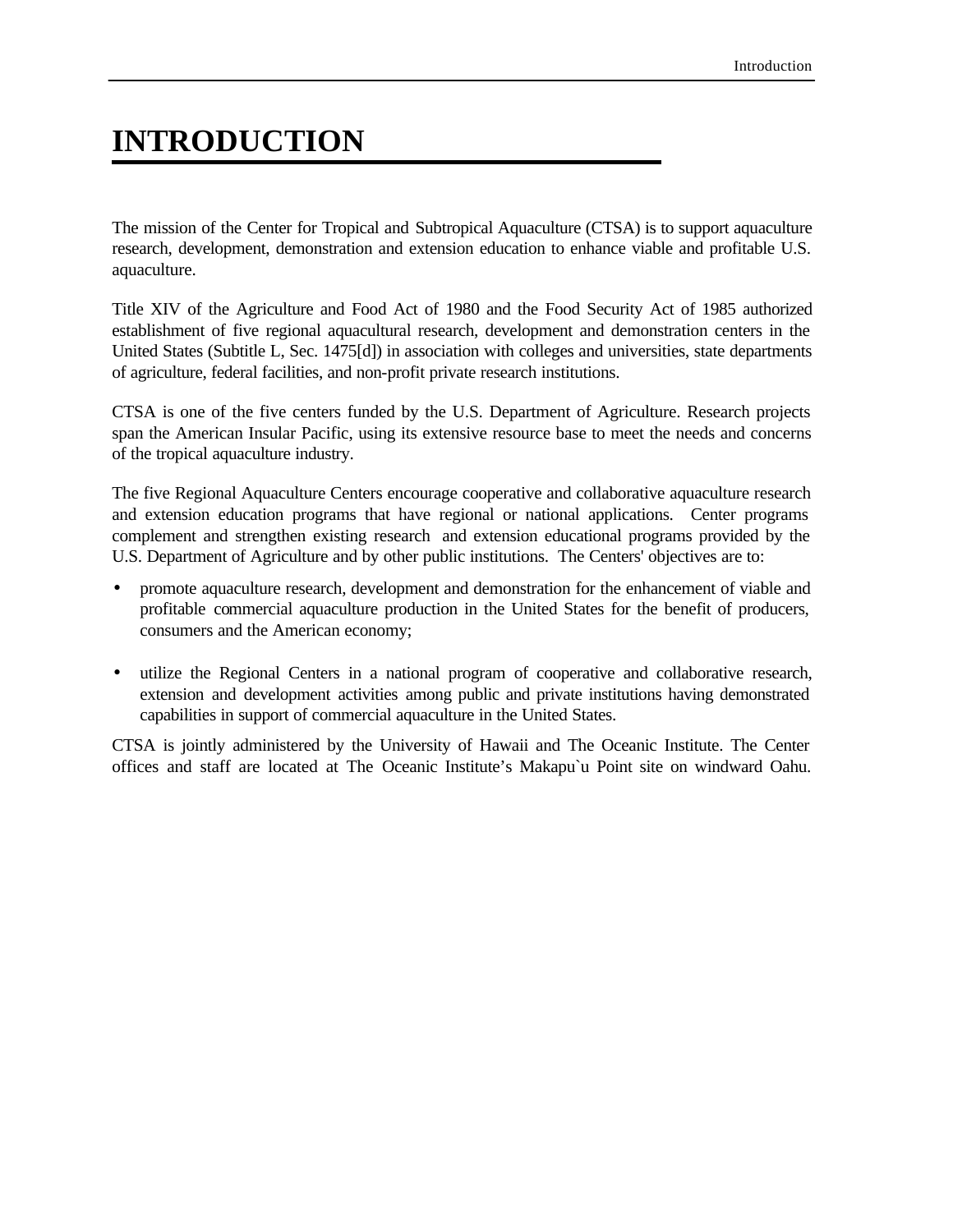# **ORGANIZATIONAL STRUCTURE**

CTSA funds aquaculture research, development and demonstration projects. Each year's program is the result of several groups working together for many months. A Board of Directors oversees the Center's programmatic functions, and an Executive Committee is responsible for the Center's administrative policy and functions.

In addition, CTSA has two working groups. The Industry Advisory Council (IAC) comprises members from financial institutions, aquacultural and agricultural enterprises, government agencies and other business concerns. The Technical Committee (TC) is made up of researchers, extension agents and fisheries officers.

The Board, the IAC and the TC draw their members from American Samoa, the Commonwealth of the Northern Mariana Islands, the Federated States of Micronesia, Guam, Hawaii, the Republic of Palau and the Republic of the Marshall Islands.

# **ADMINISTRATIVE CENTER**

CTSA is co-administered by the University of Hawaii and The Oceanic Institute. CTSA's Administrative Center is located at The Oceanic Institute, on the island of Oahu in Hawaii. The Administrative Center staff provides all necessary support services for the Executive Committee, the Board of Directors, the Industry Advisory Council, the Technical Committee, various project review panels and delegations and project work groups. Dr. Cheng-Sheng Lee, Center Director, supervises operation of the Center.

# **EXECUTIVE COMMITTEE**

The Executive Committee is the legal entity responsible for the Center's overall administrative policy formulation, budget and procedures. It also appoints the CTSA Director. The members of the Executive Committee are:

- Dr. Gary D. Pruder, The Oceanic Institute, {Executive Committee Chairman};
- Dr. Dean Smith, University of Hawaii, {Board of Directors Chairman}.

# **BOARD OF DIRECTORS**

The Board of Directors is responsible for the development and implementation of the Center's program policy, including concurrence on total budget issues. The Board is also responsible for development of ancillary agreements with other agencies and institutions.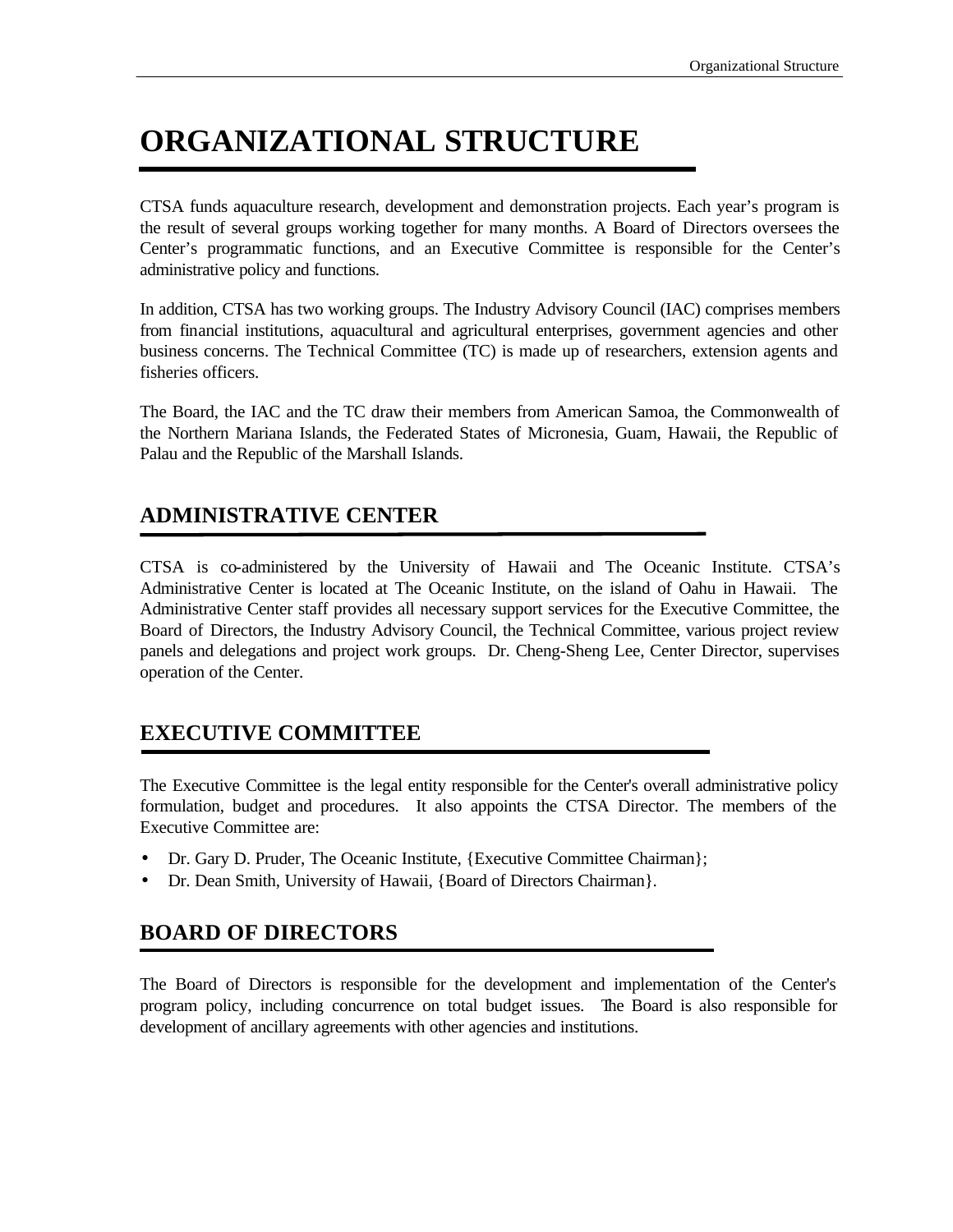The members of the Board of Directors represent educational, state and non-profit private research institutions throughout the region. The Board of Directors:

- establishes initial guidelines for regional aquaculture research, development and demonstration activities;
- appoints and removes members of the Industry Advisory Council and the Technical Committee;
- approves the proposed strategy for project selection;
- approves the priority areas and goals for industry development identified by the Industry Advisory Council and Technical Committee;
- approves the Annual Plan of Work, including budget allocations;
- approves the Annual Accomplishment Report for consistency with the goals and objectives of CTSA and the authorizing legislation;
- develops ancillary agreements with other institutions.

The members of the Board of Directors are:

- Dr. Jeff Barcinas, College of Agriculture and Life Sciences, University of Guam;
- Mr. John Corbin, Hawaii State Aquaculture Development Program;
- Dr. E. Gordon Grau, University of Hawaii Sea Grant College Program;
- Dr. Michael Harrington, Hawaii Institute of Tropical Agriculture and Human Resources, University of Hawaii;
- Dr. Charles Helsley, Sea Grant College Program, University of Hawaii;
- Dr. Gary D. Pruder, The Oceanic Institute {Executive Committee Chairman};
- Dr. Singeru Singeo, Land Grant Program, College of Micronesia;
- Dr. Dean Smith, University of Hawaii, {Board Chairman}.

# **INDUSTRY ADVISORY COUNCIL**

Members of the Industry Advisory Council include commercial aquaculture farmers, aquaculture suppliers and members of government bodies and financial institutions. Members are appointed by the Board of Directors for 3-year, renewable terms. As an advisory body, the Industry Advisory Council's capacity provides an open information exchange forum for those involved in the aquaculture business. With the approval of the Board of Directors, contributions of the IAC can be incorporated into annual and ongoing plans for CTSA. The Industry Advisory Council:

- recommends research and development needs and priorities from the perspective of the aquaculture industry;
- participates as needed in the review of proposals, project progress reports, program review delegations and other functions of the Center;
- recommends to the Board actions regarding new and continuing proposals, proposal modifications and terminations.

Members of the Industry Advisory Council are: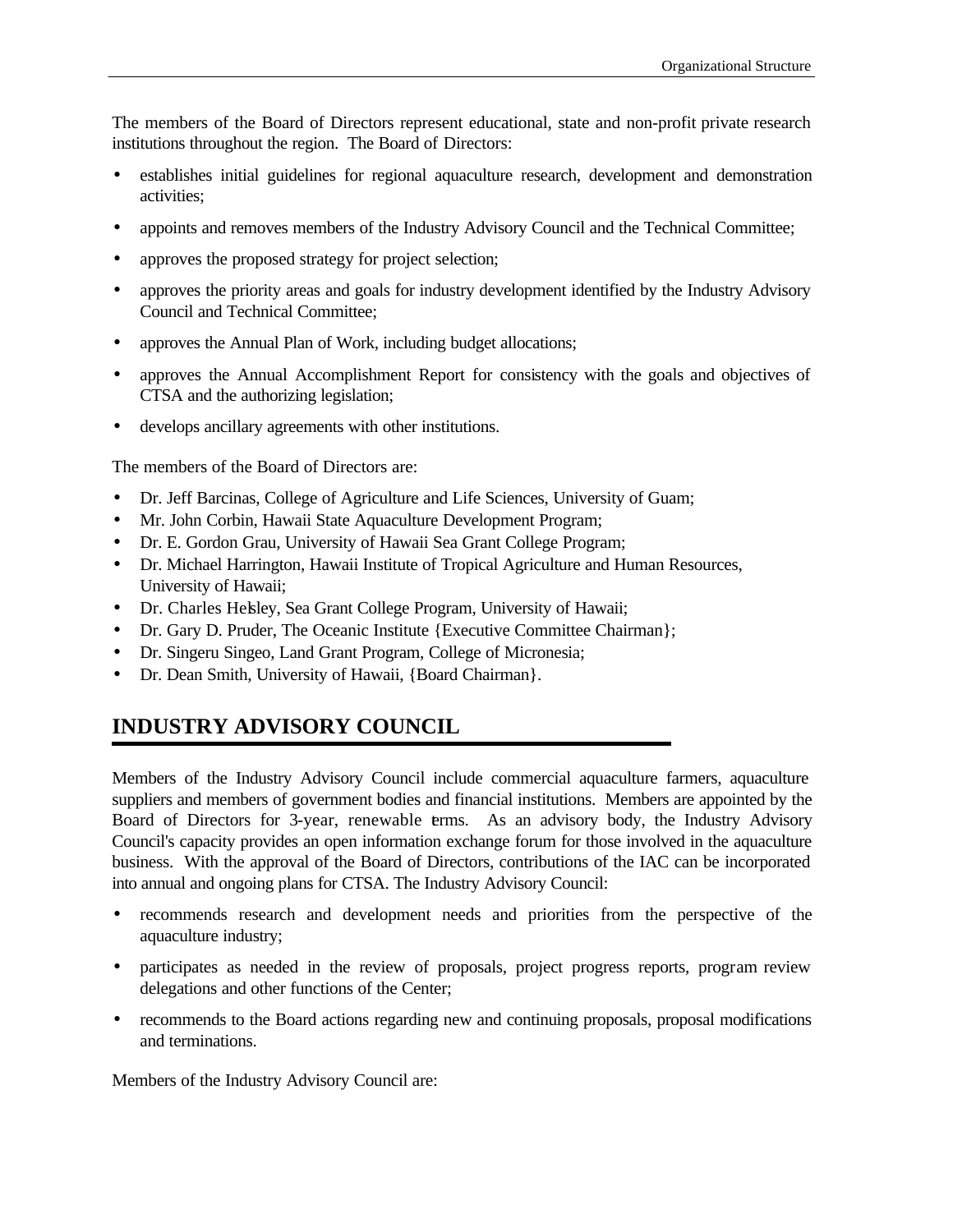- Mr. David Barclay, Aquatic Culture and Design;
- Dr. Paul Bienfang, CEA Tech USA Inc.;
- Mr. Dennis Bishop, Kona Mariculture;
- Ms. Rebecca Bishop-Yuen;
- Ms. Mary Brooks, Pacific Aquaculture;
- Mr. Steve Chaikin, Molokai Sea Farms;
- Mr. Michael Crisostomo, Kurumaya Seahorse Restaurant;
- Mr. Richard Croft, Pohnpei Natural Products;
- Mr. Yimnang Golbuu, Palau Community College;
- Mr. John Gourley, Micronesia Clam Company;
- Ms. Linda Gusman, Island Aquaculture;
- Mr. Steve Katase, Royal Hawaiian Sea Farms;
- Mr. Robert Kern, Tropical Ponds of Hawaii;
- Mr. Jeff Koch, Mokuleia Aquafarm;
- Mr. Andrew Kuljis, Aquatic Farms;
- Dr. Todd Lorenz, Cyanotech;
- Mr. Richard Masse, Mangrove Tropicals;
- Mr. Ramsey Reimers, Robert Reimers Enterprises;
- Mr. Toshiuki Rudolph, Kukuoro Municipal Government;
- Mr. Neil Sims, Black Pearl, Inc.;
- Dr. Richard Spencer, Hawaiian Marine Enterprises {Industry Advisory Council Chairman and *ex officio* member of the BOD}
- Mr. Ron Weidenbach, Hawaii Fish Company;
- Dr. James Wyban, High Health Aquaculture;
- Dr. Leonard Young, Hawaii State Aquaculture Development Program.

### **TECHNICAL COMMITTEE**

The Technical Committee's members represent participating research institutions and state extension services, other state or territorial public agencies as appropriate, and non-profit private research institutions. The Technical Committee provides research expertise to address priorities set by the Industry Advisory Council. The Board of Directors appoints members for 3-year, renewable terms.

The Technical Committee:

- prepares Problem Statements for priority areas identified by the Industry Advisory Council;
- participates as needed in project review panels, Program Review Delegations and other functions of the Center.

The members of the Technical Committee are:

- Dr. Harry Ako, University of Hawaii {Technical Committee Chairman and *ex officio* member of the BOD};
- Dr. Maqsudul Alam, University of Hawaii;
- Ms. Kristen Anderson, Hamilton Library, University of Hawaii;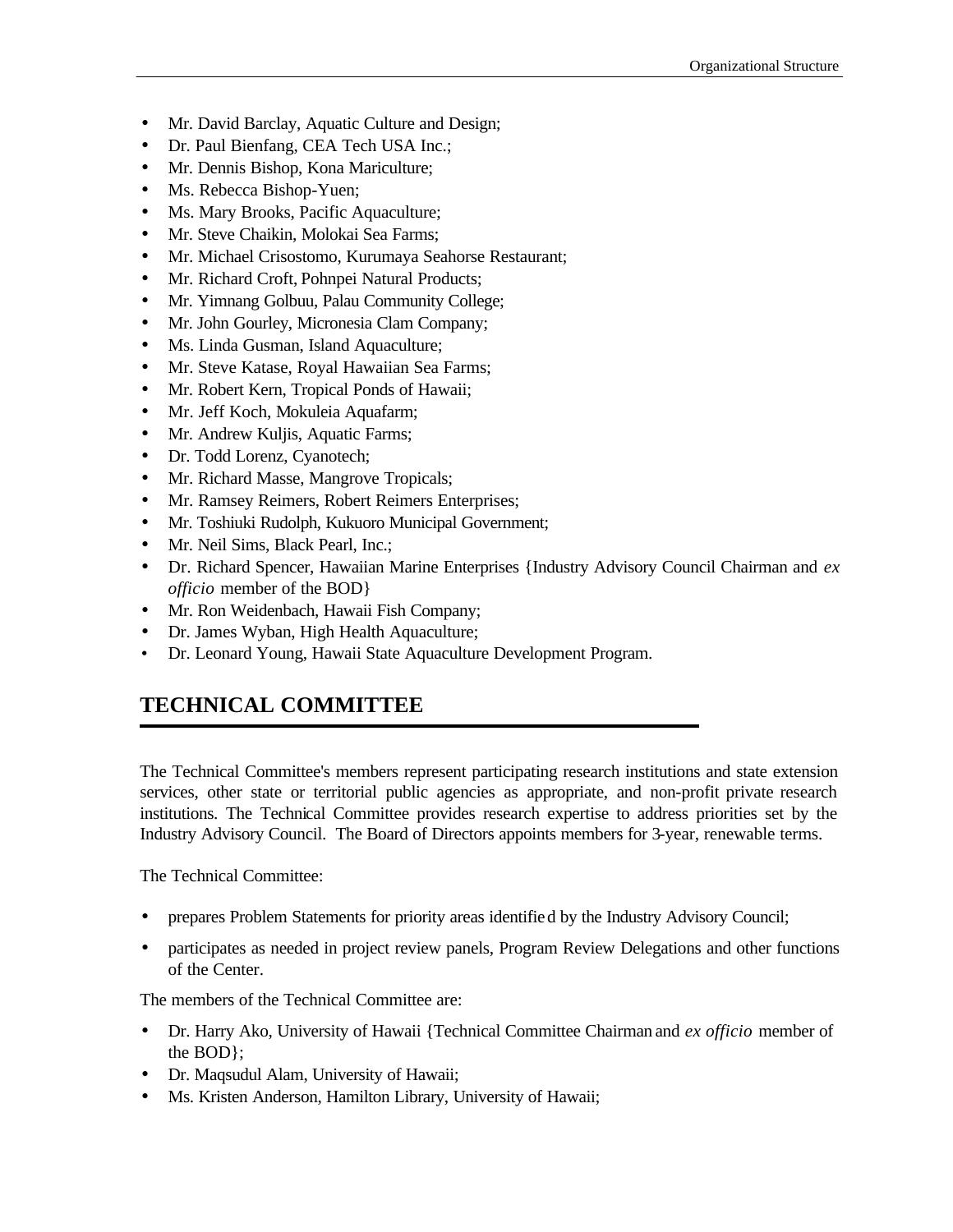- Dr. Brad Argue, The Oceanic Institute;
- Mr. Richard Bailey, Sea Grant Extension Service, University of Hawaii;
- Dr. James Brock, Hawaii State Aquaculture Development Program;
- Dr. John Brown, College of Agriculture and Life Sciences, University of Guam;
- Mr. David Crisostomo, University of Guam Cooperative Extension Service;
- Mr. Simon Ellis, Land Grant College Program, College of Micronesia;
- Dr. Robert D. Howerton, Sea Grant Extension Service, University of Hawaii;
- Mr. Tom Iwai, Anuenue Fisheries Research Center;
- Dr. Christopher Kelley, Hawaii Institute of Marine Biology;
- Dr. PingSun Leung, University of Hawaii;
- Dr. Shaun Moss, The Oceanic Institute;
- Dr. Anthony Ostrowski, The Oceanic Institute;
- Dr. James Szyper, Sea Grant Extension Service, University of Hawaii at Hilo;
- Dr. Albert Tacon, The Oceanic Institute;
- Mr. Howard Takata, Sea Grant Extension Service, University of Hawaii
- Dr. Clyde Tamaru, Sea Grant Extension Service, University of Hawaii.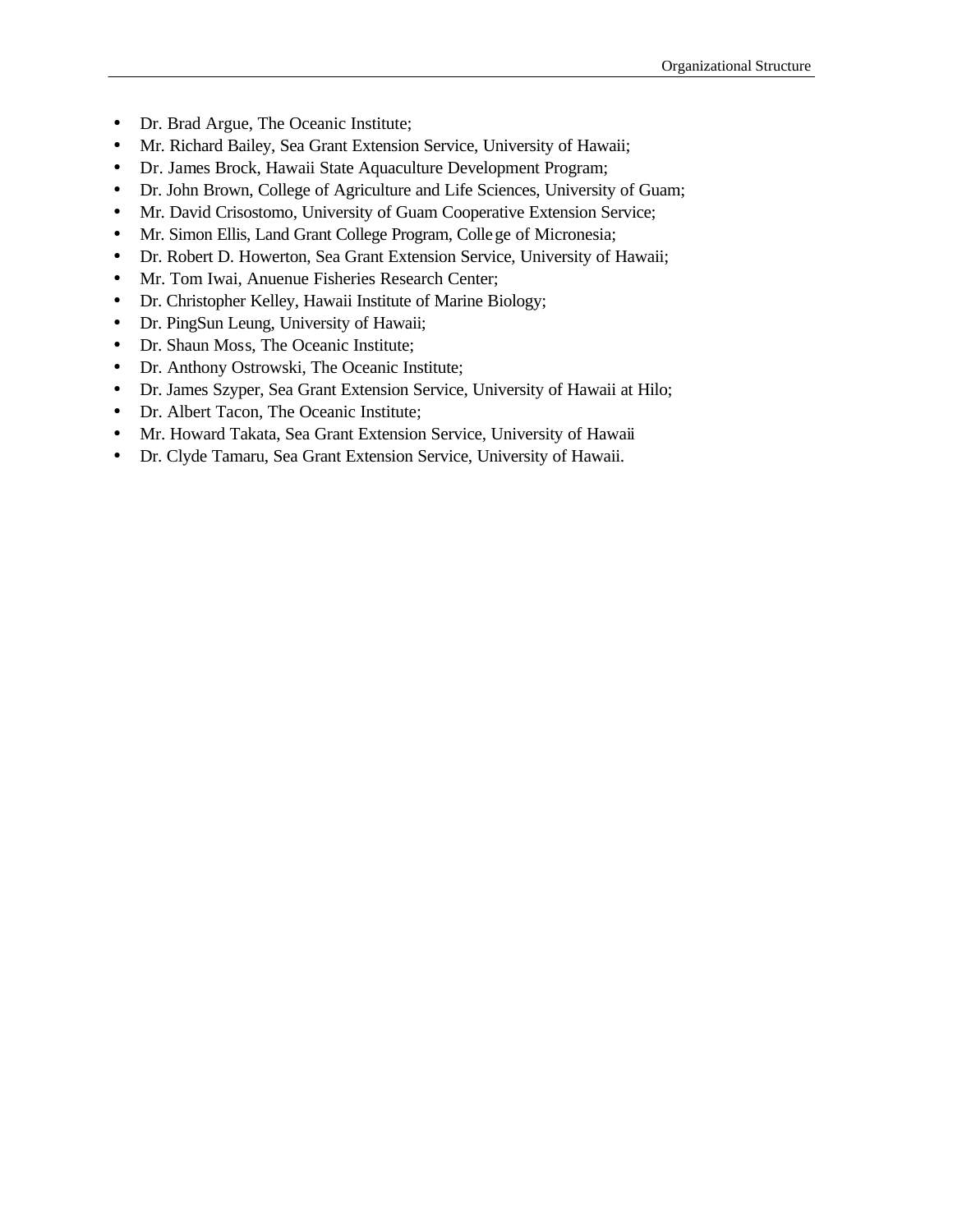# **EXECUTIVE SUMMARY**

# **PROGRAM SCOPE**

During 2000, the Center for Tropical and Subtropical Aquaculture completed work on projects funded under its Tenth Annual Plan of Work and continued work on projects funded under its Eleventh and Twelfth Annual Plans of Work. In addition, in June 2000, the Center initiated work on projects developed under its Thirteenth Annual Plan of Work and began developing its Fourteenth Annual Plan of Work.

Seven projects were funded under the Center's Thirteenth year program, which was approved by the Center's Board of Directors on December 2, 1999. Five were continuations of projects begun under the programs of previous years and two were continuations of projects funded in previous years with new components added.

Since the inception of the Center for Tropical and Subtropical Aquaculture in 1988, it has funded 131 research, demonstration, development and extension projects. Eleven proje cts were active during 2000. These projects fall into six categories:

- National Aquaculture Priorities;
- Information Dissemination:
- Extension Support to Further Industry Development;
- Marketing and Economics;
- Development of New Technologies;
- Demonstration and Adaptation of Known Technologies.

These projects address national aquaculture priorities:

∗ National Coordinator for New Animal Drug Applications

These projects address information dissemination:

- ∗ Library Aquaculture Workstation
- ∗ Publications

These projects address extension support to further industry development:

- ∗ Aquaculture Extension and Training Support for the U.S. Affiliated Pacific Islands
- ∗ Disease Management for Hawaiian Aquaculture

This project addresses marketing and economics:

∗ Development of Pacific Threadfin and Milkfish Growout Technology and Production of Live Feeds and Seedstock

These projects address development of new technologies:

∗ Development of Pacific Threadfin and Milkfish Growout Technology and Production of Live Feeds and Seedstock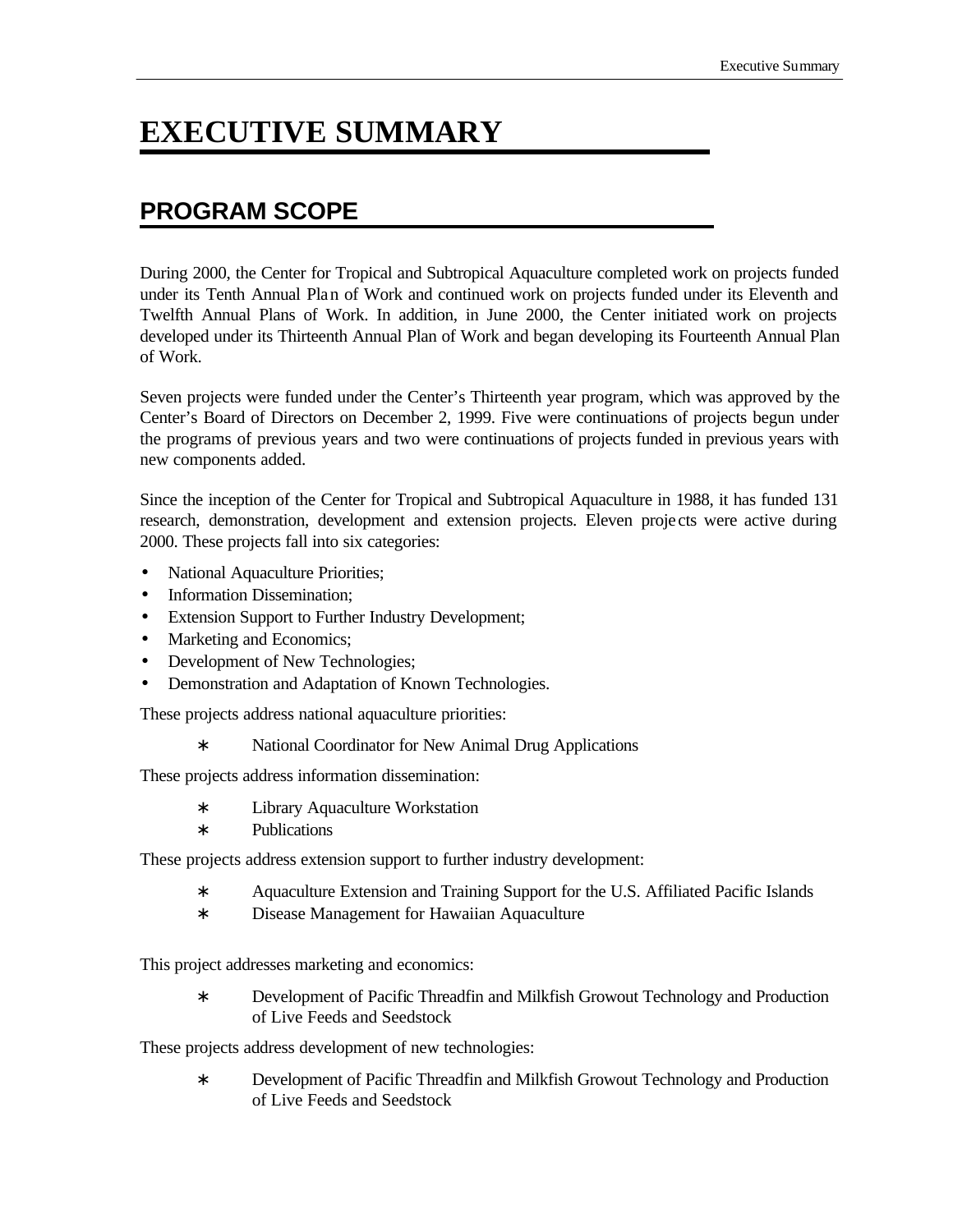- ∗ Marine Foodfish Seedstock Production
- ∗ Marine Ornamental Fish Culture Conservation
- ∗ Aquaculture of Marine Ornamentals

These projects address demonstration and adaptation of known technologies:

- ∗ Transitioning Hawaii's Freshwater Ornamental Industry
- ∗ Expansion & Diversification of Freshwater Tropical Fish Culture

A brief listing of the principal accomplishments of the active projects in these categories during 2000 is presented below. Details on each project's funding, participants, objectives, anticipated benefits, progress and future plans are presented in the Progress Reports section.

### **National Aquaculture Priorities**

#### **National Coordinator for Aquaculture New Animal Drug Applications**

In the year 2000, the National Coordinator has established seven NADAs for human chronic gonadotropin, a supplemental NADA for formalin and an additional NADA for MS-222. Furthermore, data packages were submitted for AQUI-S<sup>TM</sup>, chloramine-T, copper sulfate, formalin (extension), florfenicol, hydrogen peroxide, 17 alpha-methyltestosterone, oxytetracycline, potassium permanganate, and Pyceze<sup>™</sup>.

# **Information Dissemination**

#### **Library Aquaculture Workstation**

During this time period, there were 7,007 logins to the ASFA database with a total of 16,383 queries. The website was accessed an average of 7,898 times per month during this reporting period with an average of 24 research or journal requests per month. PRAISE staff responded to requests by forwarding to their users 2,437 journal citations, delivering 692 documents totaling 774 pages and answering 99 miscellaneous inquiries. In addition, the Gray Literature database was expanded as was the website.

#### **Publications**

As planned, a new design was implemented for the quarterly newsletter and was published in November 1999, and April, July and October 2000, and disseminated thereafter. The Center assisted with the creation, production and distribution of four publications. The homepage was updated monthly and maintained as needed.

#### **Extension Support to Further Industry Development**

**Aquaculture Extension and Training Support for the U.S. Affiliated Pacific Islands**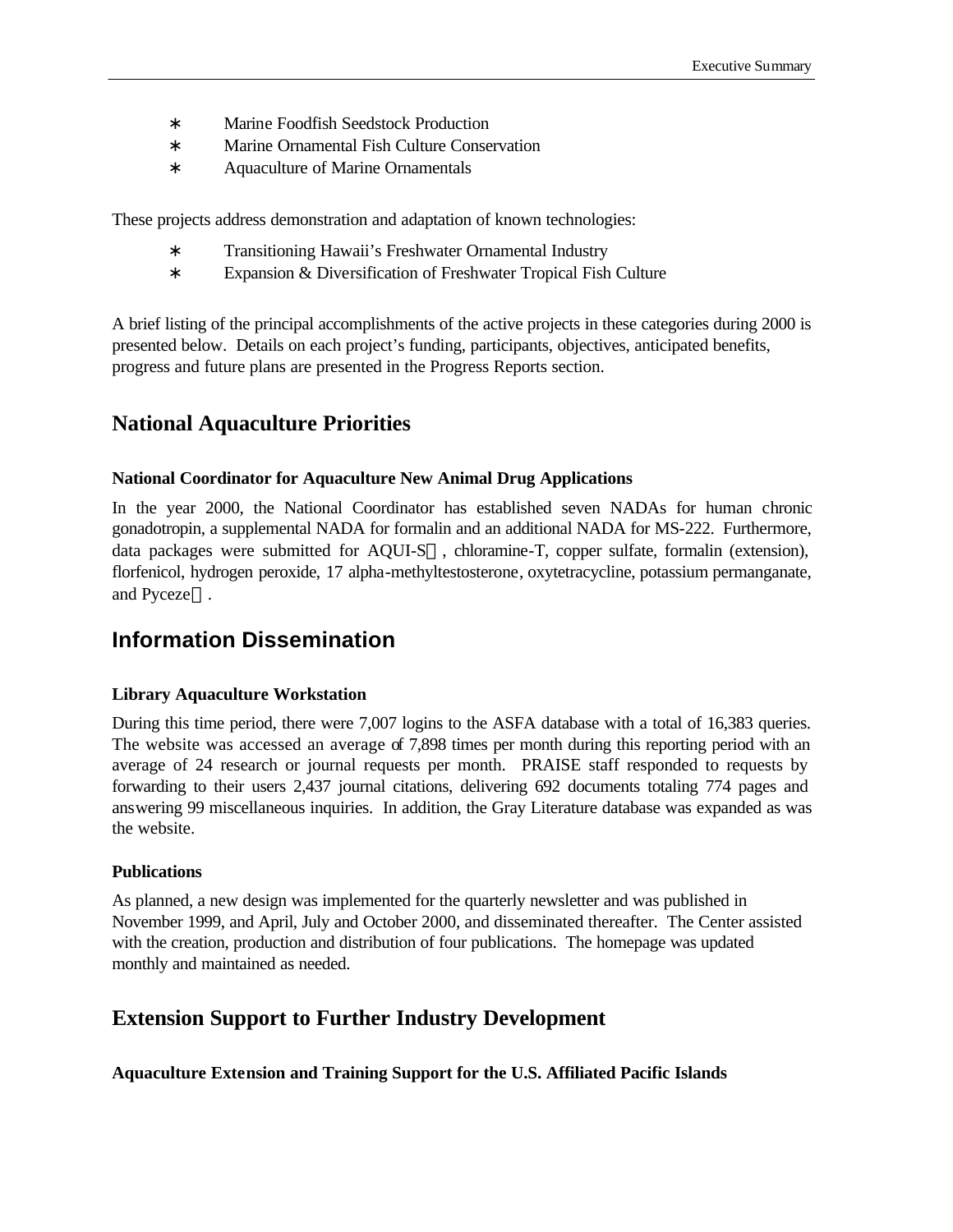The extension agent conducted seven workshops and several training courses for private and government agencies and provided other extension services to improve public outreach and training programs. Approximately 200 pamphlets and 10 videos were disseminated on a variety of aquaculture topics. Six new publications were printed.

#### **Disease Management & Virology Service for Hawaiian Aquaculture**

To assist aquaculture operations, 260 trips were made to the field. There were 658 case submissions of aquatic animals received for diagnostic laboratory analysis services. Ninety-five individuals or organizations requested assistance from the project. Additionally, the project was able to control a fish mortality in a shipping transfer, control an outbreak of *Cryptocaryon sp* and *Amyloodinium* disease. Additionally, several trials were performed with limited success from each one. Especially notable is the discovery that outbreaks of columnaris disease in juvenile catfish may respond best if the water temperature of the rearing unit is increased above 25 degrees and the fish receive treatment with hydrogen peroxide for 30 minutes at a dosage of 250 ppm.

# **Development of New Technologies**

#### **Development of Pacific Threadfin and Milkfish Growout Technology and Production of Live Feeds and Seedstock**

Several growout trials were performed during the duration of this project, which allowed them to: refine threadfin growout techniques; develop alternative milkfish growout techniques; demonstrate the interaction between diet and pond environment on growout of milkfish; and determine that polyculture of shrimp and milkfish is beneficial to both because the overall biomass production from a pond is improved. These techniques were then transferred to the farmers in the form of site visits and/or telephone conversations or email. Three threadfin farmers have been established in Hawaii as a direct result of the fingerlings and technical assistance provided by this project in the past three years.

#### **Marine Food Fish Seedstock Production**

During the report period, the OI hatchery supplied 1.7 million threadfin and 1.34 million milkfish eggs to three growout and research operations on the islands of Hawaii and Oahu. Two threadfin production runs were conducted over the first 6 months of this project (April and July, 2000) following the quarterly schedule requested by farmers. A total 118,640 fish have been distributed to three farmers on the islands of Hawaii and Oahu. Efforts to implement a selected breeding program for Pacific threadfin have been initiated with the development of a domesticated broodstock group.

#### **Aquaculture of Marine Ornamental Species**

Under captive conditions at the Oceanic Institute, the project has been successful in obtaining flame angelfish spawns daily for almost one year with individual spawns from a single pair, reaching values as high as 12,000 eggs per spawn. Additionally, success has been documented in developing an external means of sexing individuals based on external characters for yellow tang. Broodstock populations for yellow tang and pygmy angelfish have been established and several species of juvenile wrasse were obtained and habituated to onshore tanks.

#### **Marine Ornamental Fish Culture Conservation**

The collection of eggs and larval and juvenile fish from Kaneohe Bay was attempted in two different ways and both proved to be unsuccessful. Several mitigating factors played into the failure of this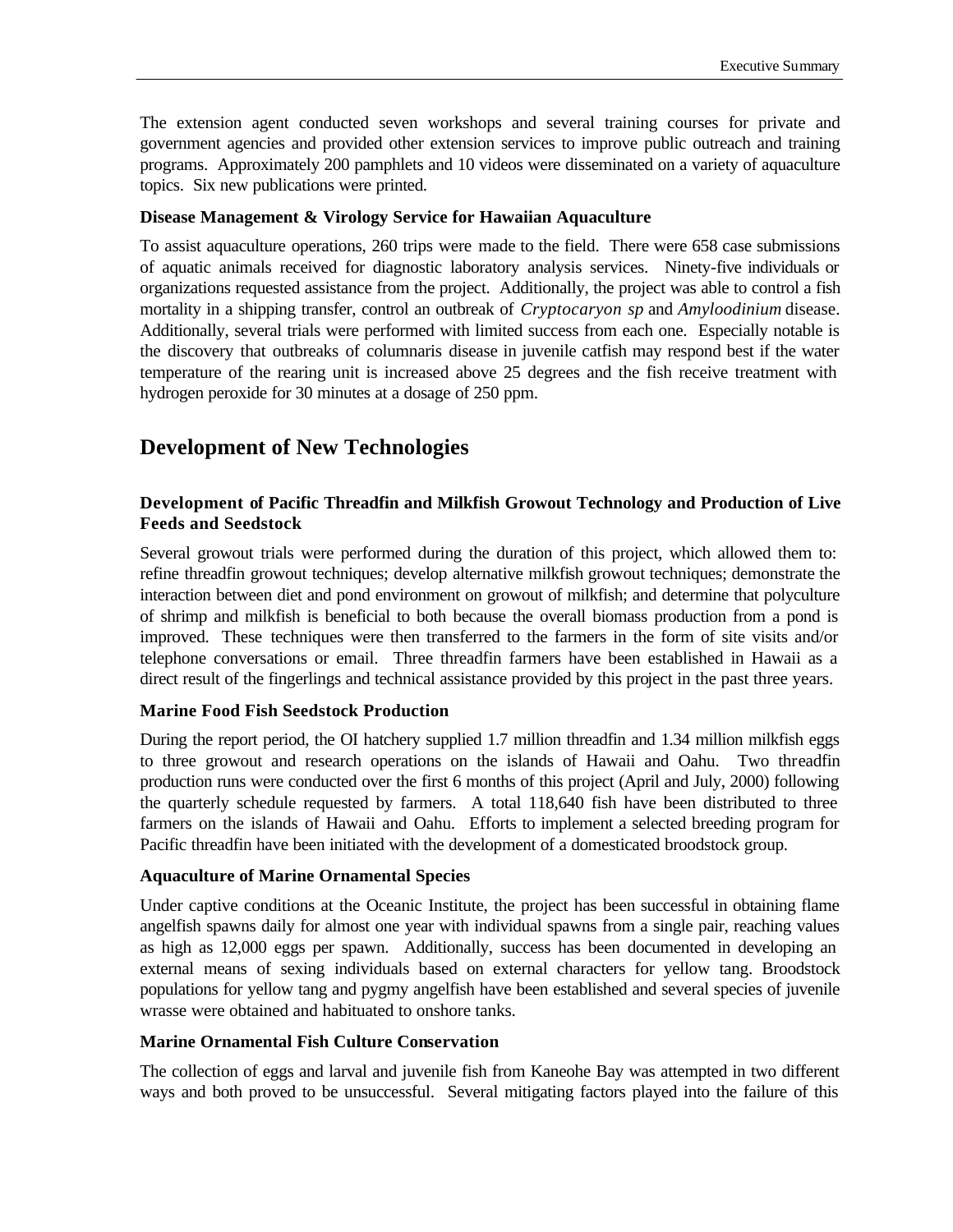project including the location and duration of the trials. However, the project did succeed in collecting either the larvae or eggs of several different species of fish highly prized by aquarium hobbyists.

### **Demonstration and Adaptation of Known Technologies**

#### **Transitioning Hawaii's Freshwater Ornamental Industry**

The project was able to demonstrate that sex ratio is clearly linked with the variety of swordtail being cultured. The freshwater rotifer variety, *Brachionus calciflorus*, has been made available to farmers as a live food for freshwater ornamental fish larvae in Hawaii. The procedure of artificially inseminating the swordtail as well as other live bearers was documented and project work group members also received training in the procedure. Two workshops were held. Project work group members produced a total of 11 newsletter articles, made presentations at two conferences, submitted two manuscripts for printing in conference proceedings and submitted one manuscript to a trade magazine during the reporting period.

#### **Expansion and Diversification of Freshwater Tropical Fish Culture**

The main priority of this project is to foster the development of ornamental fish culture in Hawaii. Success is difficult to measure, but is demonstrated by the ranking of freshwater ornamental culture as its own group since 1997, rather than grouped in "Other" as it had been previously. The project can also be attributed for the dramatic increase in farms from 22 in 1994 to 71 in 1998. On average, funded personnel responded to 600 requests for technical assistance annually during the course of the projects. A collaborative workshop series held previously which targeted rural communities was repeated.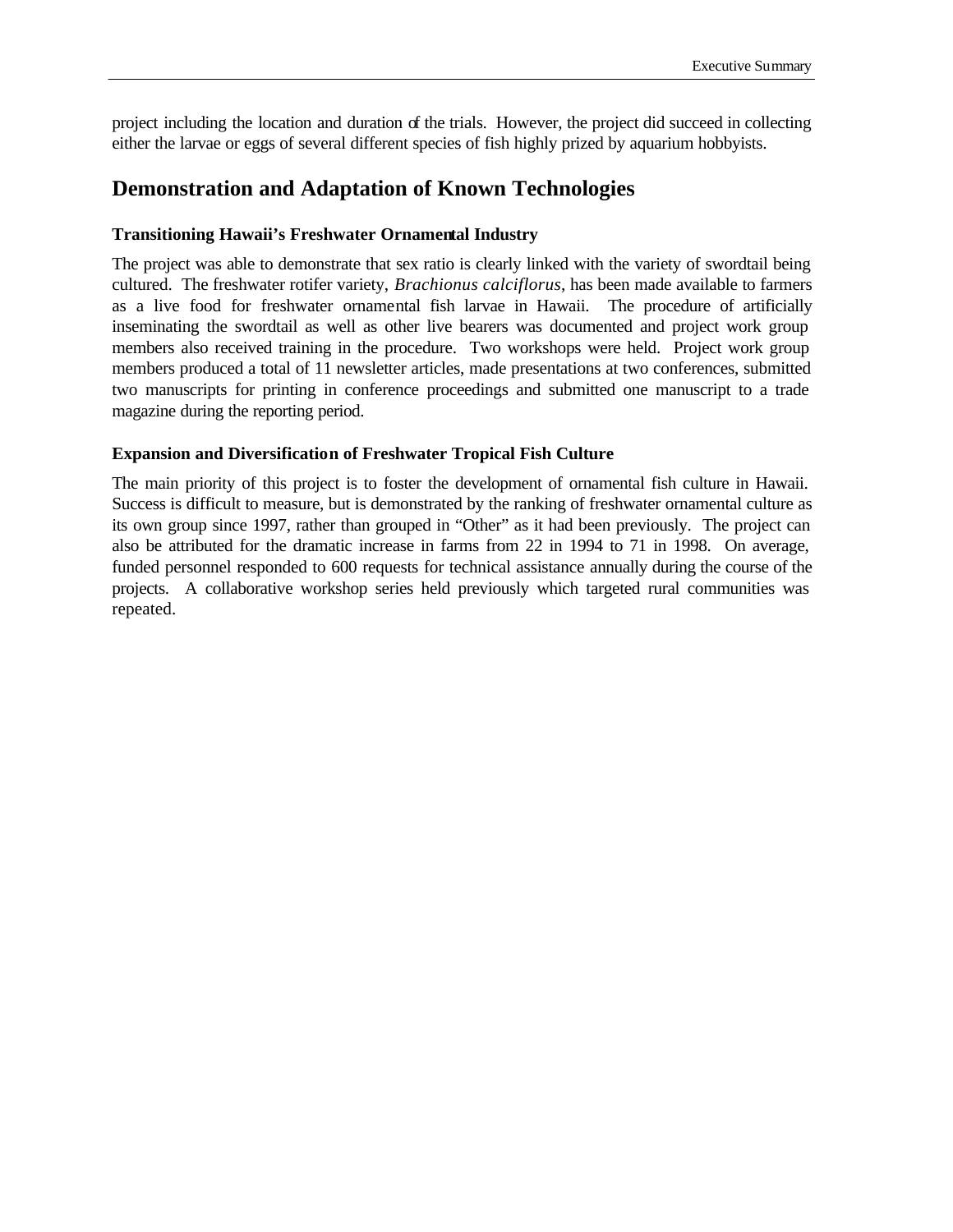# **A LOOK AHEAD AT YEAR 14**

The development of the Year 14 program was initiated in February 2000 at the annual meeting of the Industry Advisory Council (IAC). The IAC reviewed the progress of funded projects and recommended Year 14 research priorities that would aid industry development. Members identified seven project areas, two of which were new and one was an expanded area with new components. The priority areas were:

- 1. Library Aquaculture Workstation Year 14 *(continuing priority)*;
- 2. Research, Extension and Training in the U.S.-Affiliated Pacific Islands Year 13 *(continuing priority with additional component);*
- 3. National Coordinator for Aquaculture New Animal Drug Applications Year 6 *(continuing priority);*
- 4. Disease Management & Virology Service for Hawaiian Aquaculture Year 9 *(continuing priority)*;
- 5. Marine Food Fish Seedstock Production Year 2 *(continuing priority);*
- 6. Transitioning Hawaii's Freshwater Ornamental Aquaculture Industry Year 2 *(continuing priority)*;
- 7. Aquaculture of Marine Ornamental Species Year 2 *(continuing priority);*
- 8. Black Pearl Culture in the Pacific Year 1 *(new priority);*
- 9. Capture and Growout of Juvenile Coral Reef Fish Year 1 *(new priority);*
- 10. Publications *(continuing priority).*

In February 2000, the Technical Committee (TC), acting on the IAC's recommendations, drafted problem statements for new or expanded projects. Those formed the basis for the Preliminary Plan of Work, which was approved by the Board of Directors in March 2000. The Center staff then solicited proposals for projects, and ten proposals were submitted.

In June, the Center began its four-month review process. New proposals were first subjected to external peer review by at least three experts in the project topic area. The expert peer reviewers were identified with the assistance of the directors of the other Regional Aquaculture Centers and the U.S.D.A. program administrators. Proposals for both new and continuing projects then underwent review by panels comprising members of the Industry Advisory Council and the Technical Committee. The final version of the proposals are incorporated into the Fourteenth Annual Plan of Work, which will be presented to the Center's Board of Directors for approval in January 2001. Following Board approval, the plan will be submitted to the U.S. Department of Agriculture Cooperative State Research, Education and Extension Service for final approval.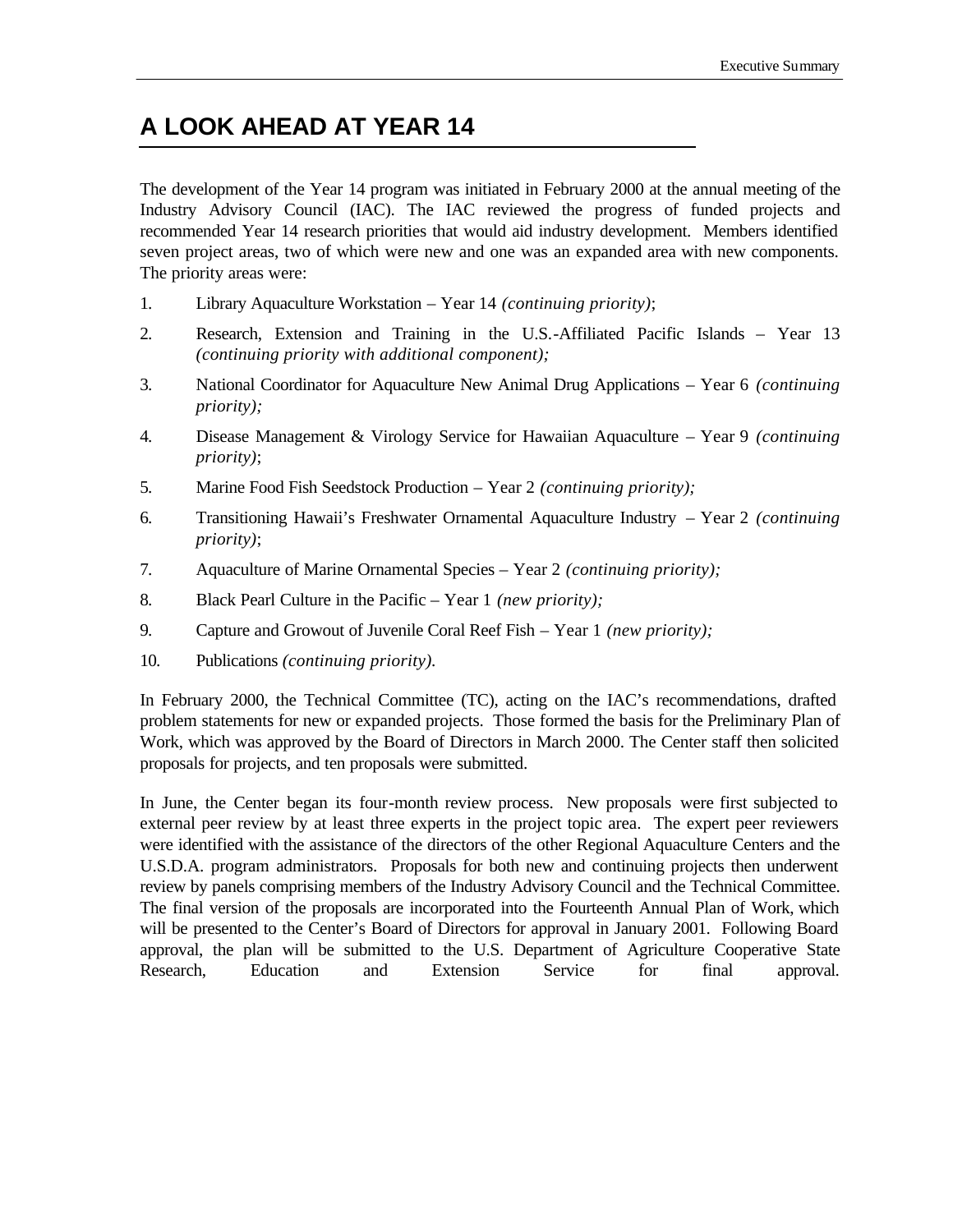# **PROGRESS REPORTS**

An individual summary of the principal accomplishments of the active projects in these categories during 2000 is presented in the following pages. Details on each project's funding, participants, objectives, anticipated benefits, progress, impact, work planned and publications are presented. Information and results from previous years can be found in the correlating year's annual accomplishment report.

| National Coordinator for Aquaculture New Animal<br>Drug Applications                                                                           | Page 15 |
|------------------------------------------------------------------------------------------------------------------------------------------------|---------|
| Library Aquaculture Workstation                                                                                                                | Page 21 |
| Publications                                                                                                                                   | Page 25 |
| Aquaculture Extension and Training Support in the U.S.<br><b>Affiliated Pacific Islands</b>                                                    | Page 28 |
| Disease Management & Virology Service for Hawaiian<br>Aquaculture                                                                              | Page 35 |
| Development of Pacific Threadfin and Milkfish Growout Page 42<br>Technology and Production of Live Feeds and Seedstock -<br>termination report |         |
| Marine Food Fish Seedstock Production                                                                                                          | Page 46 |
| Marine Ornamental Fish Culture and Conservation -<br>termination report                                                                        | Page 51 |
| Transitioning Hawaii's Freshwater Ornamental Industry                                                                                          | Page 55 |
| Expansion and Diversification of Freshwater Tropical<br>Fish Culture – <i>termination report</i>                                               | Page 60 |
| Aquaculture of Marine Ornamental Species                                                                                                       | Page 68 |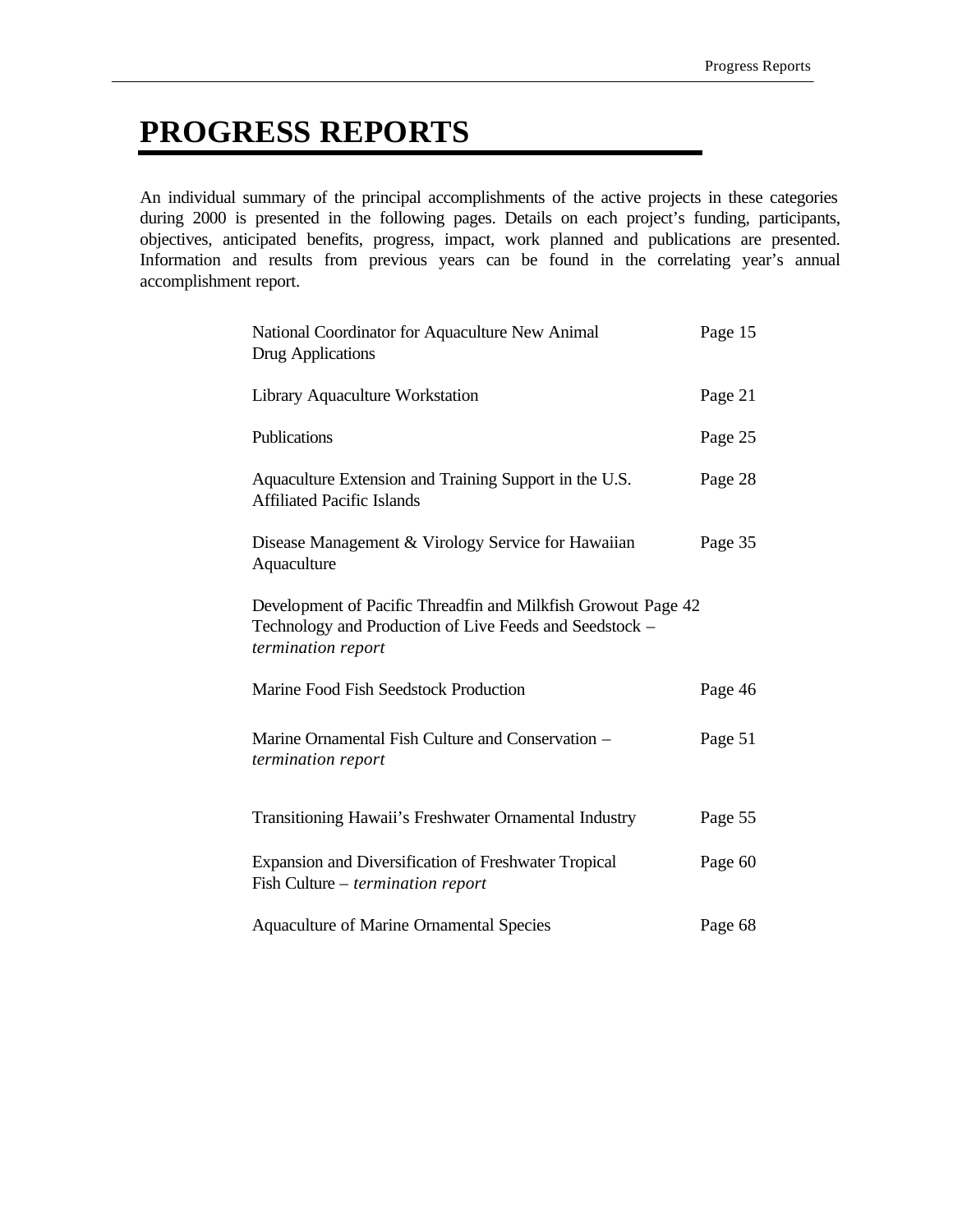# **NATIONAL COORDINATOR FOR AQUACULTURE NEW ANIMAL DRUG APPLICATIONS – Year 5**

| <b>Funding Level</b> |                      |                                                        |
|----------------------|----------------------|--------------------------------------------------------|
|                      |                      |                                                        |
|                      |                      |                                                        |
|                      |                      |                                                        |
|                      |                      |                                                        |
|                      |                      |                                                        |
| <b>Principal</b>     |                      | Rosalie Schnick, National Aquaculture NADA Coordinator |
| Investigator         | La Crosse, Wisconsin |                                                        |

# **PROJECT OBJECTIVES**

The overall goal of this project is for the National Aquaculture Coordinator to coordinate activities for investigational new animal drug exemptions (INADs) and new animal drug applications (NADAs) to expedite approval from the Center for Veterinary Medicine (CVM) for the use of various drugs in aquaculture.

For this year, the objectives are to coordinate approval activities for these drugs:

| Amoxicillin                | AQUI-S™                 |
|----------------------------|-------------------------|
| Calcein                    | Chloramine-T            |
| Crude carp pituitary       | Copper sulfate          |
| Earth Tec <sup>™</sup>     | Erythromycin            |
| 17-beta estradiol          | Florfenicol             |
| Formalin (extension)       | Fumagillin              |
| Hydrogen peroxide          | 17á-methyltestosterone  |
| <b>MS-222</b>              | Ovaplant <sup>TM</sup>  |
| Ovaprim™                   | Oxytetracycline         |
| Pet fish therapeuteants    | Potassium permanganate  |
| <b>Pyceze<sup>TM</sup></b> | Romet-30™               |
| ReproBoost™                | Sea lice control agents |
| Strontium chloride         | Trichlorfon             |

Additionally, continuing objectives are to:

1. address antimicrobial resistance and aquaculture effluents issues and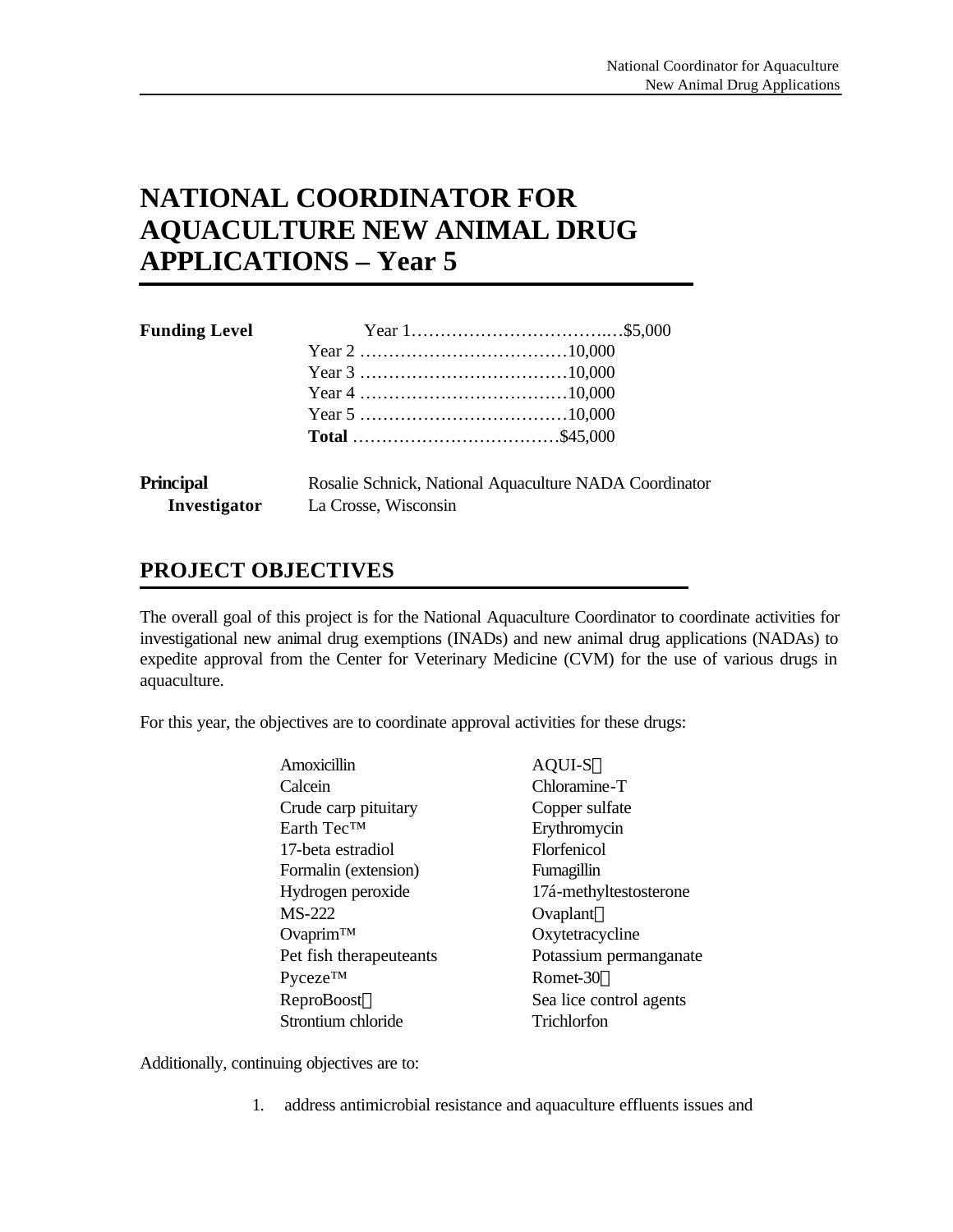- 2. develop minor species legislation and
- 3. promote international harmonization and cooperation on aquaculture drug approvals.

# **ANTICIPATED BENEFITS**

New or amended approvals of aquaculture drugs will help reduce mortalities from disease and improve production efficiency; thus the aquaculturist can deliver more and healthier animals for consumption and recreational purposes and compete with foreign producers

without drug regulations. The National NADA Coordinator will ensure that progress is made toward NADA approval and that resources (funds, people, and facilities) are used effectively.

# **PROGRESS AND PRINCIPAL ACCOMPLISHMENTS**

Establishment of the National NADA Coordinator position in May 1995 has resulted in coordination, consolidation, and increased involvement in the INAD/NADA process on 18 of the 19 high priority aquaculture drugs and activities on 13 additional drugs of interest to aquaculture. Twenty-one INAD/NADA sponsors have initiated INADs or confirmed their commitment to gaining approvals of their products for the aquaculture industry.

Following are the accomplishments from this year:

#### **Therapeutants**

Chloramine-T – Major advances are being made to complete the data requirements for use to control mortalities associated with bacterial gill disease on freshwater-reared salmonids.

Copper sulfate – All submissions should soon be completed for control of *Ichthyopthirius* on catfish.

Formalin – In 1998, a supplemental NADA was obtained for formalin as a fungicide on all fish eggs and as an external parasiticide for all fish. All submissions should soon be completed for control of mortalities associated with fungal infections on *all* fish.

Florfenicol – The sponsor submitted a major package for approval for control of furunculosis in Atlantic salmon.

Hydrogen peroxide – Major advances are being made to complete the data requirements for use to control mortalities associated with saprolegniasis on finfish eggs and finfish and bacterial gill disease on freshwater-reared salmonids.

Oxytetracycline – Major advances are being

#### **RESULTS AT A GLANCE . . .**

- 7 NADA for human chorionic gonadotropin
- Supplemental NADA for formalin
- Additional NADA for MS-222
- Data packages submitted for AQUI- $S<sup>TM</sup>$ , chloramine-T, copper sulfate, formalin (extension), florfenicol, hydrogen peroxide, 17 alphamethyltestosterone, oxytetracycline, potassium permanganate, and Pyceze<sup>TM</sup>.

made to complete the data requirements for use to control coldwater and columnaris diseases in salmonids.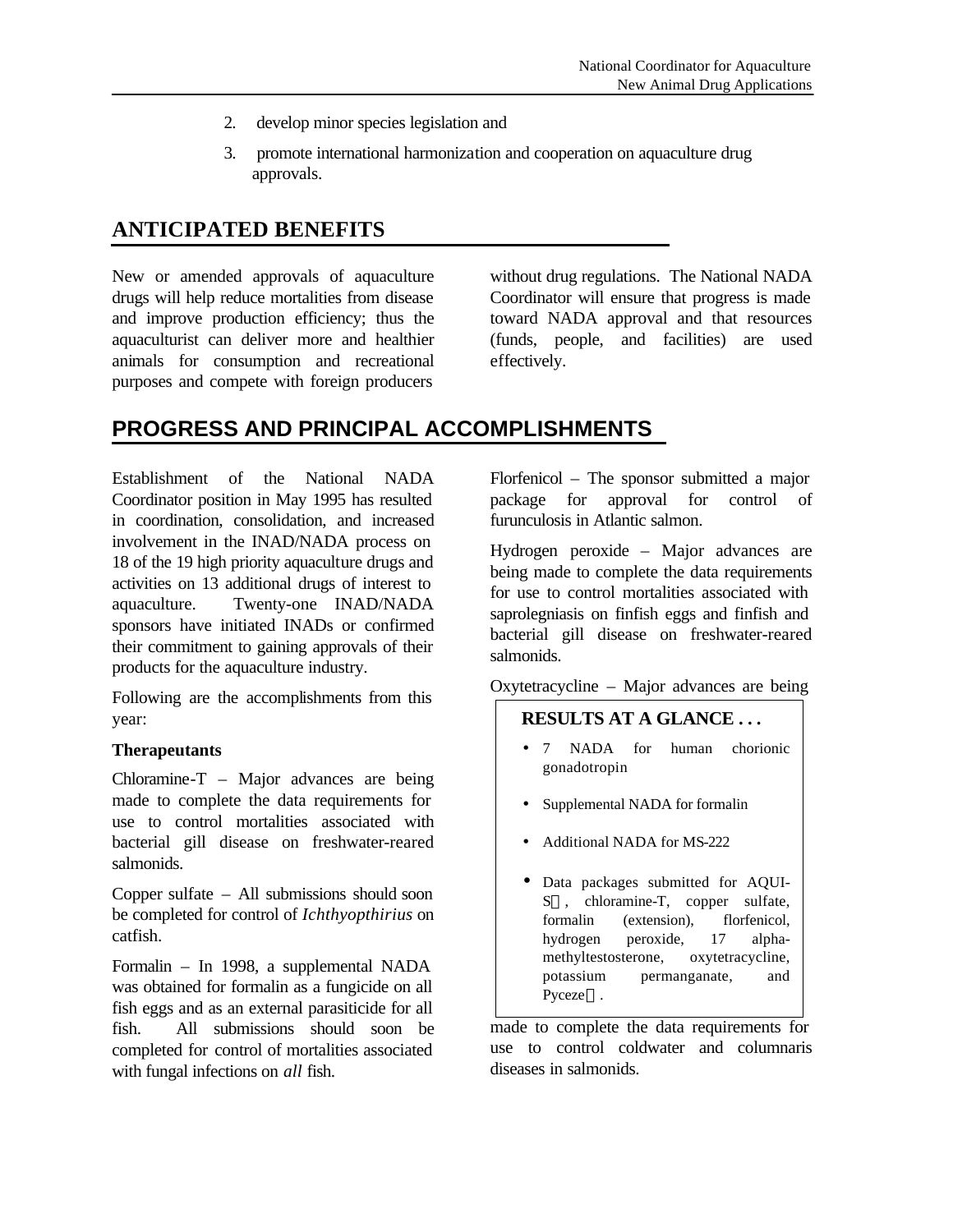#### **Anesthetics**

 $AQUI-S<sup>TM</sup>$  – The sponsor is ready to submit target animal safety and efficacy studies on salmonids completed in Canada to CVM. The sponsor submitted existing residue completion rates to CVM in December 1999 that gained a 21-day experimental withdrawal time. The IAFWA Drug Approval Working Group on AOUI-S<sup>TM</sup> decided on March  $26<sup>th</sup>$  to continue to support current research on an active ingredient in AQUI- $S^{TM}$ .

MS-222 – Two NADAs were approved for MS-222 as an anesthetic with a 21-day withdrawal time.

#### **Spawning and Gender Manipulation Aids**

Crude Carp Pituitary – The spawning and gender manipulation aid, Crude Carp Pituitary is approaching NADA approval. All submissions should be completed in 2000 for use on *all* fish.

Chorulon®--Human chorionic gonadotropin was approved on September 7, 1999 by CVM as a spawning aid by intramuscular injection for all fish and requires a prescription under the direction of a veterinarian. This approval is significant because it is the first original approval since 1986 when formalin was first approved for fish. Additionally, it was approved for *all* fish.

17 alpha-methyltestosterone – The environmental assessment has been reviewed, revised and resubmitted. All technical section submissions should be into CVM by the end of this year. The target animal safety study completed on percids by Southern Illinois University and was resent to Auburn for submission to CVM. Literature review on other species has been completed by Auburn University.

Crop grouping – Studies of crop grouping for the water-borne drug benzocaine have been completed in four species and the results have been analyzed. UMESC presented the results to CVM in the form of a seminar/meeting on August  $30<sup>th</sup>$ . Acceptance of the crop-grouping concept by CVM will reduce residue chemistry data requirements and costs of approvals for all aquaculture drugs.

#### **National Activities**

JSA Aquaculture Effluents Task Force (AETF) met on June 7, 2000 to discuss the status of EPA's Effluent Guidelines Plan. A white paper on drugs and chemicals was submitted to EPA on August 24, 2000. A AETF Aquaculture Technical Information Exchange Forum was held September 20-21, 2000 where EPA distributed draft industry profiles and discussed issues related to approved analytical detection methods; industry profiles need revisions by October 27, 2000.

A bill entitled "Minor Animal Species Health and Welfare Act of 2000" was introduced into the House on June 27, 2000 (HR-4780) and into the Senate on October 5, 2000 (S-3169). The bill includes provisions for early life stages that should help expedite the approvals of aquaculture drugs that are of interest to public and private fish production. The draft Bill was reviewed by CVM in August 20, 2000 and changes need to be resolved with MUMS coalition.

Award – The National NADA Coordinator received the FDA Commissioner's Special Citation Award on June 9, 2000 for outstanding leadership, teamwork, and sustained efforts as the National NADA Coordinator.

# **IMPACT**

The approval of the candidate drugs will aid the aquaculture industry to reduce mortalities associated with infectious and handling diseases and to increase their efficiency by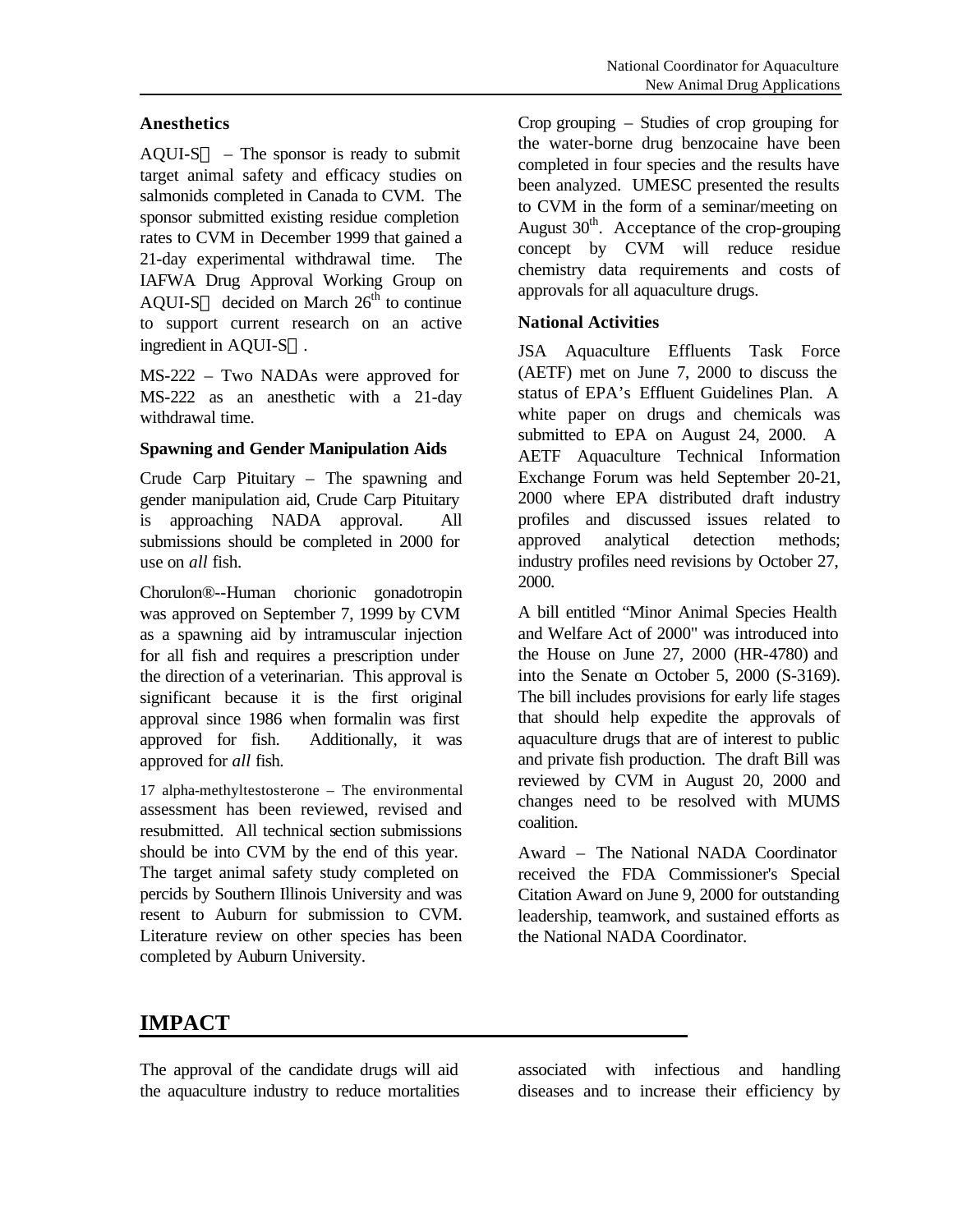Efforts to develop the Minor Use/Minor species document into legislation will encourage more sponsors to support

# **WORK PLANNED**

drugs to use.

Coordinate approval activities for amoxicillin, AQUI-S™, 17 beta-estradiol, chloramines-T, common carp pituitary, copper sulfate, Earth Tec™l, erythromycin, florfenicol, formalin (extension), fumagillin, gonadotropin releasing hormone, hydrogen peroxide, 17 ámethyltestosterone, Ovaplant™, Ovaprim™, oxytetracycline, potassium permanganate,

# **PUBLICATIONS, MANUSCRIPTS OR PAPERS PRESENTED**

aquaculture drug approvals. Efforts to deal with the antimicrobial resistance issue and EPA's Effluents Standardization Plan will ensure that aquaculture can continue to legally use drugs and chemicals. Efforts on the international scale will result in more international harmonization related to aquaculture drug approvals.

Pyceze™, and sea lice control agents. In addition there will be considerable effort on the MUMS legislation, antimicrobial resistance, Aquaculture Effluents Task Force, efficacy initiative, and international harmonization of aquaculture drug approvals and sensitivity tests.

#### **Publications**

- Schnick, R.A. (In press). International harmonization of antibacterial sensitivity determination for aquaculture drugs. Aquaculture.
- Griffin, B.R., R.A. Schnick, and W.H. Gingerich. 2000. Update on the Federal-State Aquaculture Drug Approval Partnership. Aquaculture Magazine 26 (3):56-68.
- Schnick, R.A. 2000. Efficacy data needed for high priority aquaculture drugs. American Fisheries Society Fish Health Newsletter 28 (2):3.
- Schnick, R.A. and P. Smith. 1999. International harmonisation of antibacterial agent approvals and susceptibility testing. EAFP Bulletin 19(6):293-294.
- Schnick, R.A. 1999b. Use of chemicals in fish management and fish culture: past and future. Chapter 1, pages 1-14 in D.J. Smith, W.H. Gingerich, and M. G. Beconi-Barker, eds. Xenobiotics in fish. Kluwer Academic/Plenum Publishers, New York.
- Schnick, R.A. 1998a. Approval of drugs and chemicals for use by the aquaculture industry. Veterinary and Human Toxicology 40 (Supplement): 9-17.
- Schnick, R.A. 1997a. International regulatory aspects of chemical and drug residues. Pages 186-194 in R.E. Martin, R.L. Collette, and J. W. Slavin, editors. Fish inspection, quality control, and HACCP: a global focus. Technomic Publishing Company, Inc., Lancaster, Pennsylvania.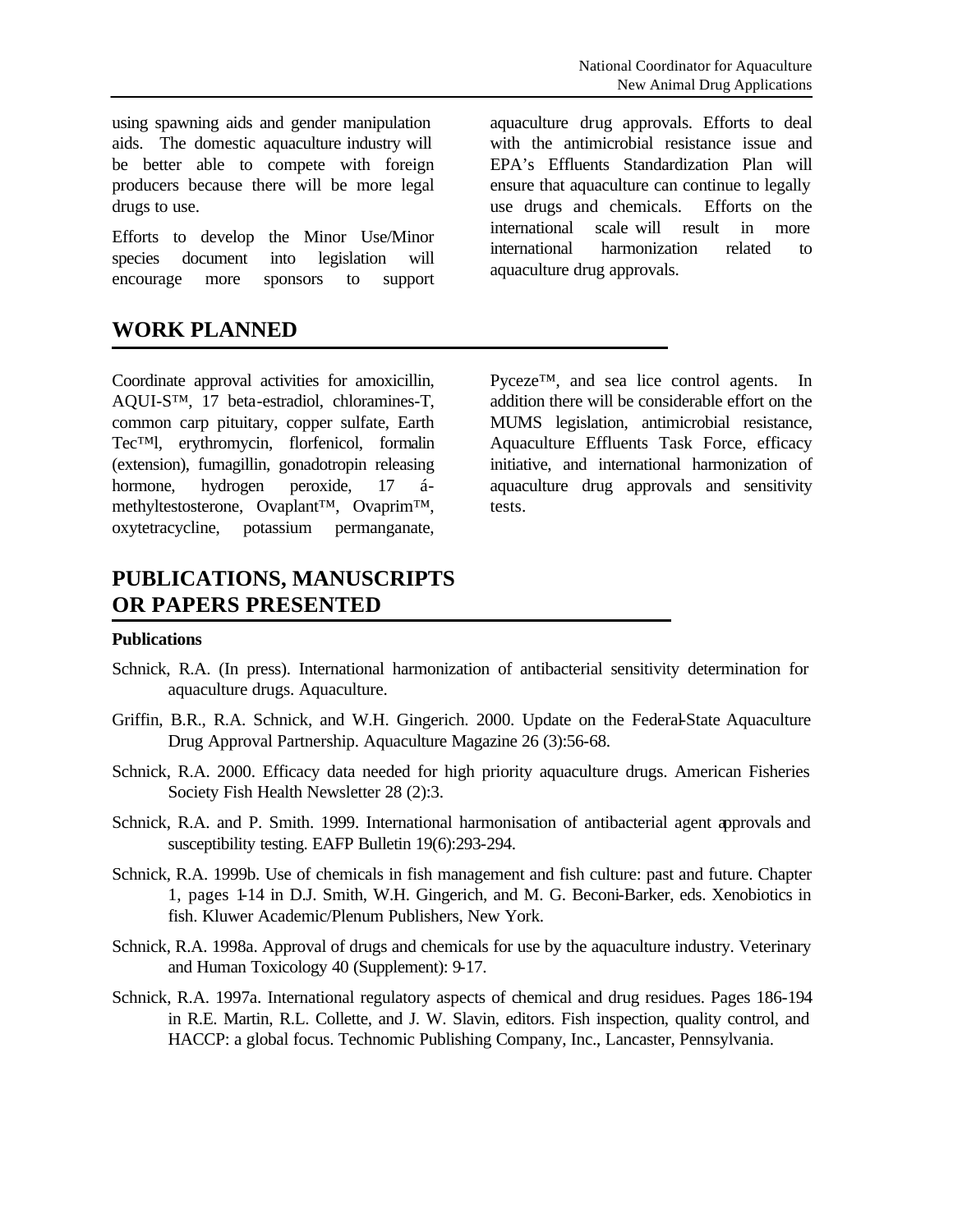- Schnick, R. A. 1996a. Chemicals and drugs. Pages 347-354 in R.C. Summerfelt, editor. Walleye Culture Manual. NCRAC Culture Series 101. North Central Regional Aquaculture Center Publications Office, Iowa State University, Ames, Iowa.
- Schnick, R.A. 1996b. Cooperative fish therapeutic funding initiative: States in partnership with federal agencies to ensure the future of public fish culture. Transactions of the 61st North American Wildlife and Natural Resources Conference 61:6-10.
- Schnick, R.A., D.J. Alderman, R. Armstrong, R. Le Gouvello, S. Ishihara, E.C. Lacierda, S. Percival, and M. Roth. 1997. Worldwide aquaculture drug and vaccine registration progress. Bulletin of the European Association of Fish Pathologists 17(6):251-260.
- Schnick, R.A. and R.D. Armstrong. 1997. Aquaculture drug approval progress in the United States. Northern Aquaculture Supplement (Salmon Health Report): 22-28.
- Schnick, R. A., W. H. Gingerich, and K. H. Koltes. 1996. Federal-State Aquaculture Drug Registration Partnership: A success story in the making. Fisheries 21(5): 4.

#### **Papers Presented**

- Gingerich, W. H. and Schnick, R. A. 1997. Federal-state aquaculture drug approval partnership program. *In:* Book of Abstracts, World Aquaculture '97, Seattle, WA. 174.
- Schnick, R. A. 1996. Aquaculture drug approval progress in the United States. Presented at Aquaculture Canada '96, 13th Annual Meeting of the Aquaculture Association of Canada, Ottawa, Ontario, June 2-5, 1996.
- Schnick, R. A. 1996. Cooperative Fish Therapeutic Binding Initiative: States in Partnership with Federal Agencies to Ensure the Future of Public Fish Culture. Transactions of the 61st North American Wildlife and Natural Resources Conference. 61:6-10.
- Schnick, R. A. 1997. Overview of partnerships for aquaculture drug approvals. Book of Abstracts, World Aquaculture '97, Seattle, WA. 415-416.
- Schnick, R. A. 1997. Progress with registration of drugs and vaccines for aquaculture. Abstract for Workshop and round Table at the EAFP Eighth International Conference on Diseases of Fish and Shellfish, Edinburgh, Scotland, September 14-19, 1997.
- Schnick, R. A. 1997. INAD and drug clearance update. Presented at the Midcontinent Warmwater Fish Culture Workshop. Springfield, MO. February 3-5, 1997.
- Schnick, R. A. 1997. Current status and future needs for drugs in aquaculture: regional needs. Presented at the Workshop on International Harmonization for Drugs and Biologics, Seattle, WA. February 24, 1997.
- Schnick, R. A. 1998. Upcoming successes for aquaculture drug approvals in the United States through unique partnerships. Presentation for a special session titled "The Aquaculture Drug Approval Process – The Good, The Bad and The Future is Now" to be held at Aquaculture '98, Las Vegas, Nevada, February 15 - 19, 1998.
- Schnick, R.A. 2000. Overview of NADA Coordinator activities. USFWS INAD Coordination Workshop, Bozeman, Montana, August 2-3, 2000.
- Schnick, R.A. 2000. Aquaculture drug approval progress. Office of New Animal Drug Evaluations, Center for Veterinary Medicine, Rockville, Maryland, August 29, 2000.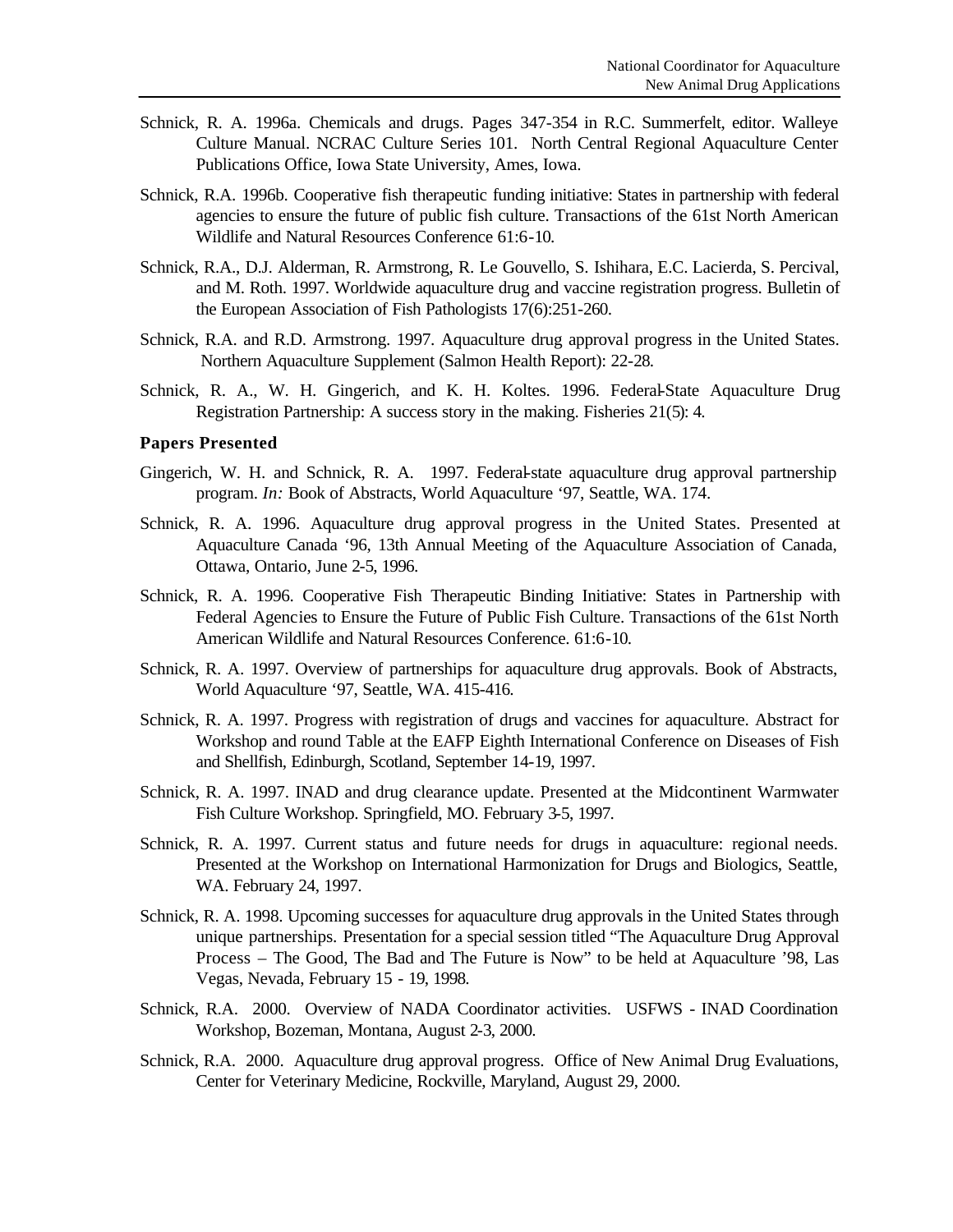- Schnick, R.A. 2000. Aquaculture drug approval progress and need for efficacy studies. American Fisheries Society/Fish Health Section 2000 Annual Meeting, Pensacola Beach, Florida, September 6-8, 2000.
- Schnick, R.A. 2000. Update on Federal-State Aquaculture Drug Approval Partnership. Annual Meeting of the International Association of Fish and Wildlife Agencies, Indianapolis, Indiana, September 15-16, 2000.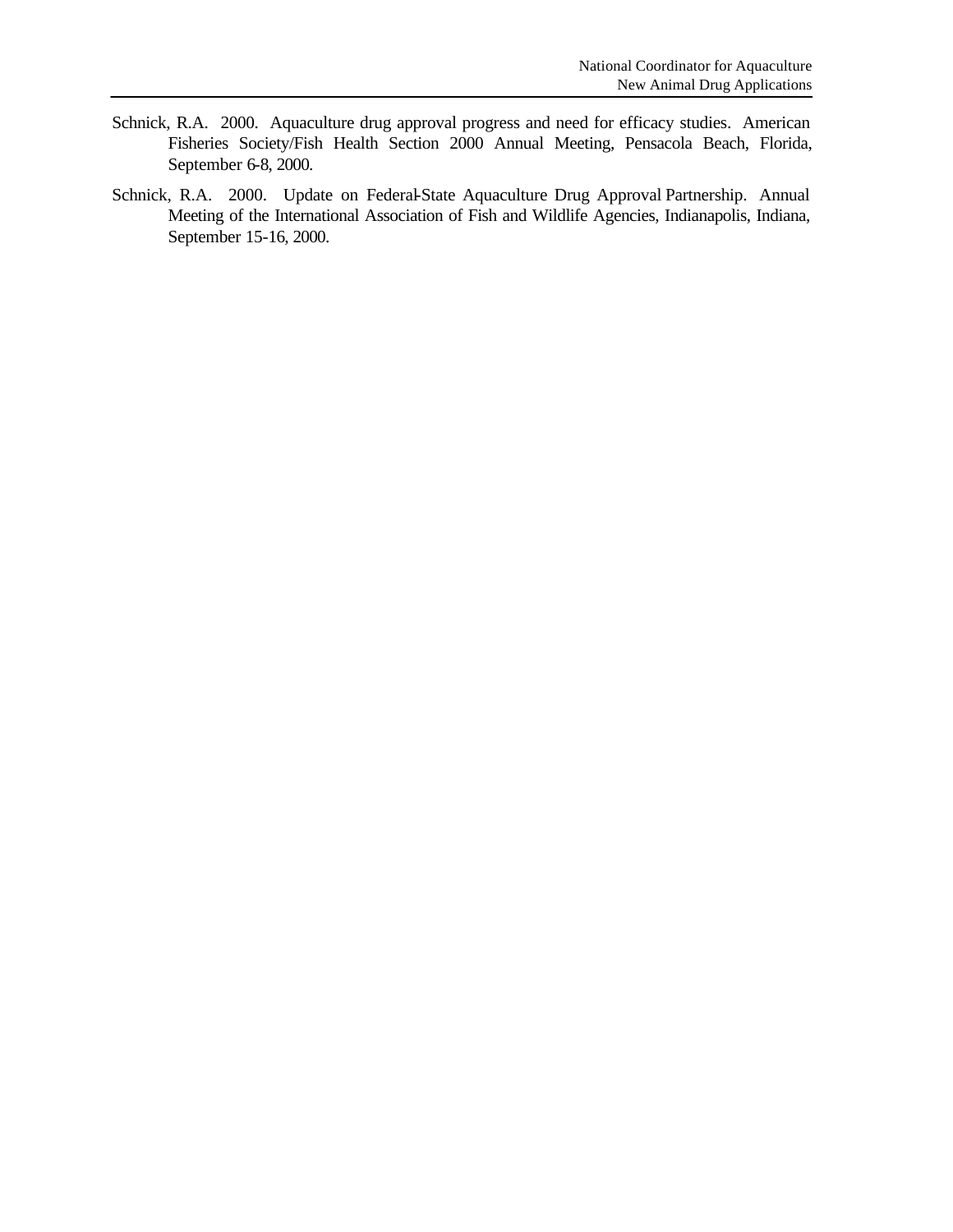# **LIBRARY AQUACULTURE WORKSTATION – PACIFIC REGIONAL AQUACULTURE INFORMATION SERVICE FOR EDUCATION (PRAISE) – Year 12**

| <b>Funding Level</b>                  |                                          |                                     |
|---------------------------------------|------------------------------------------|-------------------------------------|
|                                       |                                          |                                     |
|                                       |                                          |                                     |
|                                       |                                          |                                     |
|                                       |                                          |                                     |
|                                       |                                          |                                     |
|                                       |                                          |                                     |
|                                       |                                          |                                     |
|                                       |                                          |                                     |
|                                       |                                          |                                     |
|                                       |                                          |                                     |
|                                       |                                          |                                     |
|                                       |                                          |                                     |
|                                       |                                          |                                     |
| <b>Current</b><br><b>Participants</b> |                                          | Lois Kiehl-CainUniversity of Hawaii |
| <b>Principal</b>                      | Kristen Anderson, Information Specialist |                                     |
| Investigator                          | <b>Hamilton Library</b>                  |                                     |
|                                       | University of Hawaii                     |                                     |
|                                       | Honolulu, Hawaii                         |                                     |

# **PROJECT OBJECTIVES**

The overall goal of this project is to make scientific information more accessible to the aquaculture community. Specific objectives related to that goal are:

- 1. Continue to provide established services.
- 2. Develop and maintain programs for user education (continuation).
- 3. Develop innovative webpages which exhibit Pacific aquaculture in an educational focus.
- 4. Technology transfer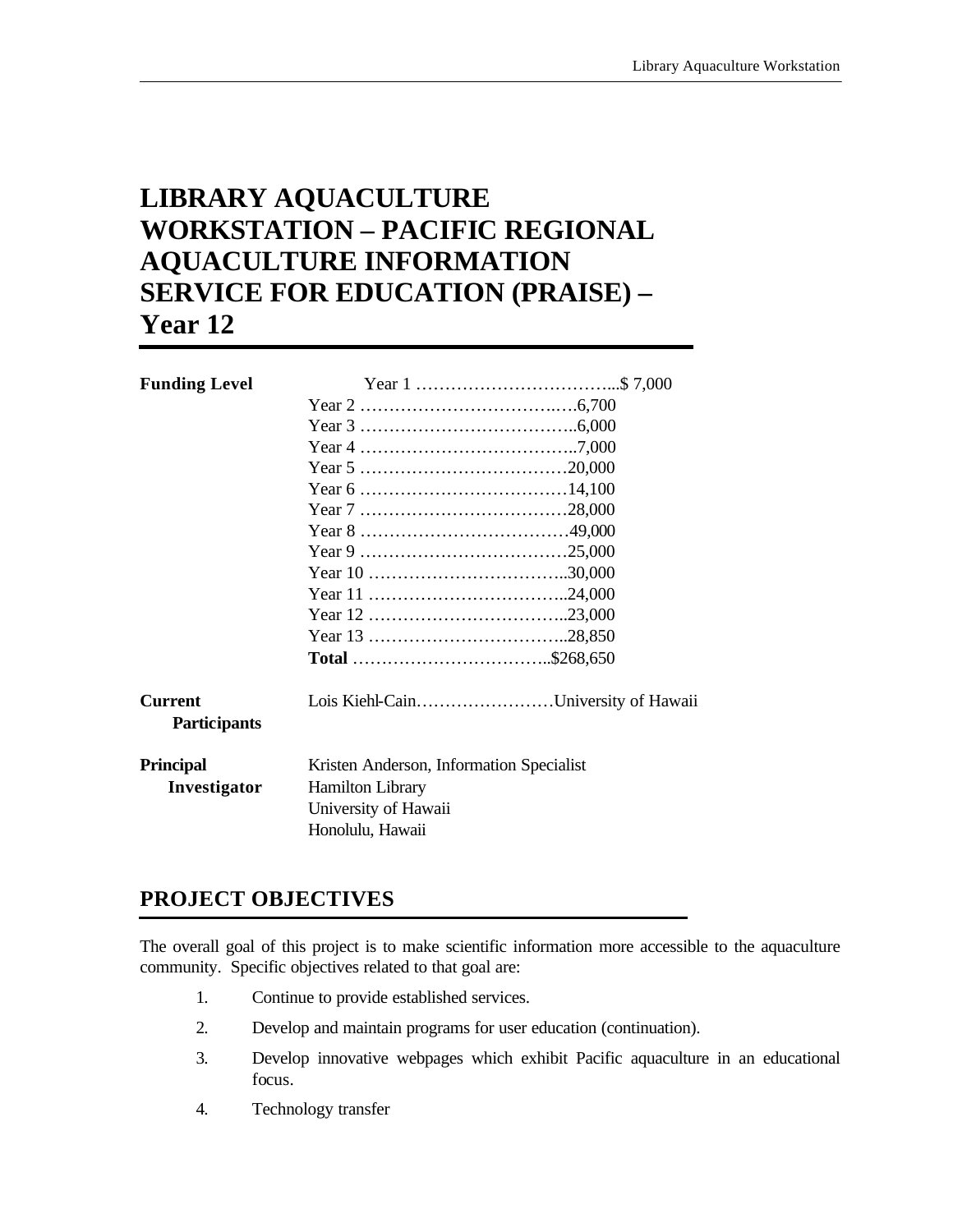# **ANTICIPATED BENEFITS**

This project will increase the accessibility of scientific information throughout the Pacific region by providing:

- swift and accurate research literature to aquaculturists.
- increased exposure of the local aquaculture industry to the world via the internet.
- the development of a comprehensive Web resource for marketing and educational information as well as an enduser research portal specific for aquaculturists.
- a resource for the centralized accumulation and distribution of aquaculture information for the region.

# **PROGRESS AND PRINCIPAL ACCOMPLISHMENTS**

A breakthrough in the Pacific Islands' ability to access scientific information came in August 1993, when two remote workstations were established on Guam. Users at the site at the offices of the University of Guam's Cooperative Extension Service and at the Guam Department of Commerce gained access to PRAISE through a toll-free telephone line.

PRAISE entered a cooperative agreement with PEACESAT, a federally funded communications satellite, whereby residents at five Pacific Island sites can directly access the Aquatic Sciences and Fisheries Abstracts (ASFA) database through an Internet connection between the local PEACESAT station and the mainland vendor. In addition, PRAISE established a home page on the World Wide Web. Search requests can be sent to PRAISE personnel via the webpage.

The Pacific Islands Gray Literature project was established to address the inaccessibility of gray literature in the Pacific, where libraries and other organizations that collect and disseminate information are few.

Following are the accomplishments for this year:

#### **Objective 1**

Service has been greatly enhanced for PRAISE customers due to the advances in

electronic technology. There are three major changes which are improving our service: 1) increased use and acceptance of the Ariel document delivery software which allows us to send articles as an email attachment, 2) the increasing number of people accessing the PRAISE website and utilizing the online request forms, and 3) the growing reliability of electronic access from Pacific Islands. Electronic access is still exceedingly expensive so time spent searching the Web is often extremely limited.

During this time period there were 7,007 logins to the ASFA database with a total of 16,383 queries. The Web site was accessed an average of 7,898 times per month during this reporting period with an average of 24 research or journal requests per month. PRAISE staff responded to requests by forwarding to users 2,437 journal citations, delivering 692 documents totaling 774 pages and answering 99 miscellaneous queries.

#### **Objective 2**

The Principle Investigator participated in the "Fish Health Seminar" in Hilo on the Big Island and discussed services offered by PRAISE as well as how individuals might do searching on their own and met with individuals to discuss searching and distributed brochures in the Kona area, specifically at businesses near the Energy Lab. Instruction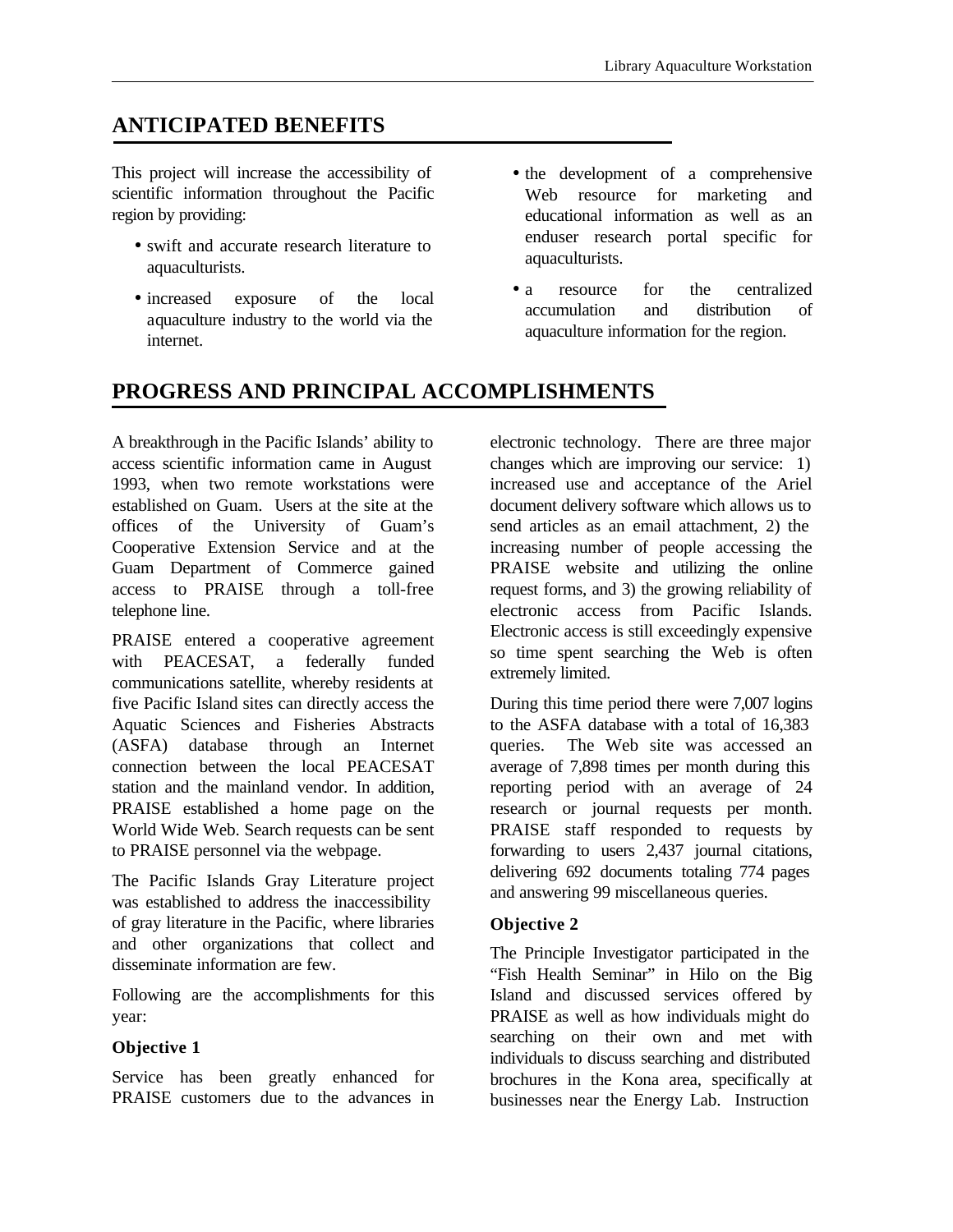sessions were also given on Oahu, including ongoing participation with the MASSIP (Micronesia and American Samoa Student Internship Program). The Principal Investigator and the Project Assistant continue to develop instructional enhancements for the website. The Principal Investigator attended the annual conference of the International Association of Marine Science Libraries and Information Centers and focused on sessions dealing with instruction, document delivery, and digitizing projects.

#### **Objective 3**

This project is already underway. A page has been set-up with links to marketing information for aquaculture products.

#### **Objective 4**

PRAISE staff delivered 13 article reference submissions to Cambridge Scientific Abstracts for inclusion to the ASFA database. The focus was to ensure inclusion of all CTSA publications and area interest with proceedings

## **IMPACT**

The value of the PRAISE service is staggering. Based on rates one would pay to the information industry's major suppliers (Dialog Information Service, Inc. for access to ASFA, plus document delivery charges based on the average cost per article from UnCover, Inc.) the dollar value for our primary service may be presented as follows:

of the PACON conferences. The PRAISE website and the Pacific Grey Literature Database are continually being updated and enhanced by the Principal Investigator and the Project Assistant. This ongoing work allows us to provide the best possible service.

### **RESULTS AT A GLANCE . . .**

- Educated researchers, farmers, students and librarians regarding locating resources and acquisition of materials
- Updated and expanded the PRAISE website to include marketing information and education opportunities.
- Updated and expanded the Gray Literature Bibliography.
- Monetary value of services rendered: \$38,759.20

7,007 logins @ \$1.20 ea. = \$8,408.40 16,383 queries averaging 3 minutes each or 819 hours online @ \$60/hr = \$49,149.00 692 articles @ \$15.50 ea. = \$10,726.00

#### **Total \$68,283.40**

The PRAISE website is a bonus. It allows users to make requests online, publicizes research being done in the Pacific via the Gray Literature Bibliography and gives local vendors a venue to advertise themselves to the world.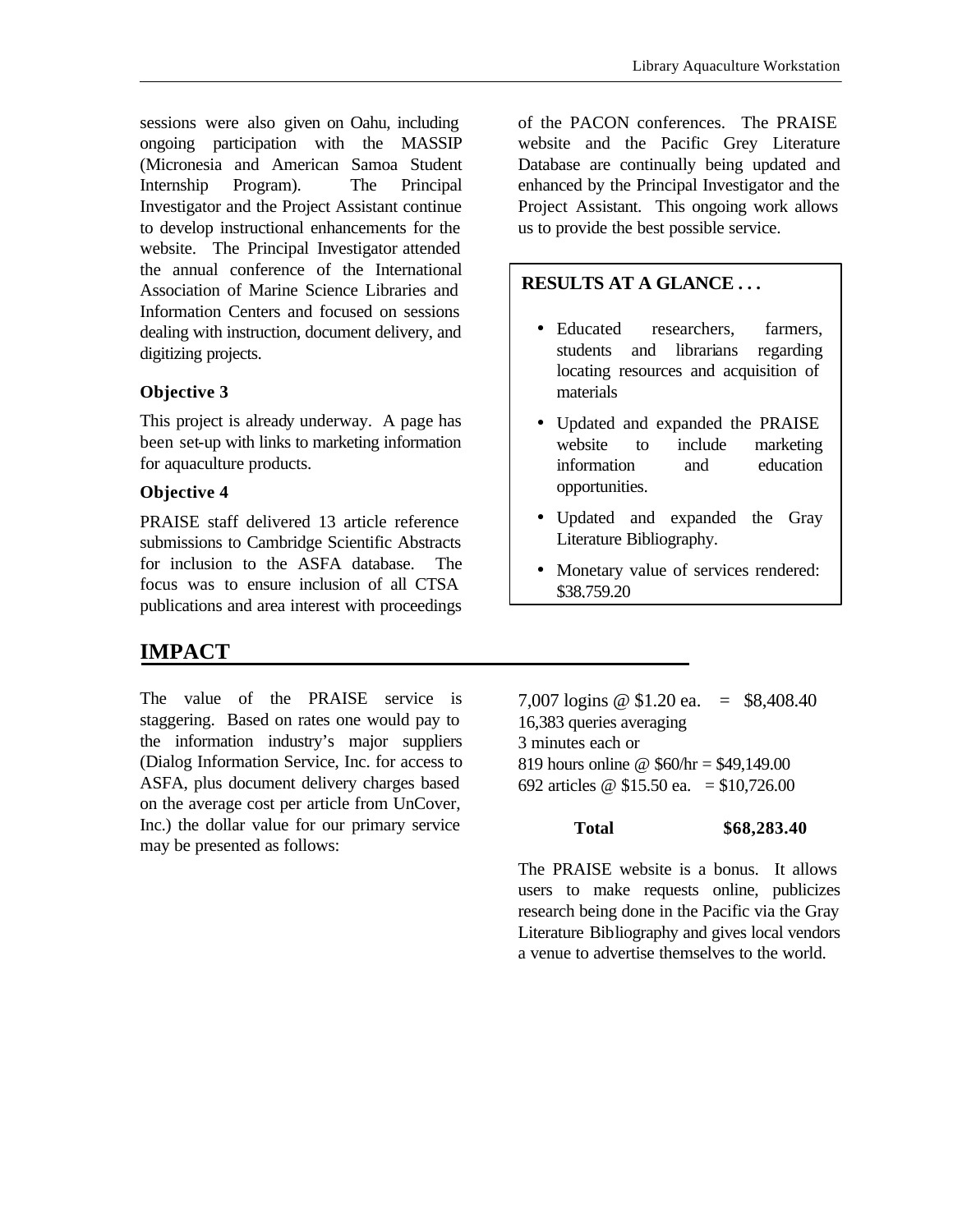# **WORK PLANNED**

- Continue to provide established services of database searching and document delivery.
- The Gray Literature Bibliography will be continually updated and improved.
- Methods to improve database access for Pacific Island residents will continue to be explored.
- Educational workshops for farmers, students, and researchers will be held on

the island of Oahu and distribution of the information brochure will continue.

- The website will be continually updated. The current education webpage will be updated and expanded. A search-ityourself page for aquaculturists is being developed. Pictures are being collected from local farms for a "virtual picture album" depicting Pacific aquaculture.
- A web tutorial is being planned and will be evaluated.

# **PUBLICATIONS, MANUSCRIPTS OR PAPERS PRESENTED**

#### **Publications**

- Brown, C. L. and D. E Coleman. 1991. Testing and Development of an Efficient, Remote CD-ROM System. *CD-ROM Librarian*. 13-18.
- Coleman, D. E and R. L. Buettner. 1989. *A Union List of Aquaculture Journals in Hawaii*. Center for Tropical and Subtropical Aquaculture Publication #104. Waimanalo, Hawaii.
- Coleman, D. E, D. Hanfman and S. J. Tibbet, eds. 1991. *Interactions of Aquaculture, Marine Coastal Ecosystems and Near Shore Waters: A Bibliography*. Bibliography and Literature of Agriculture #105. National Agricultural Library. Beltsville, Maryland.
- Guenther, K. and D. E Coleman. 1994. *Pacific Islands Gray Literature Project: A Bibliography*. Center for Tropical and Subtropical Aquaculture Publication #115. Waimanalo, Hawaii.

#### **Conference Proceedings**

- Coleman, D. E. 1990. Pacific Regional Aquaculture Information Service: Applied Technology and Development of a Long-Distance Information Service. *In:* International Association of Marine Science Libraries and Information Centers Conference Series: Proceedings of the Fifteenth Annual Conference.
- Coleman, D. E 1991. Remote CD-ROM Searching and Satellite Communications: From Pie in the Sky to Application. *In:* International Association of Marine Science Libraries and Information Center Conference Series: Proceedings of the Sixteenth Annual Conference.
- Coleman, D. E 1993. Gray Literature Project of the Pacific Regional Aquaculture Information Service. *In:* Proceedings of the Nineteenth Annual Conference of the International Association of Marine Science Libraries and Information Centers (IAMSLIC). Bethesda, MD.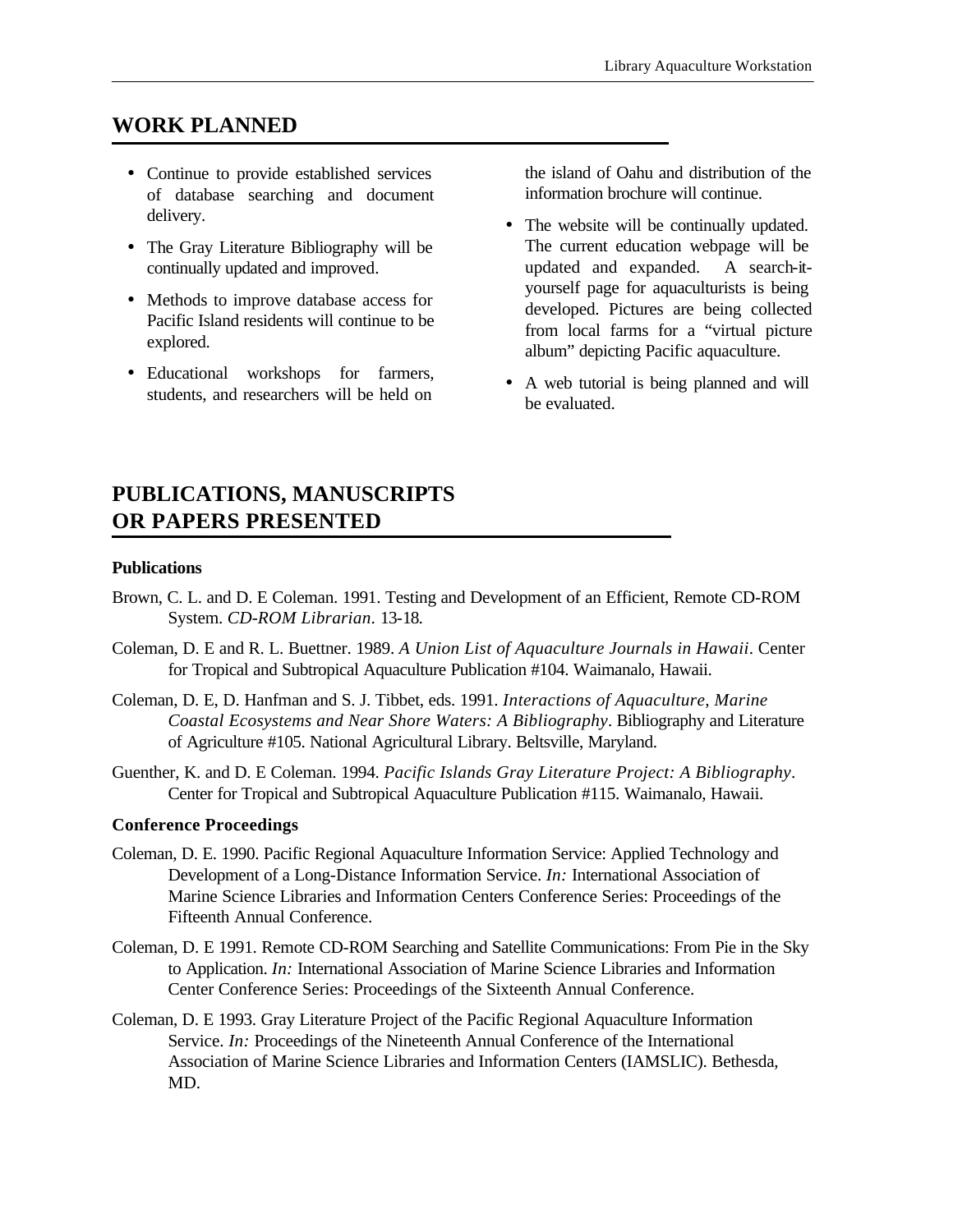# **PUBLICATIONS – Year 11**

| <b>Funding Level</b> |                                                                      |
|----------------------|----------------------------------------------------------------------|
|                      |                                                                      |
|                      |                                                                      |
|                      |                                                                      |
|                      |                                                                      |
|                      |                                                                      |
|                      |                                                                      |
|                      |                                                                      |
|                      |                                                                      |
|                      |                                                                      |
|                      |                                                                      |
|                      | Total \$208,600                                                      |
| <b>Current</b>       | Kai Lee AwayaCTSA                                                    |
| <b>Participants</b>  | Alcian Choy-CleggCTSA                                                |
|                      | Jean McAuliffeCTSA                                                   |
| <b>Principal</b>     | Dr. Cheng-Sheng Lee                                                  |
| Investigator         | Center for Tropical and Subtropical Aquaculture<br>Waimanalo, Hawaii |

# **PROJECT OBJECTIVES**

- 1. Publish a quarterly newsletter to communicate information about the activities of the Center for Tropical and Subtropical Aquaculture and its funded projects and the latest information about aquaculture from the nation and the region.
- 2. Produce and publish informational reports of selected CTSA-funded projects, which will be distributed at no charge to commercial producers, aquaculture researchers and other interested parties throughout the Pacific region, with limited distribution in the continental United States.
- 3. Improve and maintain a graphically based website. The site will contain information on the Center, its activities, an annual request for pre-proposals, projects, and publications. It will also contain copies of the Center newsletter, and various publications suitable for download and printing at no cost to the user.
- 4. Duplicate and distribute CTSA's and other Regional Centers' publications and videos to information networks throughout the Pacific. This is coordinated with the Pacific Regional Aquaculture Information Service for Education (PRAISE), Hamilton Library, University of Hawaii and the University of Hawaii Sea Grant College Program.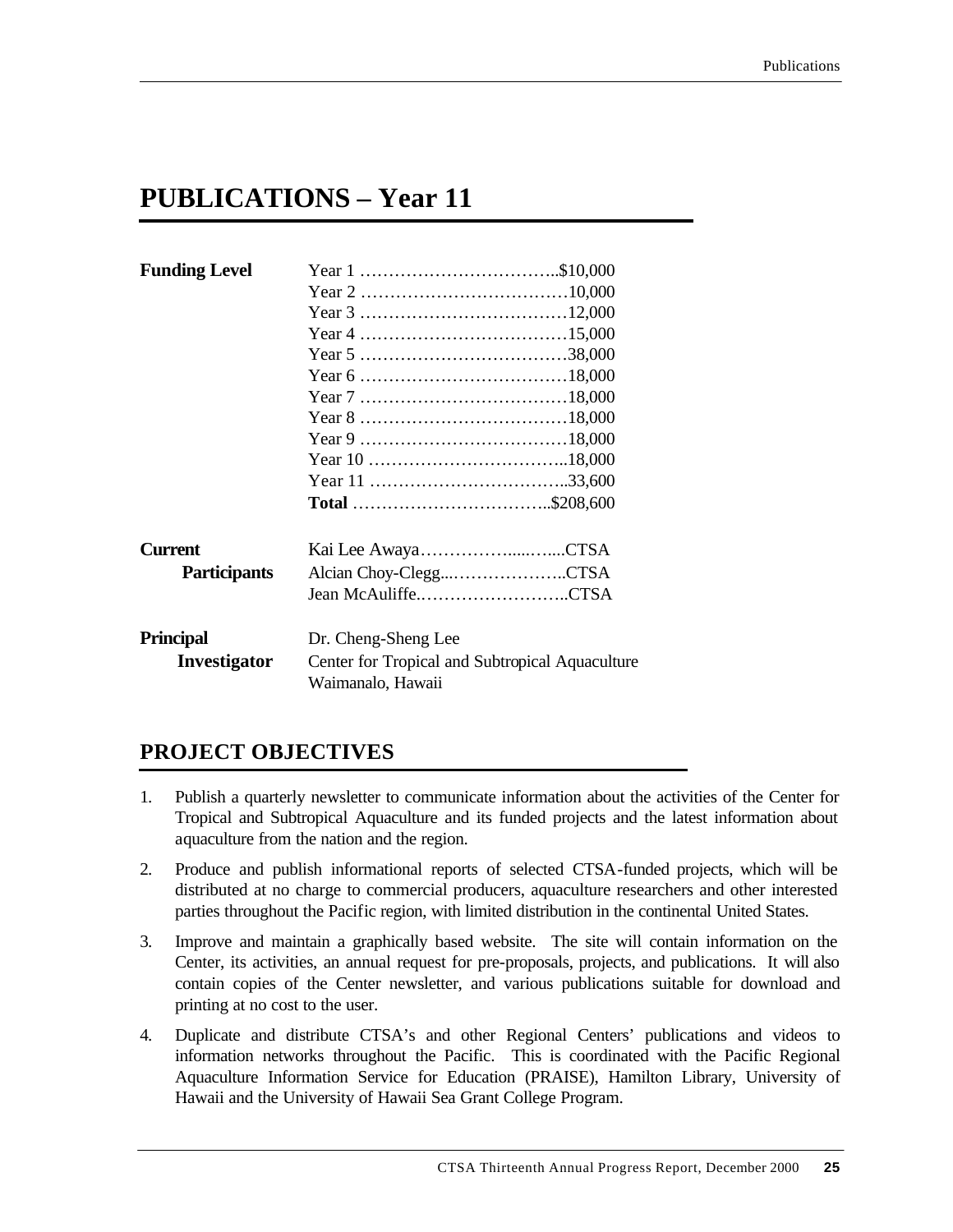- 5. Produce and publish the Year 2000 CTSA Accomplishments Report, which compiles information on the activities of all CTSA projects that were active during 2000 and distribute to USDA, the CTSA Board of Directors, the Industry Advisory Council and the Technical Committee.
- 6. Provide editing, layout and production assistance as needed on all publications produced by CTSAfunded projects to ensure that the standard of quality is kept at an exceptional level.

# **ANTICIPATED BENEFITS**

The main benefit of this project is it enhances communication regarding aquaculture activity within the region by functioning as a nucleus for information exchange between the aquaculture industry and ongoing research programs. This in turn, will aid in the technological advancement of aquaculture.

By disseminating research results and other information related to commercial aquaculture production, the project also helps to overcome the limited information available in the region.

# **PROGRESS AND PRINCIPAL ACCOMPLISHMENTS**

Since 1989, the Center has developed and published a newsletter four times a year, which is distributed to approximately 1,000 individuals, organizations and universities worldwide. The Center has also created *Project Updates*, technical bulletins that are distributed to the CTSA Board of Directors, Industry Advisory Council, Technical Committee, and to extension agents and other interested parties upon request. Additionally, the Publications project has produced two videos which provided the latest results from the Centerfunded projects at the time.

By 1999, the staff at the Center had produced (entirely or cooperatively) and published 38 progress reports, manuals, or fact sheets; duplicated and distributed 16 videos produced by the other Regional Aquaculture Centers and distributed them to extension agents, libraries and aquaculturists throughout the region; assisted in development and maintained the CTSA webpage.

Following are the accomplishments for this year:

### **Objective 1**

As planned, a new design was implemented for the quarterly newsletter and was published in November 1999, and April, July and October 2000, and disseminated thereafter.

#### **Objective 2**

Three publications were produced and published: *Effects of three maturation diets on spawning of the armored catfish (Corydoras aeneus)*, *What is the Best Feed for My Ornamental Fish?*, and *Hydrogen peroxide treatment for Amyloodinium sp. on mullet (Mugil cephalus) fry*.

#### **Objective 3**

The homepage was updated monthly and maintained as needed.

#### **Objective 4**

Two of CTSA's own publications along with the publications from the North Central Regional Aquaculture Center and the Southern Regional Aquaculture Center were distributed to the Board of Directors and other information networks.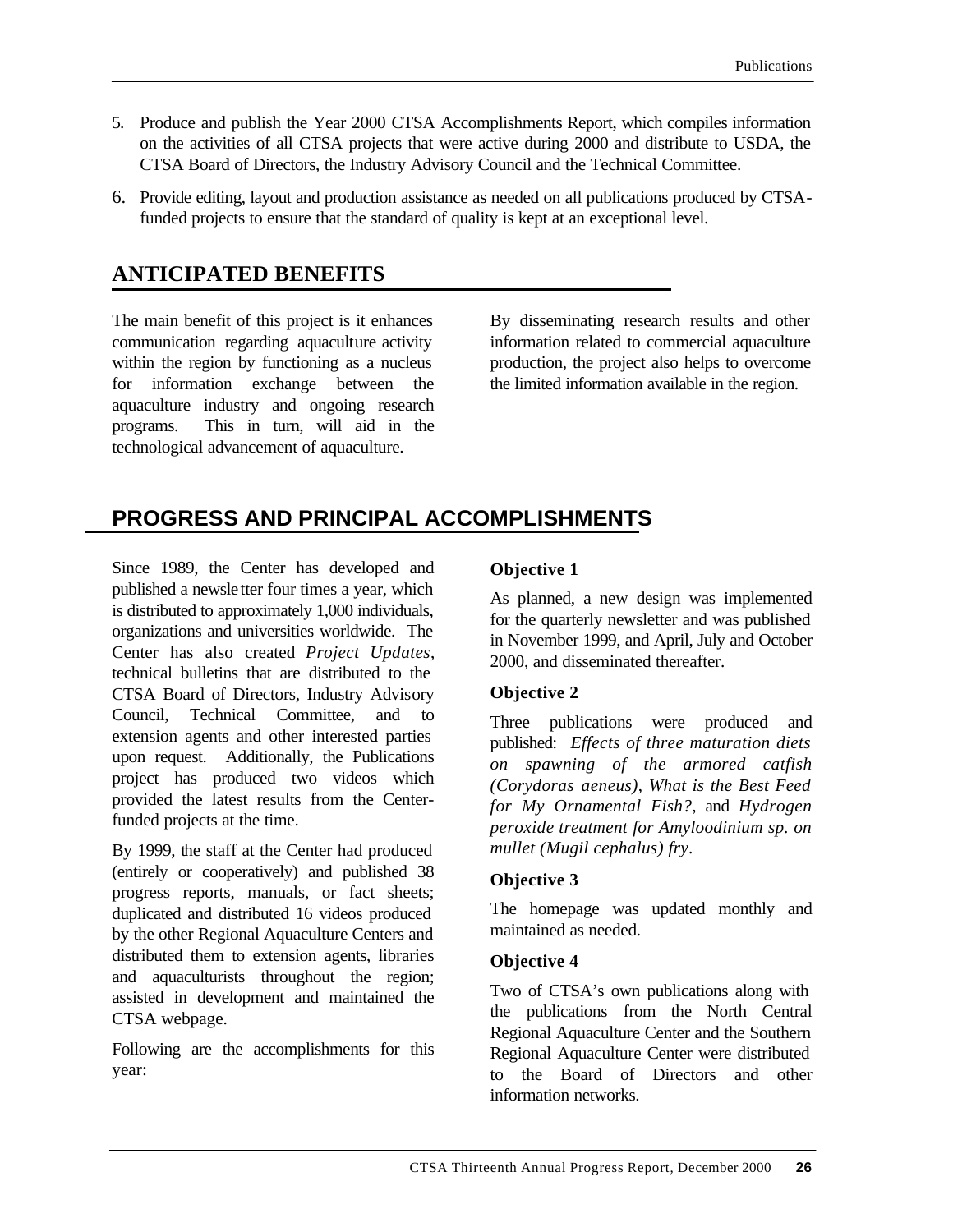#### **Objective 5**

The Year 2000 Accomplishment report was completed.

#### **Objective 6**

The Center assisted with the creation, production and distribution of four publications: the *Collecting Black-lip Pearl Oyster Spat* information sheet, the *Nursery and Growout Techniques for Giant Clams* (*Bivalvia: Tridacnidae)* manual, the *Production of Lemon Tetra Hyphessobrycon pulchripinnis* publication, and the *Producing pearls using the black-lip oyster* info sheet. Two other manuals staff members have edited should be published early next year.

## **IMPACT**

This project has helped to disseminate aquaculture results and information throughout the region to enhance viable and profitable U.S. aquaculture production which will benefit consumers, producers, service industries and the American economy.

### **WORK PLANNED**

The staff will continue to produce and publish the quarterly newsletter, maintain and upgrade the webpage, disseminate information, and provide assistance with publications as needed. Three manuals that staff members have provided editing and layout assistance for are due to be published in the next year: Black Pearl Farming, Black Pearl Oyster Grafting and the Commercial Production of Swordtails.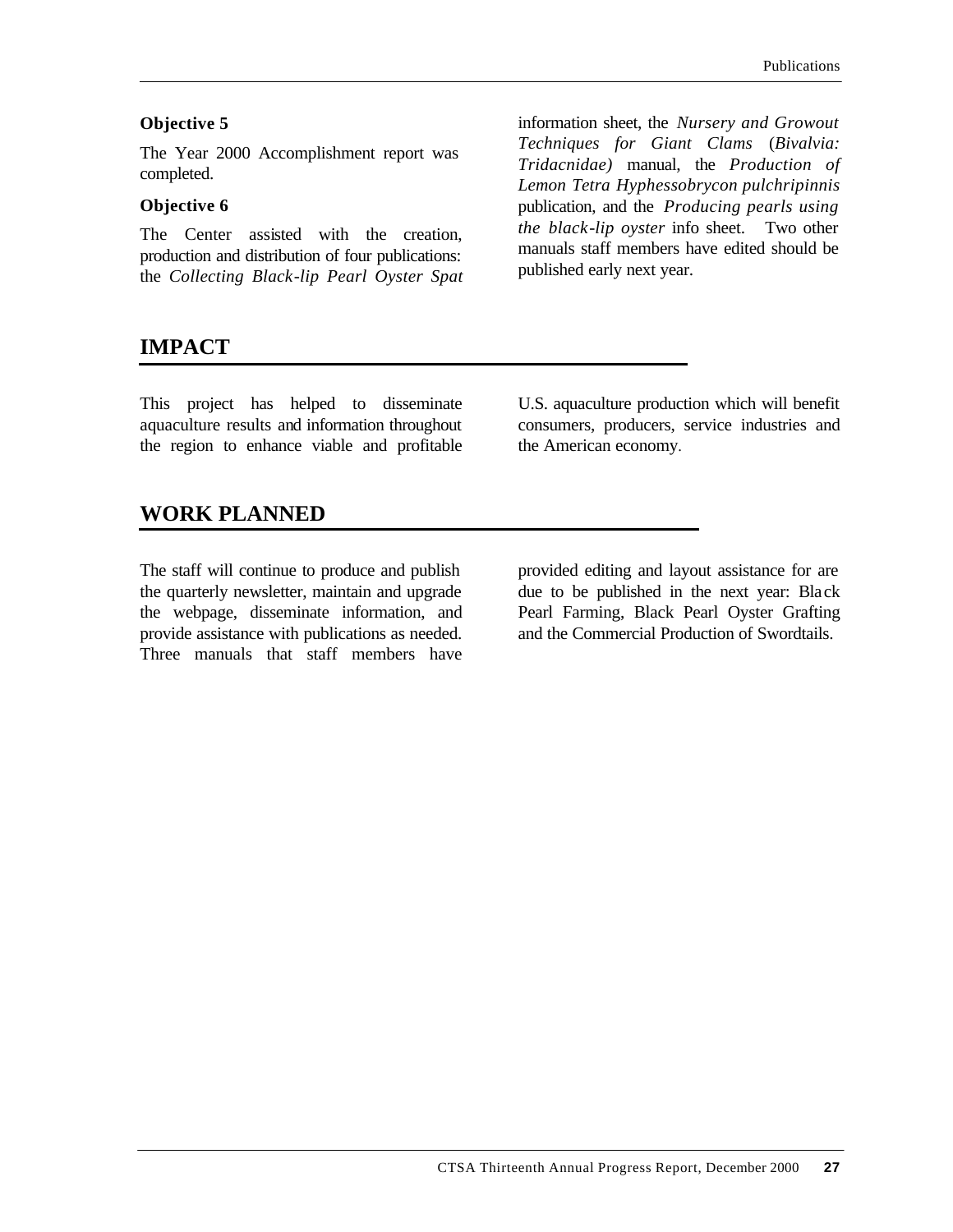# **AQUACULTURE EXTENSION AND TRAINING SUPPORT IN THE U.S. AFFILIATED PACIFIC ISLANDS – Year 11**

| <b>Funding Level</b> |                                                  |                      |
|----------------------|--------------------------------------------------|----------------------|
|                      |                                                  |                      |
|                      |                                                  |                      |
|                      |                                                  |                      |
|                      |                                                  |                      |
|                      |                                                  |                      |
|                      |                                                  |                      |
|                      |                                                  |                      |
|                      |                                                  |                      |
|                      |                                                  |                      |
|                      |                                                  |                      |
|                      |                                                  |                      |
| <b>Current</b>       |                                                  |                      |
| <b>Participants</b>  |                                                  | Institute of Pohnpei |
|                      |                                                  | Institute of Pohnpei |
| <b>Principal</b>     | Simon Ellis                                      |                      |
| Investigator         | <b>Land Grant Program</b>                        |                      |
|                      | College of Micronesia                            |                      |
|                      | Kolonia, Pohnpei, Federated States of Micronesia |                      |

# **PROJECT OBJECTIVES**

The goal of this project is to facilitate the development of a sustainable, economically viable aquaculture industry in the U.S. Affiliated Pacific Islands.

In order to attain this goal, the following objectives must be met:

- 1. Provide extension support and technical assistance to commercial producers, government aquaculture staff, and other interested parties to develop aquaculture within the U.S. Affiliated Pacific Islands. Priority will be given to private producers and government institutions targeting private sector development.
- 2. To strengthen institution and build capacity, the Regional Aquaculture Extension Agent will: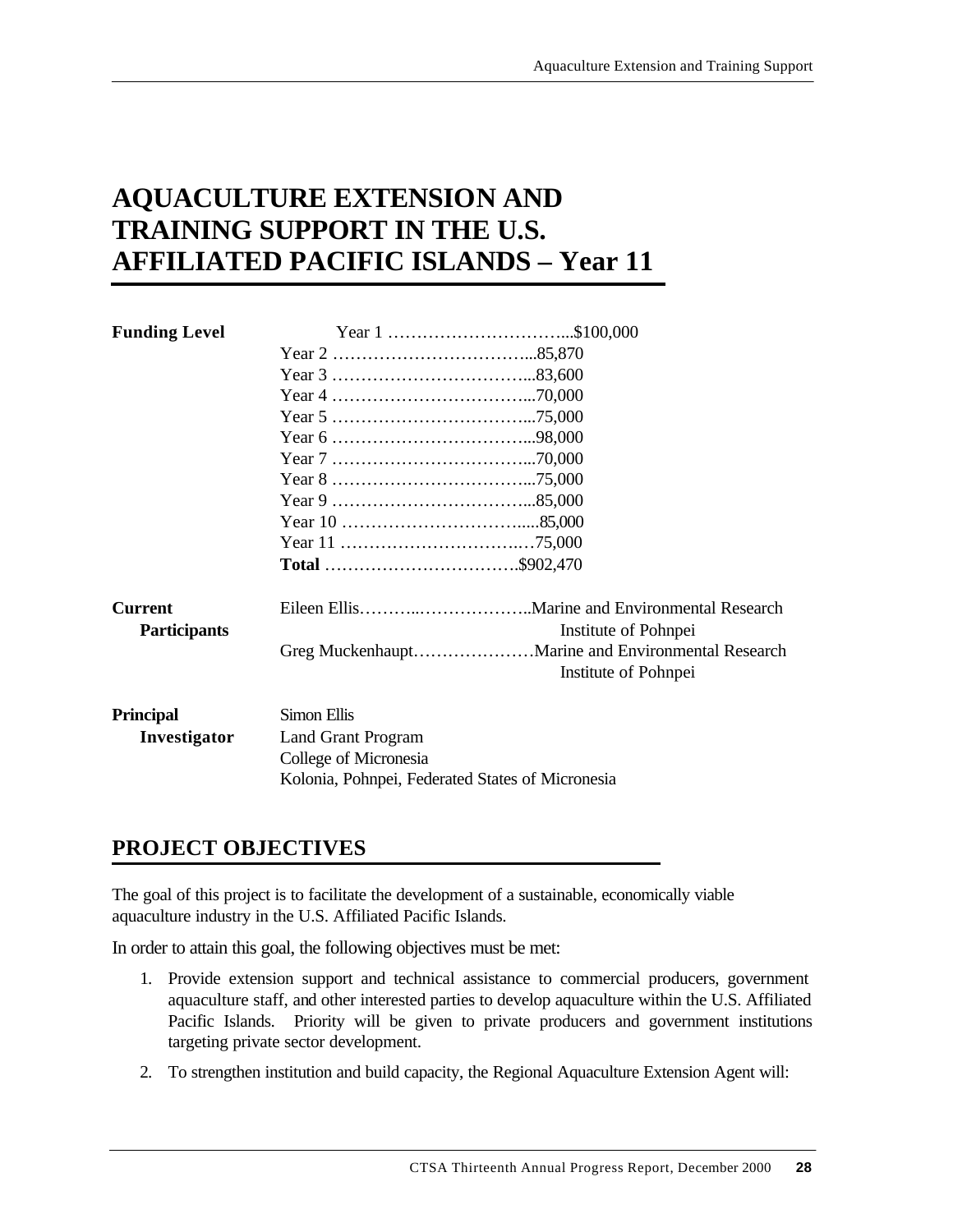a) conduct on-site training and structured courses and workshops on the culture techniques for giant clams, sponges, black lipped pearl oysters, ornamentals and finfish.

- b) hire and place an intern in the region during the summer months in an effort to improve regionally based aquaculture.
- c) focus training efforts on local extension agents in government and private organizations.
- d) continue to work with other members of PRAEP to establish long-term aquaculture development plans for island entities in the region.
- 3. To aid in the transfer of technology, the Regional Aquaculture Extension Agent will continue to produce a comprehensive extension series in multimedia format. A simplified manual will be completed on optimum farming practices of eight species of hard and soft coral.
- 4. The Regional Aquaculture Extension Agent will:
	- a) continue to collect and disseminate upon request aquaculture information in the form of papers, manuals and videos to interested parties in the private and public sector throughout the region.
	- b) expand and update the literature collection at the Regional Aquaculture Extension Agent's home office.
- 5. The Regional Aquaculture Extension Agent will be PI on a CTSA funded applied research project titled "Determination of optimum farming practices for 8 species of commercially valuable soft and hard coral".

# **ANTICIPATED BENEFITS**

- Workshops, publications and information dissemination will lead to an increased perception of aquaculture and its potential benefit to the region, particularly in species identified as being regionally appropriate.
- Currently operating aquaculture facilities will benefit from the constant presence of an extension agent who can advise on problems, provide information on aquaculture topics and make site visits.
- Training and regular site visits will help to build capacity and skills among people interested or involved in aquaculture.

# **PROGRESS AND PRINCIPAL ACCOMPLISHMENTS**

This project began in 1989, when the Center for Tropical and Subtropical Aquaculture funded an aquaculture extension specialist for the region. The extension specialist provided

technical advice and assistance to establish the FSM National Aquaculture Center in Kosrae and established a demonstration ocean growout farm on the reef outside the National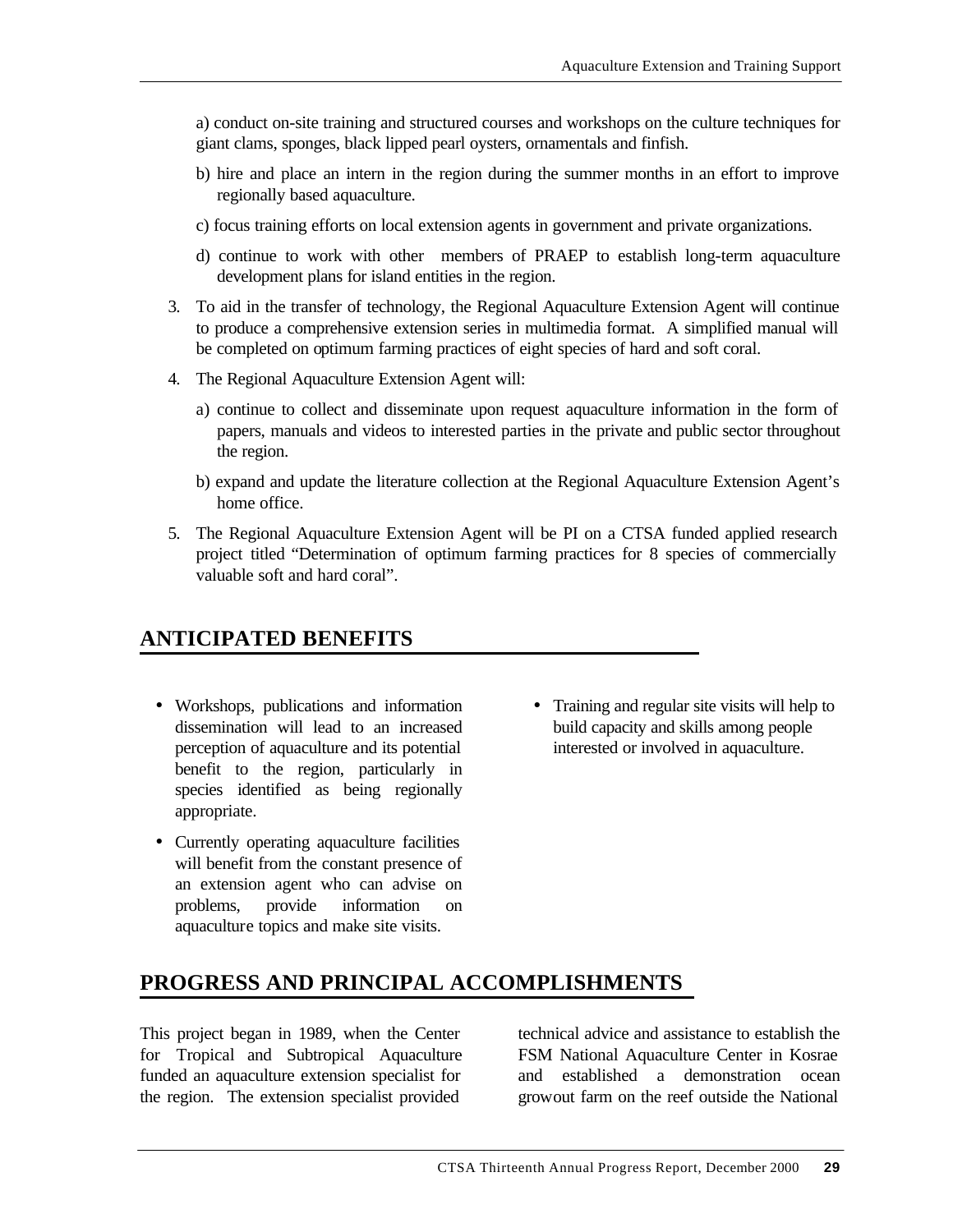Aquaculture Center. A giant clam demonstration farm was established in Pohnpei, FSM. Three sponge demonstration farms were established in various states of the FSM. The agent provided information on aquaculture of various species in response to requests from parties throughout the region. Subscriptions to a relevant magazine were provided to operators of giant clam facilities. Slide presentations and accompanying written materials on general aquaculture were developed. Literature and advice on aquaculture of various species were provided to private and government agencies in the CTSA region. All locations were provided with information on the documentation required under the Convention on International Trade in Endangered Species (CITES) and by U.S. Fish and Wildlife Service to allow the export of giant clam products. Regional aquaculture businesses were assisted with developing markets for their products. Since 1997, the extension specialist has conducted 65 workshops with close to 500 participants.

Following are the accomplishments for this year:

## **Objective 1**

The Nukuoro pearl project continues to be a priority. It is widely viewed as having huge potential but is struggling to attain profitability mainly due to funding shortages and the lack of a full-time manager. This year, the extension agent provided the contact details for a seeding technician for the farm and acted as a liaison between Nukuoro and the technician. He also wrote the basis of the work contract between the technician and Nukuoro to ensure they received the proper results. His proposed visit to the farm has been postponed due to the cholera outbreak on Pohnpei.

While there is still a desperate need to overcome the spat bottleneck in the RMI, this work has been stalled now for a number of reasons. During his recent trip to the RMI in August, the Land Grant office at CMI still has the intention of starting a small hatchery for

training purposes. However, they are in the process of moving, and the move has been stalled by landowner disputes.

Black Pearls of Micronesia is a private company, which is developing proprietary technology, and is thus reluctant for him to visit any area of their facilities where he may learn any of their secret techniques. He respects their decision in this regard. He continues to meet with the local managers regularly to advise them if necessary and provide them any information they request.

The RRE pearl farm continues to expand slowly but is hampered by lack of spat.

Marine and Environmental Research Institute of Pohnpei (MERIP) continues to slowly build up their staff. They currently are predominantly reliant on volunteers who only remain for two years.

He has been communicating with the resident agent in Saipan regarding his intended visits later this year to continue extension and training in CNMI.

Aquaculture Cooperative of American Samoa did not receive the grant to start their backyard-farming project. Many of the prospective farmers continue to correspond with him although he has had few calls for technical assistance in recent months.

## **RESULTS AT A GLANCE . . .**

- Printing of six new extension publications.
- Dissemination of over 200 pamphlets on aquaculture throughout the region
- Continued extension, training and capacity building in the region

## **Objective 2**

The extension agent conducted seven workshops and several training courses for private and government agencies and provided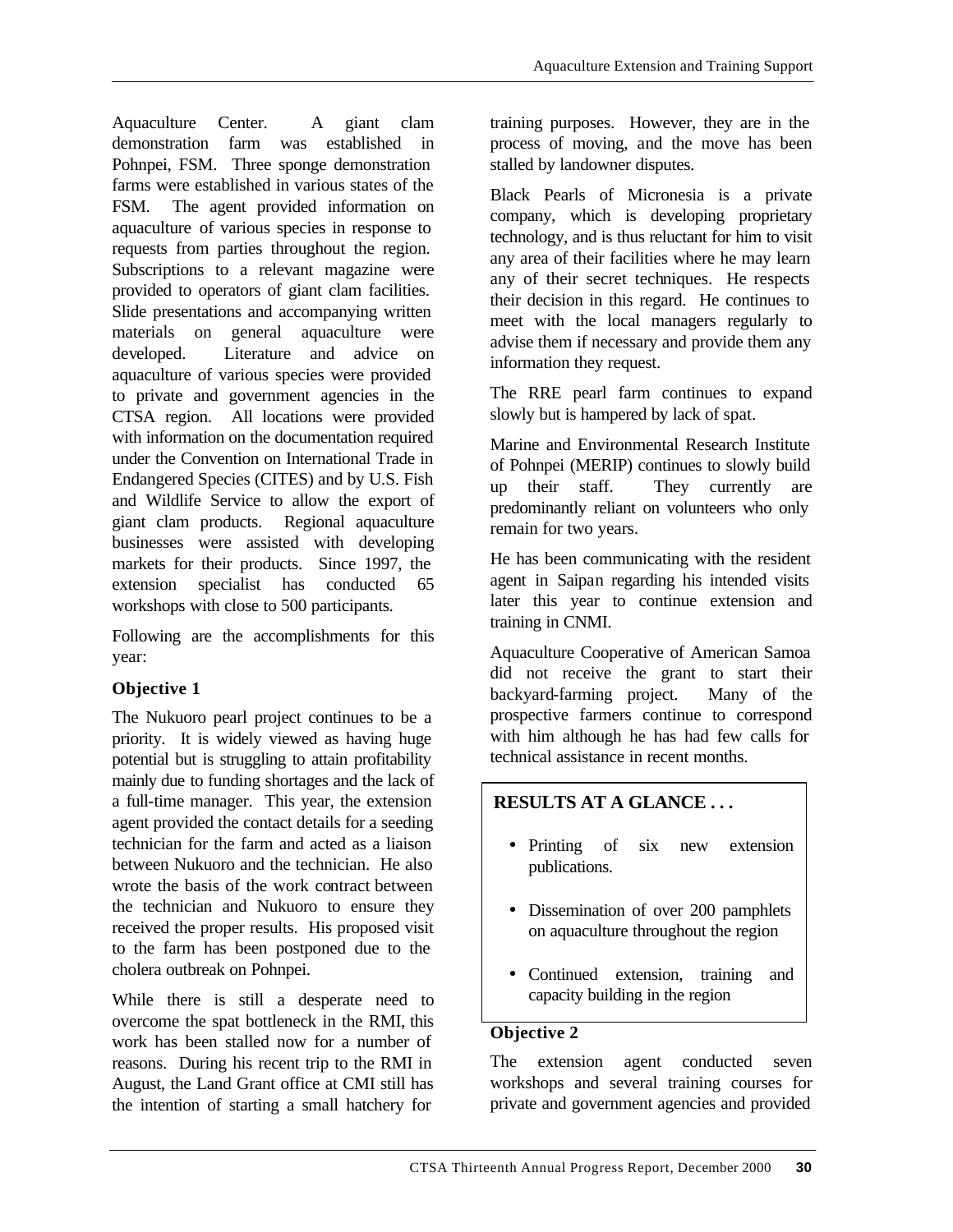other extension services to improve public outreach and training programs in the past year*.*

In March, a high school senior intern from MERIP was hired for a 2-week work experience on a commercial clam farm in the RMI. Beginning in June, Amy Philip, a senior at UH Hilo, spent 10 weeks in his office. She received not only instruction on the officebased duties of an extension agent but also accompanied him on site visits and with his field-based research. With the expansion of aquaculture facilities in Pohnpei, it was possible for the intern to get a well-balanced exposure to all facets of aquaculture development.

### **Objective 3**

Work on the simplified manual scheduled to be completed during the 2000/2001 project year, has not yet started because research is still being conducted. With his assistance the summer intern, however, did a basic economic analysis of coral farming which will be included in the finished manual. His office did produce an unplanned Pohnpei translation of the sponge manual. Created earlier in the year were the manual on the culture of soft corals, the manual on giant clam nursery and grow-out techniques, and the information sheets on pear oysters, collecting black-lip pearl oyster spat, lagoon farming of giant clams, and farming soft corals.

# **Objective 4**

During the project year, approximately 200 pamphlets and 10 videos were disseminated on a variety of aquaculture topics. In addition, over 100 manuals were disseminated to a mailing list.

### **Objective 5**

The species of coral to be used in the study were chosen and broodstock was collected. Methods for attachment were chosen and tested. Attachment rates were assessed and attached corals were measured 2 weeks after planting. Subsequent measurements have been taken at 4-week intervals. Broodstock regeneration is being monitored photographically and water quality is measured weekly. Measurements and monitoring will continue for 6 months.

The lights and equipment to observe the survival and interaction of cultured corals in a home aquarium setting have been ordered and received. Sources of shipping bags have been researched and bags have been ordered for the shipping and marketing trials. Notes and digital photographs are being compiled for the simple extension publication but manuscript preparation has not been started yet.

# **IMPACT**

At the start of the project in 1989 aquaculture activity in the region was virtually non-existent. Today there are six giant clam hatcheries, four pearl oyster farms, 13 sponge farms, four coral producers and an estimated 15-20 tilapia farms operating in the region. Awareness of aquaculture and its income producing potential is growing rapidly. The constant presence of an extension agent combined with hands-on training of local individuals has led to substantial capacity building in the region.

Native islanders are now operating most of the giant clam farms in the region. As the industry grows, this knowledge will spread to other species with the ultimate goal of a selfsustaining, economically viable aquaculture industry in the region.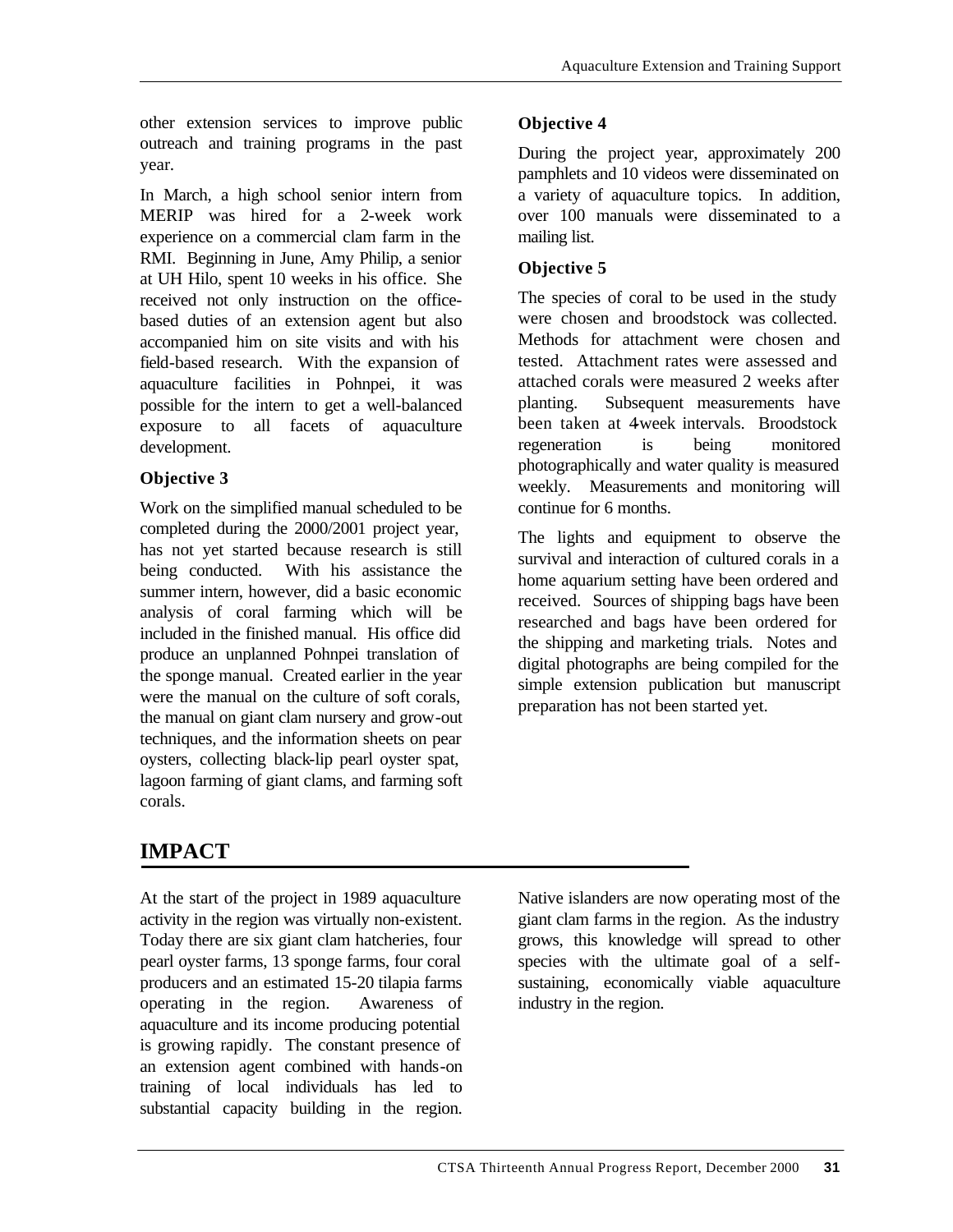# **WORK PLANNED**

The extension agent will:

- continue to focus on MERIP until they have a fully trained Micronesian staff with the institutional knowledge to conduct aquaculture training themselves.
- travel to Saipan to provide training and extension support to NMC staff and will also work on stimulating interest in marine-based farming in the area.
- assist COM Land Grant with the installation of a small pearl hatchery at Nett Point in Pohnpei.
- hold a 2-day workshop on Rota and Saipan on culture techniques for commonly cultured marine species from the region. Attendees will be private farmers, government personnel and other interested parties.

• continue to provide information dissemination, outreach and capacity building through his participation in two meetings later this year where he will be presenting talks.

for the applied research project:

- attachment rates and broodstock regeneration measurements and monitoring will continue for 6 months.
- Aquaria will be setup and the trial will begin within the next 6 months for the survival and interaction of cultured corals in a home aquarium setting.
- prepare the manuscript for the simple extension publication.

# **PUBLICATIONS, MANUSCRIPTS OR PAPERS PRESENTED**

#### **Publications**

- Crawford, Christine. 1990. *Giant Clam Mariculture Information Sheet Number 1: Giant Clam Activities in the South Pacific*. College of Micronesia. Kosrae, Federated States of Micronesia.
- Crawford, Christine. 1991. *Giant Clam Mariculture Information Sheet Number 2: CITES Requirements for the Export of Giant Clams*. College of Micronesia. Kosrae, Federated States of Micronesia.
- Crawford, Christine. 1991. *Giant Clam Mariculture Information Sheet Number 3: U.S. Food and Drug Authority Ruling on Giant Clams*. College of Micronesia. Kosrae, Federated States of Micronesia.
- Crawford, Christine. 1992. *A Review of U.S. Food and Drug Administration Requirements to Market Giant Clam Meat in the United States of America*. CTSA Publication #109. Waimanalo, Hawaii.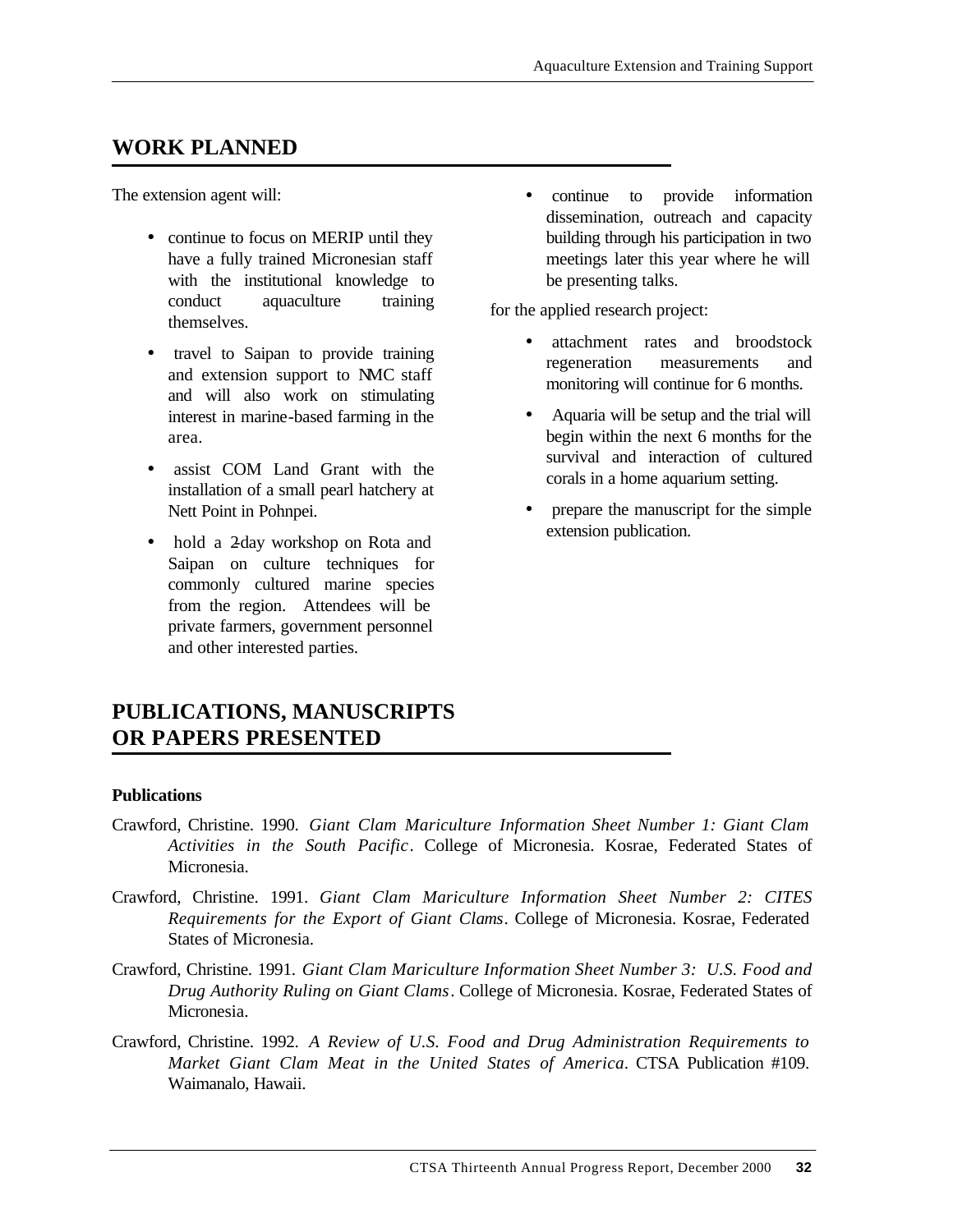- Ellis, S. C. 1998. *Spawning and Early Larval Rearing of Giant Clams (Bivalvia: Tridacnidae).* Center for Tropical and Subtropical Aquaculture Publication Number 130. Waimanalo, Hawaii.
- Ellis, S. C., 1999. Aquafarmer Information Sheet: *Lagoon Farming of Giant Clams (Bivalvia: Tradacnidae).* Center for Tropical and Subtropical Aquaculture Publication Number 139. Waimanalo, Hawaii.
- Ellis, S. C., 1999. Aquafarmer Information Sheet: Farming Soft Corals for the Marine Aquarium Trade. Center for Tropical and Subtropical Aquaculture Publication Number 140. Waimanalo, Hawaii.
- Ellis, S. C. 1999. Lagoon farming of giant clams (Bivalvia: Tridacnidae). Center for Tropical and Sub-tropical Aquaculture, Publication #139. Waimanalo, Hawaii, USA. 6 pp.
- Ellis, S. C. 1999. Farming soft corals for the marine aquarium trade. Center for Tropical and Sub-tropical Aquaculture, Publication #140. Waimanalo, Hawaii, USA. 6 pp.
- Ellis, S. C. 2000. Nursery and grow-out techniques for giant clams (Bivalvia: Tridacnidae). Center for Tropical and Subtropical Aquaculture, Publication Number 140. Waimanalo, Hawaii, USA. 103 pp.
- Ellis, S. C. and L. Sharron. 1999. The culture of soft corals (Order: Alcyonacea) for the marine aquarium trade. Center for Tropical and Subtropical Aquaculture, Publication # 137. Waimanalo, Hawaii, USA. 73 pp.
- Ellis, S. C. and L. Sharron. 1999. Manual: *The culture of soft corals (Order: Alcyonacea) for the Marine Aquarium Trade.* Center for Tropical and Subtropical Aquaculture Publication Number 137. Waimanalo, Hawaii.
- Ellis, S. C. and M. Haws. 1999. Producing pearls using the Black-lip pearl oyster (*Pinctada margaritifera*). Center for Tropical and Sub-tropical Aquaculture, Publication #141. Waimanalo, Hawaii, USA. 8 pp.
- Haws, M. and S. C. Ellis. 2000. Aquafarmer Information Sheet: Collecting Black-lip pearl oyster spat. Center for Tropical and Subtropical Aquaculture, Publication Number 144. Waimanalo, Hawaii, USA. 8 pp.
- Haws, Maria. 1996. *Gems from the Sea: A Pearl Oyster Culture Manual.* Center for Tropical and Subtropical Aquaculture Publication Number 127. Waimanalo, Hawaii.
- Heslinga, Gerald. 1996. *Clams to Cash: How to Make and Sell Giant Clam Shell Products*. Center for Tropical and Subtropical Aquaculture Publication Number 125. Waimanalo, Hawaii.
- Lindsay, S. R 1991. Survival and Growth of Introduced Populations of the Giant Clam, *T. derasa*, on the Island of Yap Proper and the Outer Atoll of Woleai, FSM. Yap Marine Resources Division. Yap, FSM.

#### **Conference Proceedings**

Lindsay, S. R. 1995. Future trend of aquaculture – sponge culture. *In:* Friend, K. (ed.) Present and future of aquaculture research and development in the Pacific Island countries. Proceedings of the International Workshop, Ministry of Fisheries, Tonga. November 20 - 24, 1995. 423 pp.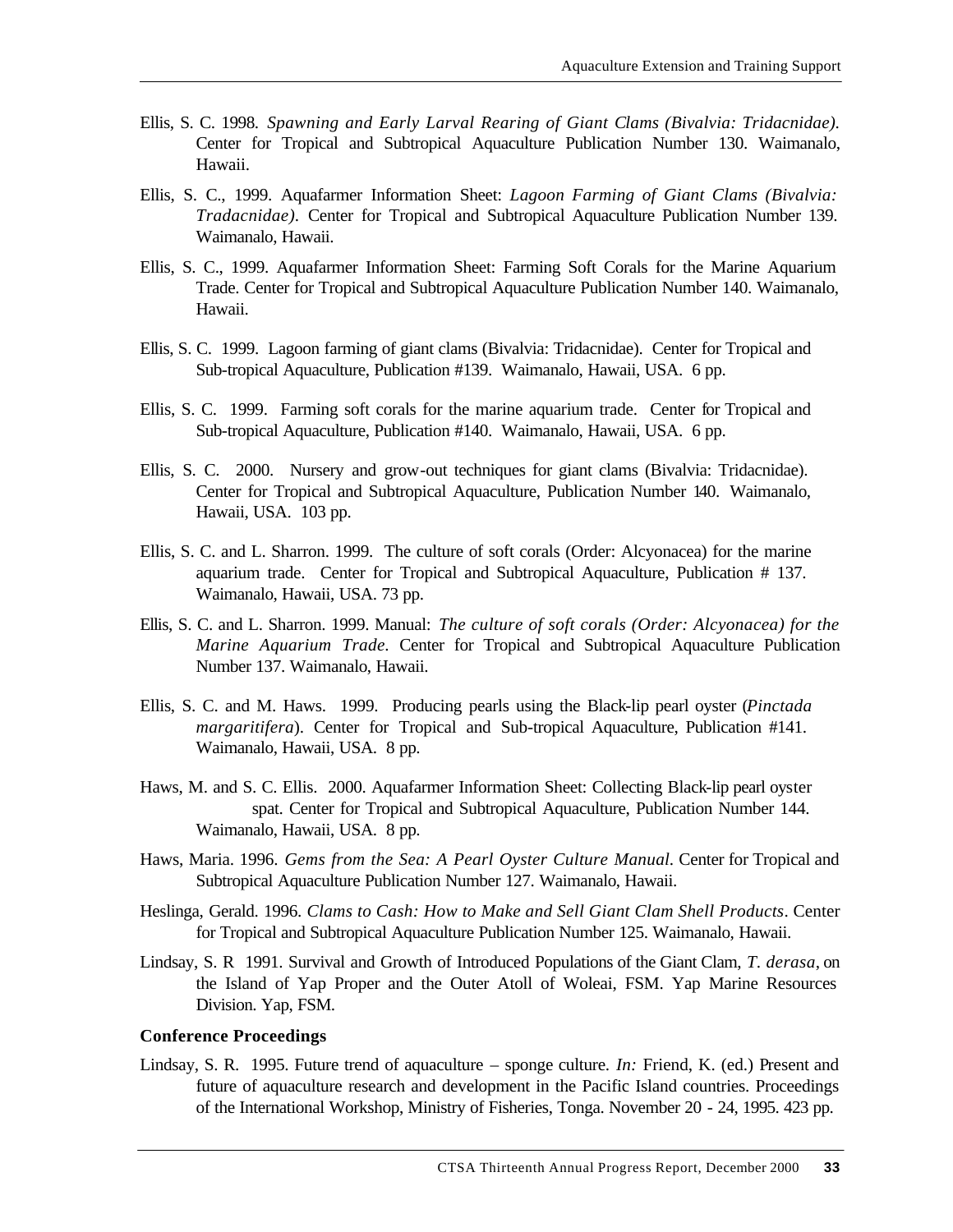#### **Videos**

- Ellis, S. C. and G. Samson. 1998. *Spawning and Early Larval Rearing of Giant Clams*. Center for Tropical and Subtropical Aquaculture Video Number V003. Waimanalo, Hawaii.
- Ellis, S. C. and G. Samson. (Producers) 1998. Video production: *Farming soft corals for the marine aquarium trade.* Center for Tropical and Subtropical Aquaculture video #137. Waimanalo, Hawaii, USA.
- Heslinga, Gerald. 1996. *Clams to Cash: How to Make and Sell Giant Clam Shell Products*. Center for Tropical and Subtropical Aquaculture Video Number V002. Waimanalo, Hawaii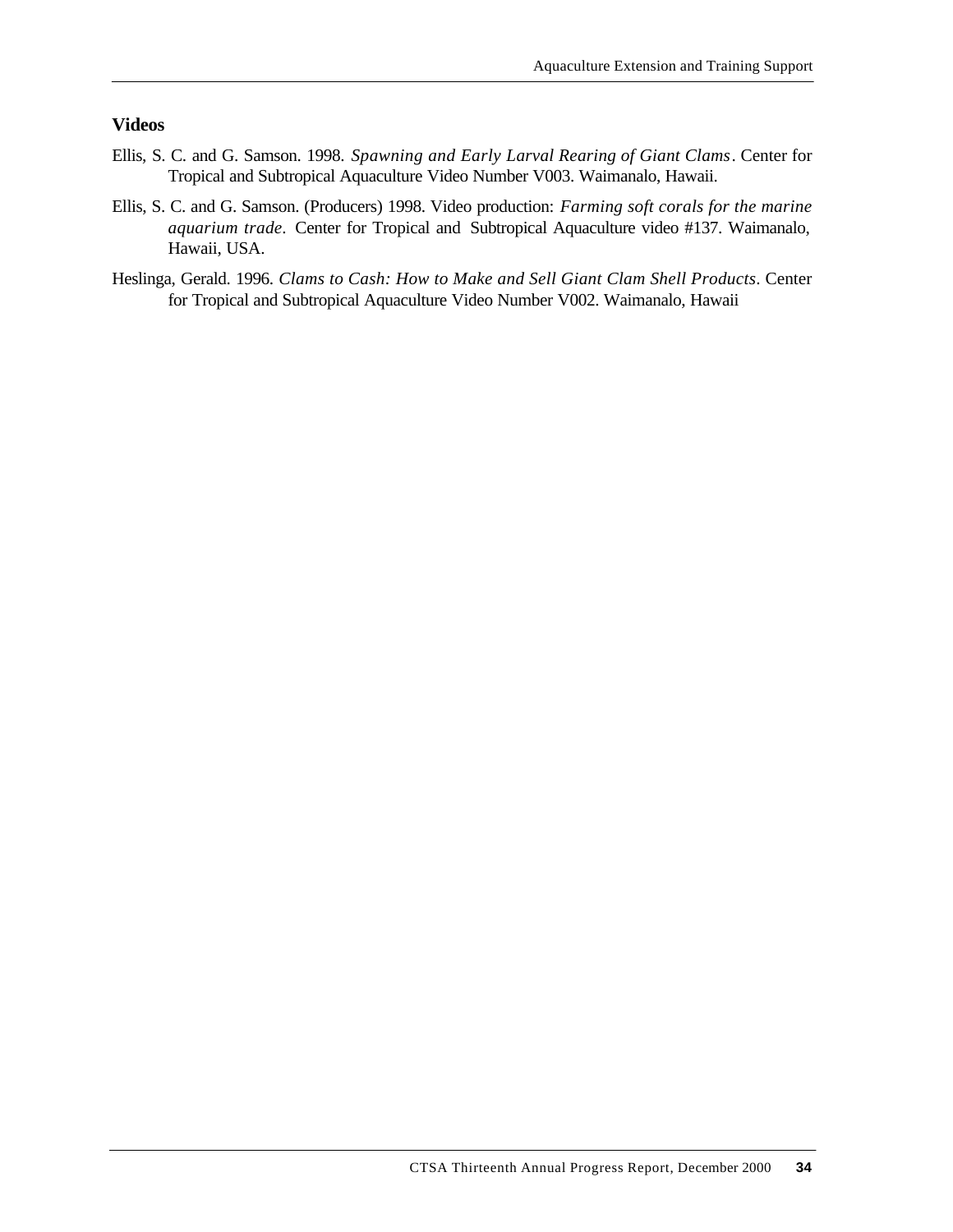# **DISEASE MANAGEMENT & VIROLOGY SERVICES FOR HAWAIIAN AQUACULTURE – Year 7**

| <b>Funding Level</b> |                                                       |                                                            |  |
|----------------------|-------------------------------------------------------|------------------------------------------------------------|--|
|                      |                                                       |                                                            |  |
|                      |                                                       |                                                            |  |
|                      |                                                       |                                                            |  |
|                      |                                                       |                                                            |  |
|                      |                                                       |                                                            |  |
|                      |                                                       |                                                            |  |
|                      |                                                       |                                                            |  |
| <b>Current</b>       |                                                       | Dr. Robert BullisThe Oceanic Institute                     |  |
| <b>Participants</b>  |                                                       | Dr. Brad LeaMasterUniversity of Hawaii at Manoa            |  |
|                      |                                                       | Dr. Yuanan LuUniversity of Hawaii at Manoa                 |  |
|                      |                                                       | Mrs. Diana Montgomery-BrockAquaculture Development Program |  |
|                      |                                                       | Dr. Clyde TamaruSea Grant Extension Program                |  |
| Principal            | Dr. James Brock                                       |                                                            |  |
| Investigator         | Hawaii Aquaculture Development Program                |                                                            |  |
|                      | Hawaii State Department of Land and Natural Resources |                                                            |  |
|                      | Honolulu, Hawaii                                      |                                                            |  |

# **PROJECT OBJECTIVES**

- 1. To test tilapia from different locations for resistance to infection and disease from the piscirickettsia-like organism (PLO).
- 2. To determine the efficacy of hydrogen peroxide as a treatment for the control of columnaris disease.
- 3. To assist the high health shrimp producers in Hawaii acquire additional family lines of high health shrimp.
- 4. To establish a continuous cell line from each of the following fishes: the gray mullet (*Mugil cephalus)*, threadfin *(Polydactylus sexfilis)*, the green swordtail *(Xiphophorus helleri)* and the angelfish *(Pterophyllum scalare)*.
- 5. To provide culture diagnostic services for the isolation of fish viruses from 10 case submissions of marine or freshwater fishes.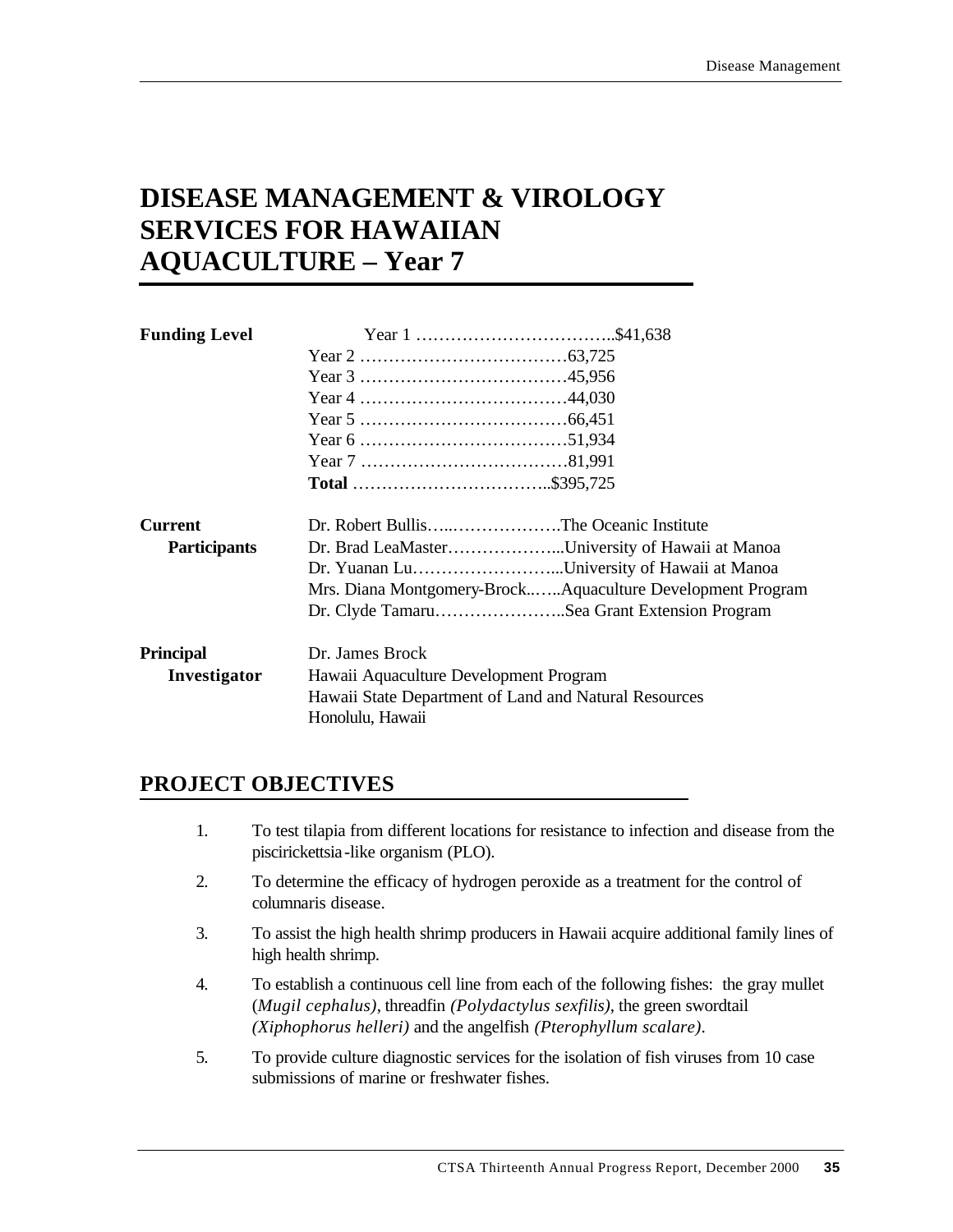- 6. To provide diagnostic support for the aquaculture sector in Hawaii and the Pacific Islands.
- 7. To communicate to the industry the findings from the studies conducted in this project.

# **ANTICIPATED BENEFITS**

The correct identification of the direct and contributing cause(s) for diseases and impaired animal performance provides the basis for the implementation of effective corrective action. This project addresses field health management and disease issues hindering the aquaculture sector in Hawaii and the Pacific Islands. By identifying the direct and contributing cause(s) for diseases and impaired animal performance, an anticipated benefit is the improvement in production of Hawaii and

Pacific Island aquaculture facilities or procurement of new information. This will eventually lead to improved health management strategies for improved aquaculture productivity in Hawaii and the Pacific Islands. Additionally, the services available through the project benefit aquaculture producers and researchers by helping people identify the causes for and reduce animal losses due to disease and unthrifty environmental conditions.

# **PROGRESS AND PRINCIPAL ACCOMPLISHMENTS**

Since its inception in 1992, the project has substantial results from its activities, including:

- Identified the principal infectious diseases of Chinese catfish.
- Demonstrated that hydrogen peroxide is an effective therapeutant for the treatment of *Saprolegnia* sp. infections of eggs and *Trichodina* sp. and *Gyrodactylus* sp. infections of juveniles to adult Chinese catfish.
- Demonstrated that vaccination with an autogenous bacterin improves survival of Chinese catfish challenged with a fatal dose of *Aeromonas hydrophila*.
- Identified the principal biotic agents (various protozoan and metazoan ectoparasites) associated with mortalities of finfish cultured in a Hawaiian fishpond.
- Discovered in 1994 that an infection virus caused Taura syndrome, the most economically important disease of farmed

*Penaeus vannamei* in the Western Hemisphere.

- Discovered that *Penaues stylirostris* is largely resistant to fatal disease from the Taura syndrome virus (TSV) and demonstrated the successful use of this species to mitigate the economic impact from Taura syndrome.
- Demonstrated that solar radiation heats the top centimeters of surface soil to  $>$ 60ºC, high enough to inactivate the known shrimp viruses.
- Demonstrated that the black crown night heron could be a transient transfer host for IHHNV.
- Identified the principal types of infectious agents found in imported groups of ornamental fish in Hawaii and implemented approaches to prevent the establishment of these agents on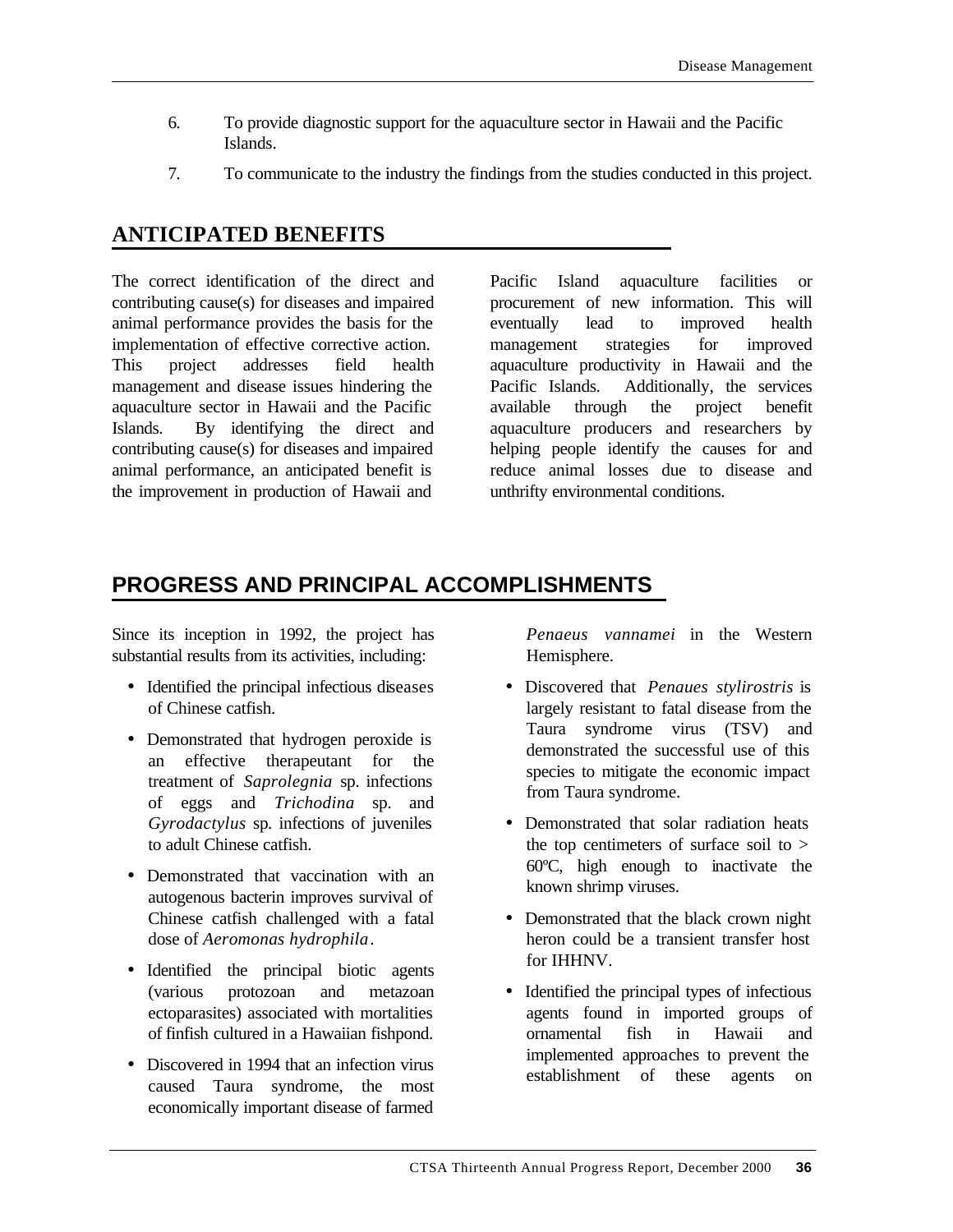commercial ornamental fish farms in the state.

- Conducted 16 half-day workshops on three islands on the diagnosis and control of diseases of ornamental fish.
- Discovered a new rickettsial agent was the cause for an emerging disease characterized by acute, high mortality in culture tilapia on Oahu, Hawaii.
- Demonstrated that feed medicated with oxytetracycline is effective to control mortality in tilapia exposed to the tilapia RLO.
- Facilitated the discovery by a commercial ogo farm of an effective means for the control of *Gracilaria* gall syndrome on that farm.
- Demonstrated the usefulness of ultrasound for sex identification of mature snakehead (*Channa striatus*).
- Demonstrated that hydrogen peroxide is an effective therapeutant for the control of *Amyloodinium* sp. infection on the Pacific threadfin, *Polydactylus sexfilis*.

Following are the accomplishments for this year:

### **Objective 1**

The findings from the trial support the conclusion that prolonged exposure to low temperature induced a significantly higher mortality in juvenile tilapia subclinically infected with the PLO. These results support the conclusion that the sensitivity of testing tilapia for PLO would be enhanced if the fish were held for a period of time under chilled water conditions before being examined for PLO.

## **Objective 2**

It was observed that the greatest effect on the Columnaris bacteria from hydrogen peroxide was with the highest dosage level (250 ppm). Therefore, the observations from the trial suggest that outbreaks of columnaris disease in

juvenile catfish may respond best if the water temperature of the rearing unit is increased above 25 degrees and the fish receive treatment with hydrogen peroxide for 30 minutes at a dosage of 250 ppm.

At the hydrogen peroxide dosages tested, findings suggest that hydrogen peroxide is not an effective chemical for the treatment of epibiotic fouling in larval and early post larval *Penaeus (Litopenaeus) vannamei*.

## **Objective 3**

Pathogen testing services were carried-out on shrimp sampled from eight facilities in Hawaii. Seventy-eight samples representing 606 juvenile to adult shrimp and 80 samples of post larval shrimp were assayed for IHHNV by the dot blot gene probe method. In addition, 238 shrimp tissue samples were submitted to the Aquaculture Pathology Group, the University of Arizona for PCR assay.

## **Objective 4**

*Cultivation of mullet (Mugil cephalus) cells in vitro* – Two trials were performed. There was a loss of cells in the first passage, the cause of which is unclear. More culture trials will need to be run to test different growth media and fetal bovine serum for their support of the primary growth of mullet cells. Also, trials should be conducted to assess the effect of lower incubation temperature on the growth and survival of primary mullet cell cultures.

*Cultivation of green swordtail (Xiphophorus helleri) and the angelfish (Pterophyllum scalare) cells in vitro* – Among the six tissues selected for culture, snout had the fastest growth. However, cells also grew from the explants of the spleen, fins and kidney from both species. Cells did not grow from the liver explants. By the second day, contamination was apparent in the intestine cultures indicating an expected difficulty in the removal of endogenous contaminants (bacteria) from the intestinal tissues.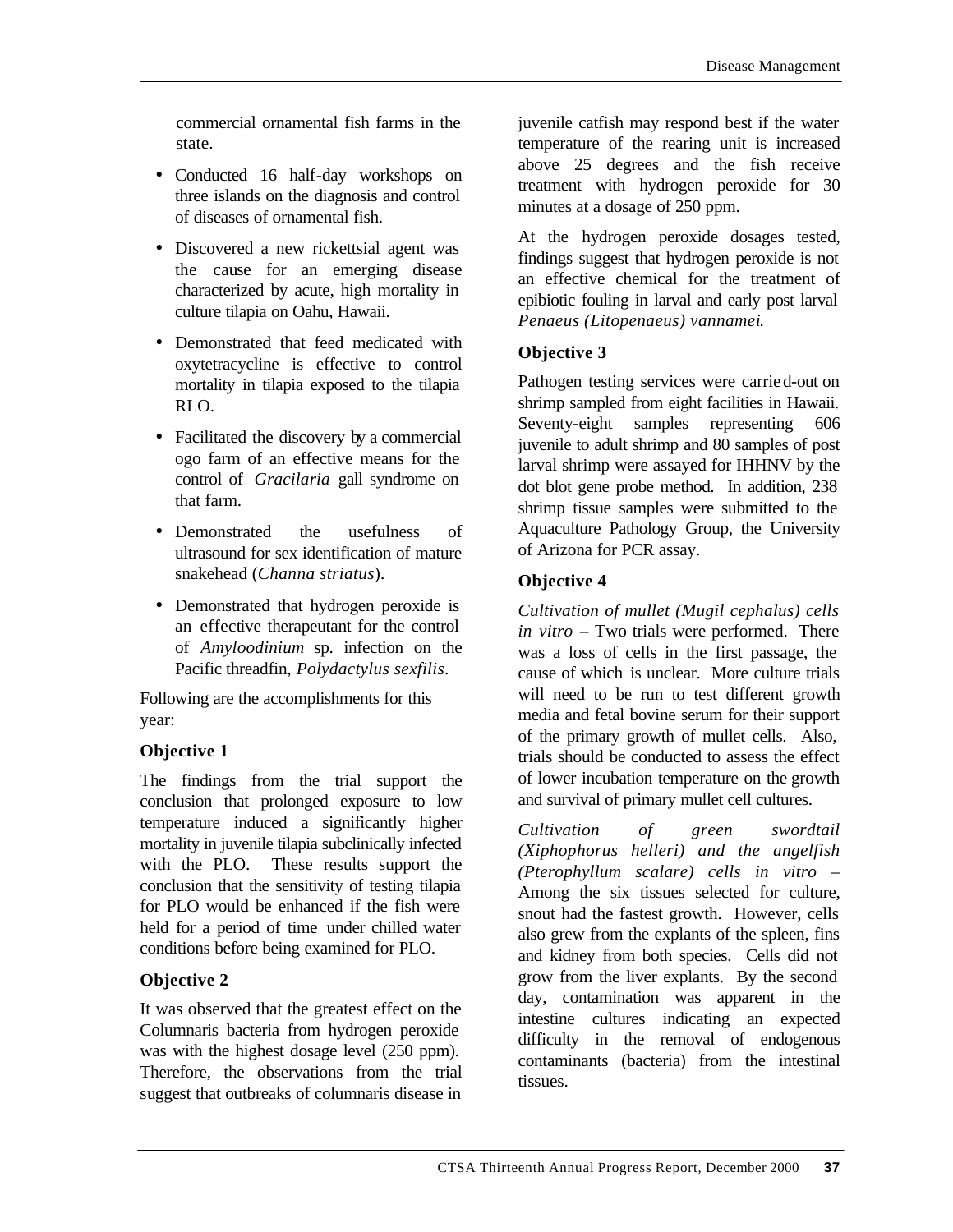The combined use of M199 and L-15 resulted in the best growth of the freshwater fish cells. Cell proliferation appeared at day 2 for fin cultures of swordtail and formed a 25-50% cell monolayer by day 3 in this species. However, fin tissue cells began to die in both the primary culture and after the first passage. Only a small portion of cells remained attached at day 7 following the first passage. Nevertheless the fin-derived cells have continued to grow from swordtail and the cells are in their first passage.

Growing cells derived from snout for both species looked very good. These snout cells began to show up at day 3 and formed quite sizable cell colonies in about a week. Most cells are epithelial-like, while some fibroblasticlike cells are still present in the flasks. As of the date of this report, the snout-derived cells were growing well but have not been passed.

The spleen cells from swordtail and fin derived cells from angelfish displayed slow growth. No growing cells were seen from seeded tissue explants till day 6 and cell colonies remained vestigial and small. To date, these cells are still in the primary culture flasks.

The head soft tissue from angelfish had good cell growth. New cells were observed from the explants at day 3 and formed sizable cell colonies by day 8 of the incubation at 25°C. It appears that head soft tissue is a good tissue source for cell culture from the angelfish.

### **Objective 5**

Three cases of diseased fish suspected or known to be infected by a pathogenic fish virus were evaluated by cell culture method in the period covered by this report.

Case A: Epidemic mortality of juvenile lionhead goldfish

The test was terminated after the third blind passage was completed. The negative results suggested that: a) The sample contained no infectious virus(es) or b) The sample contained infectious virus(es) that did not propagate in the test cell lines because the three cell lines were not susceptible to the virus.

As an additional approach, DNA was extracted from several of the pooled goldfish viscera samples. Amplification of the DNA using PCR primers derived from iridoviruses resulted in a specific gene fragment. Sequence analysis indicated that this amplified gene product showed a low sequence similarity to several reported iridoviruses. Characterization of this virus by obtaining more genome sequences is being attempted.

In addition, the establishment of a cell line from goldfish would be an aid in this process and work was initiated to accomplish this goal.

Case B: A survey of pathogenic viruses on juvenile mullet with dropsy (ascites)

Viral specific CPE was not observed during the initial infection in either of the two cell lines. The infected cells were subcultured three times and no CPE or cellular morphological abnormalities occurred during the three blind passages.

Although the histopathology examination performed on similar appearing mullet collected from the population did not indicate the presence of histopathology changes suggestive of a viral infection, the cell culture approach was undertaken. The negative cell culture findings support the histological conclusions that an infectious virus was not the cause for the ascites condition in the juvenile mullet. However, the application of cell lines derived from mullet that, after three blind passages did not display CPE, would have increased confidence in the conclusion that a virus infection was not the cause for the ascites syndrome in the juvenile mullet.

Case C: A survey of moribound rainbow trout juveniles for IPN and IHN viruses from an imported population with an unexplained mortality

Cytopathic effects (CPE) were not observed in the two cell lines inoculated with tissue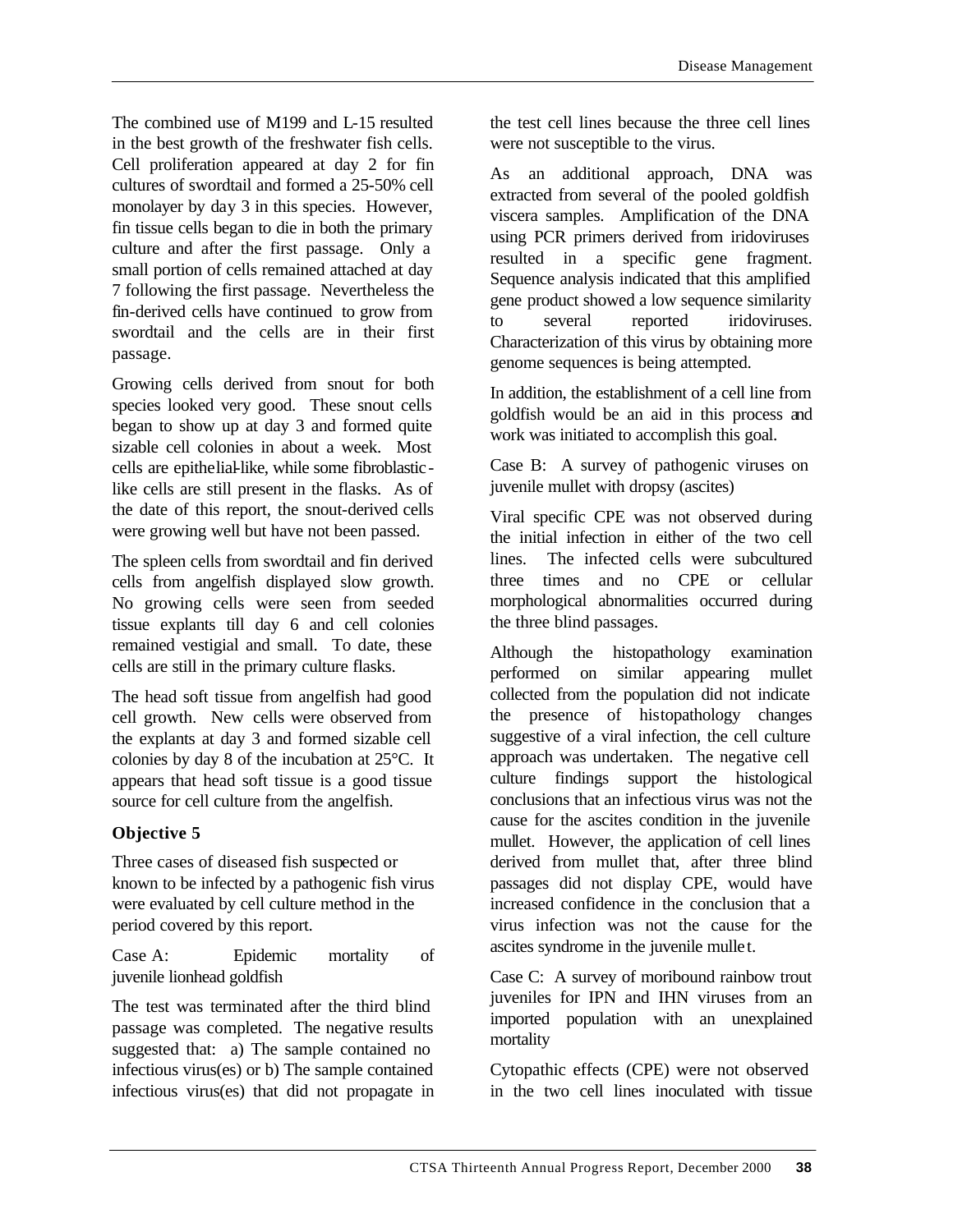extracts from the fish. These results confirmed that IPN and IHN viruses were not present in the fish in the sample. The cause of the mortality in the juvenile trout was attributed to bacterial infection based on other laboratory findings and a positive response (cessation of mortality) after the fish were started on antibiotic medicated feed.

### **Objective 6**

260 trips were made to the field to assist aquaculture operations. There were 658 case submissions of aquatic animals received for diagnostic laboratory analysis services. Ninety-five individuals or organizations requested assistance from the project.

5546 histology blocks and slides were prepared and examined from the 658 case submissions. 127 samples were submitted for culture, isolation and identification of bacteria. Tissue specimens from eight of the case submissions were evaluated by transmission electron microscopy for submicroscopic microorganisms. Viral pathogens were presumptively identified in the electron microscopy preparations in five of the eight submissions.

Surveillance for shrimp pathogens was carried out on shrimp tissue samples collected from seven companies or facilities in Hawaii. The following shrimp/prawn species were evaluated: *Penaeus vannamei*, *Penaeus stylirostris*, *Penaeus japonicus* and *Macrobrachium rosenbergii*. The tissue samples were evaluated for pathogens by PCR method and/or histopathology. For PCR assay the tissue specimens were submitted to the University of Arizona, Tucson, Arizona.

## **IMPACT**

Staff from the companies that received the assistance made estimates of the economic impact based on the known or expected gain, or the reduction in the anticipated loss, once the problem was brought under control. In Hemolymph or pleopod tissues from 284 shrimp were assayed by PCR method for WSSV; hemolymph or pleopod tissues from 229 shrimp for IHHNV; lymphoid organ tissue from 80 shrimp for TSV and YHV; and hepatopancreas tissue from 20 shrimp for HPV. Also, 241 shrimp tissue samples were evaluated by histology methods for shrimp pathogens.

The viruses WSSV, TSV, YHV and HPV were not detected in any of the tissue samples from the four species assayed by PCR or histology methods from the seven facilities. From one location, five of the 49 samples (10%) of post larvae were positive for IHHNV and three (6%) of the parallel histology samples from that location had a few of the PIs that were positive histologically (CAIs) for low grade IHHNV infection, as well.

## **Objective 7**

A 2-day Fish Health Management Workshop was held on June 24 and July 1, 2000 in Hilo. There were 18 participants. The workshop was well received. Two articles were submitted that reported results from work conducted in the Disease Management Project.

## **ESTIMATED ECONOMIC IMPACT:**

Gill fouling of tank-cultured shrimp – \$500,000

Control of *Amyloodinium* disease -- \$75,000

Control of an outbreak – \$185,000 of *Cryptocaryon sp*

Control of a fish mortality – \$4900 in a shipping transfer

Control of bacterial contamination – \$828,000 of live brine shrimp fed to marine larval shrimp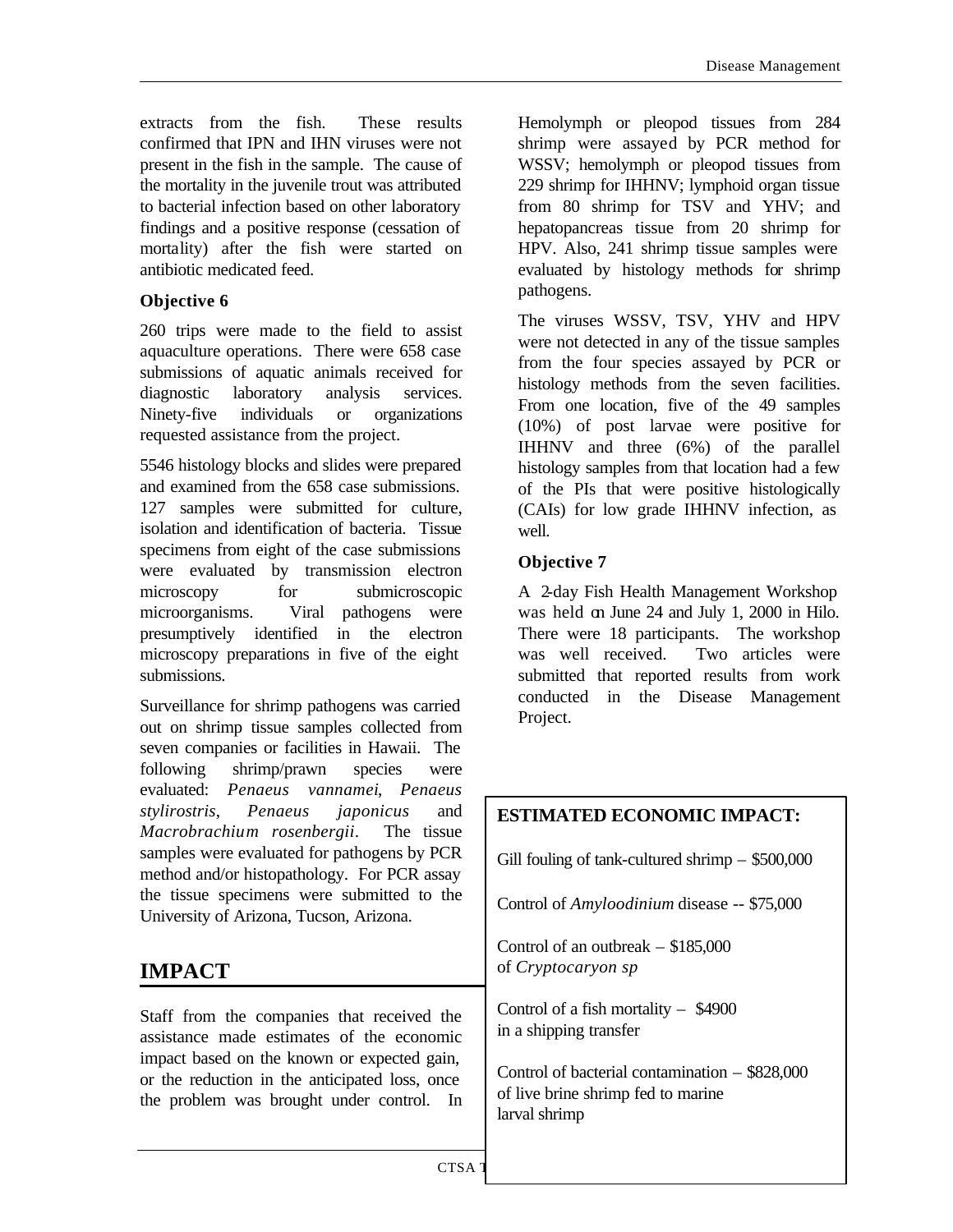each case our recommendations for control were the result of our evaluation of the conducted in the field and our interpretation of the laboratory results. In the examples, the farm personnel implemented the strategies that were recommended. To a great extent the success of a given strategy reflects their efforts. The examples demonstrate the problem in the field, trials or studies

positive outcome that has occurred from the effective relationship that the Disease Management Project enjoys with the aquaculture community in Hawaii and the Pacific Islands.

## **WORK PLANNED**

We plan to continue work to establish continuous cell lines from the snout and fin cell cultures started from the swordtail and the angelfish. Also, cell culture trials will be

conducted with mullet and threadfin during the next reporting period.

Work on Objectives 5 and 6 will be continued.

## **PUBLICATIONS, MANUSCRIPTS OR PAPERS PRESENTED**

#### **Publications**

- Brock, J. A. 1995. Update on Recent Research Findings on Taura Syndrome of Farmed *Penaeus vannamei*. *In*: Proceedings of the III Simposio Centroamericano Sobre Camaron Cultivado. April 3-5, 1995. Tegucigalpa, Honduras.
- Brock, J. A., D. V. Lightner, K. Hasson and R. Gose. 1996. An Update on Taura Syndrome of Farmed Shrimp in the Americas. Book of Abstracts, World Aquaculture Society '96. Bangkok, Thailand p. 50.
- Brock, J. A., R. Gose, D. V. Lightner and K. Hasson. 1995. An Overview on Taura Syndrome, An Important Disease of Farmed *Penaeus vannamei*. Swimming Through Troubled Waters, Proceedings of the Special Session on Shrimp Farming. Aquaculture '95. Browdy, C. L. and J. S. Hopkins (eds.). pp. 84-94. World Aquaculture Society. Baton Rouge, Louisiana, U.S.A.
- Brock, J., B. Poulos, R. Shimojo and R. Gose. 1999 Modification of the tissue preparation steps to reduce false positive reactions with the IHHNV dot blot gene probe. Proceedings Simposio V Centroamericano de Acuacultura, 18-20 August 1999, San Pedro Sula, Honduras. pp. 112- 124.
- Brock, J., B. Poulos, R. Shimojo and R. Gose. 1999. A report on the efforts to reduce false positive reactions with the IHHNV dot blot gene probe test. Proceedings of the V Congresso Ecuatoriano de Acuicultura, Enfocando Los Retos Del 2000, 28-30 October 1999, Guayaquil, Ecuador.
- Klien, M. R. G. 1996. An Epizootiological Study of Chinese Catfish, *Clarias fuscus:* Mortalities on Two Farms in Hawaii. Master of Science Thesis in Animal Sciences. Submitted to the Graduate Division, University of Hawaii. 70 pp.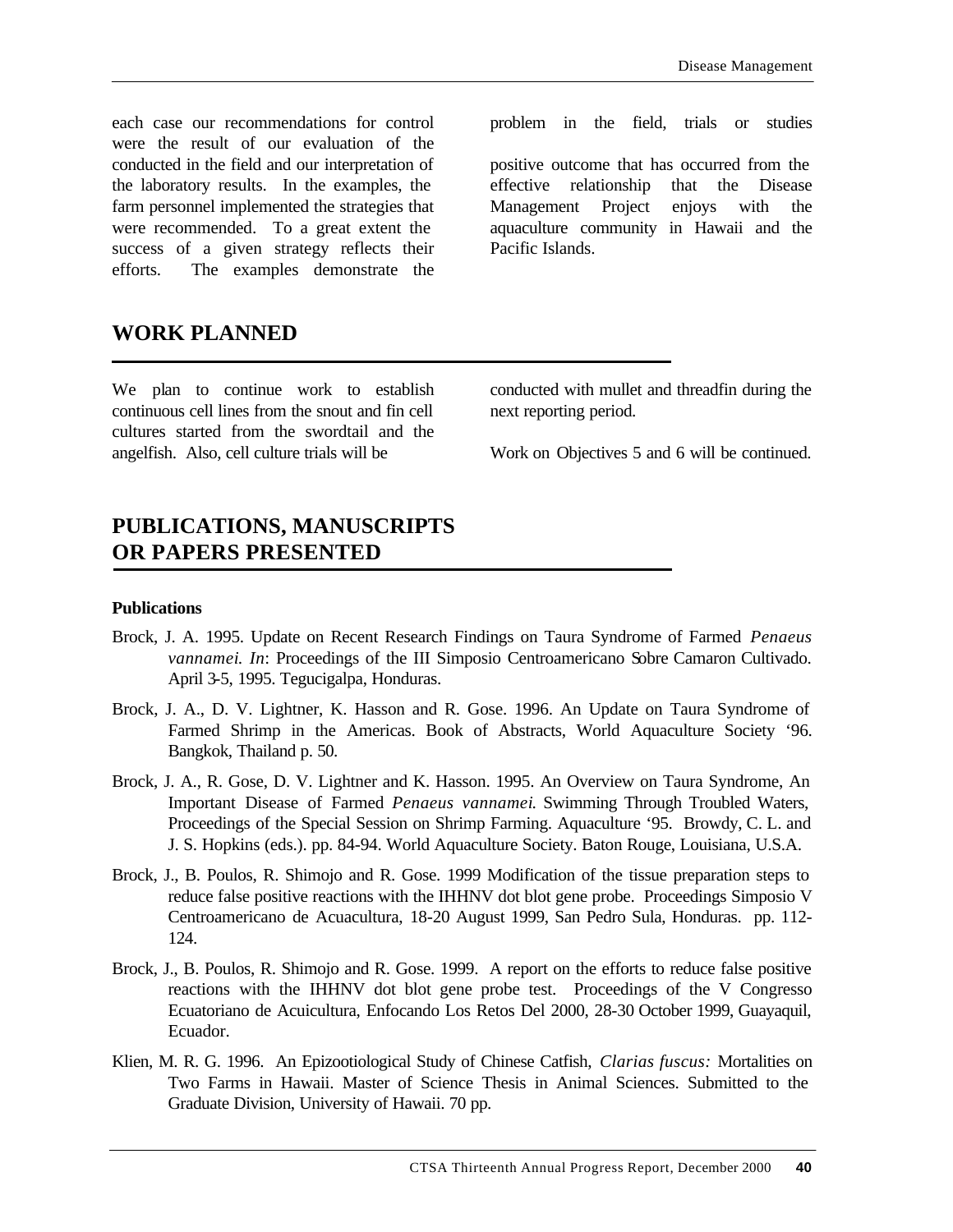- Montgomery, D., J. Brock, V. Sato, and B. LeaMaster. 1998. The Use of Hydrogen Peroxide to Treat Amyloodinium Ocellatum on Moi (Polydactylus sexfilis). Vol. 20, No. 11, November 1998.
- Montgomery, D., J. A. Brock and V.T. Sato.1998. Aquatips Using hydrogen peroxide for Pacific Threadfin infected by Amyloodinium ocellatum. Center for Tropical and Subtropical Aquaculture - Regional Notes. 1998, 10:2, pp. 4-5.
- Montgomery, D., J. Brock. 1999. Aquatips: Selecting products for water chemistry testing for your aquaculture operation. CTSA Regional Notes, Vol 10 (4), pp. 4-6.
- Montgomery, D., J. Brock, C. S. Tamaru. 1999. Aquatips: Parasites in paradise: Ich. CTSA Regional Notes, Vol 11 (1), pp. 4-6.
- Montgomery, D., R. Weidenbach, E. Weidenbach, B. LeaMaster, C. Tamaru, and C. Carlstrom. 1998. The Use of Ultrasound Technology to Determine Gender of Snakehead Fish (*Channa striatus*). Vol. 20, No. 9, September 1998.
- Montgomery-Brock, D.R., J.Y. Sylvester, C.S. Tamaru, and J.A. Brock. 2000. Hydrogen peroxide treatment for *Amyloodinium* sp. on mullet (*Mugil cephalus*) fry. Aqua Tips, Regional Notes, Center for Tropical and Subtropical Aquaculture. Vol 11(4) pp. 4-6.
- Montgomery-Brock, D.R., V. T. Sato, J.A.Brock, and C.S. Tamaru. 2000. The application of hydrogen peroxide as a treatment for the ectoparasite *Amyloodinium ocellatum* (Brown, 1931) on the Pacific threadfin, *Polydactylus sexfilis*. Journal of the World Aquaculture Society. Submitted.
- Tamaru, C. S., F. Lum and J. Brock. 1998. Monitoring Water Temperature with Miniature Data Loggers. Vol. 20, No 7, July 1998.

#### **Papers Presented**

- Brock, J. A. 1997. Taura syndrome: history, distribution and current status. Presented at the Special Session on Shrimp Virus Disease. World Aquaculture Society Meeting 1997. Seattle, Washington.
- Brock, J.A. 1999. Approaches to some health issues for farmed marine ornamental fishes, Marine Ornamental Conference, Novermber 17-17, 1999, Kailua-Kona, Hawaii.
- Brock, J.A. and R. Bullis. 2000. Disease prevention and control for gametes and embryos of fish and marine shrimp. Aquaculture Interchange Program Workshop, October 4-7, 1999, Honolulu, Hawaii.
- Montgomery, D. R. and J. A. Brock. 1997. Preliminary trials on the application of hydrogen peroxide for treatment of the ectoparasites *Gyrodactylus* sp. And *Trichodina* sp. On the Chinese catfish (*Clarias fuscus*) and *Amlyoodinium* sp. on the Pacific threadfin (*Polydactylus sexfilis*). Presented at the World Aquaculture Society Meeting 1997. Seattle, Washington.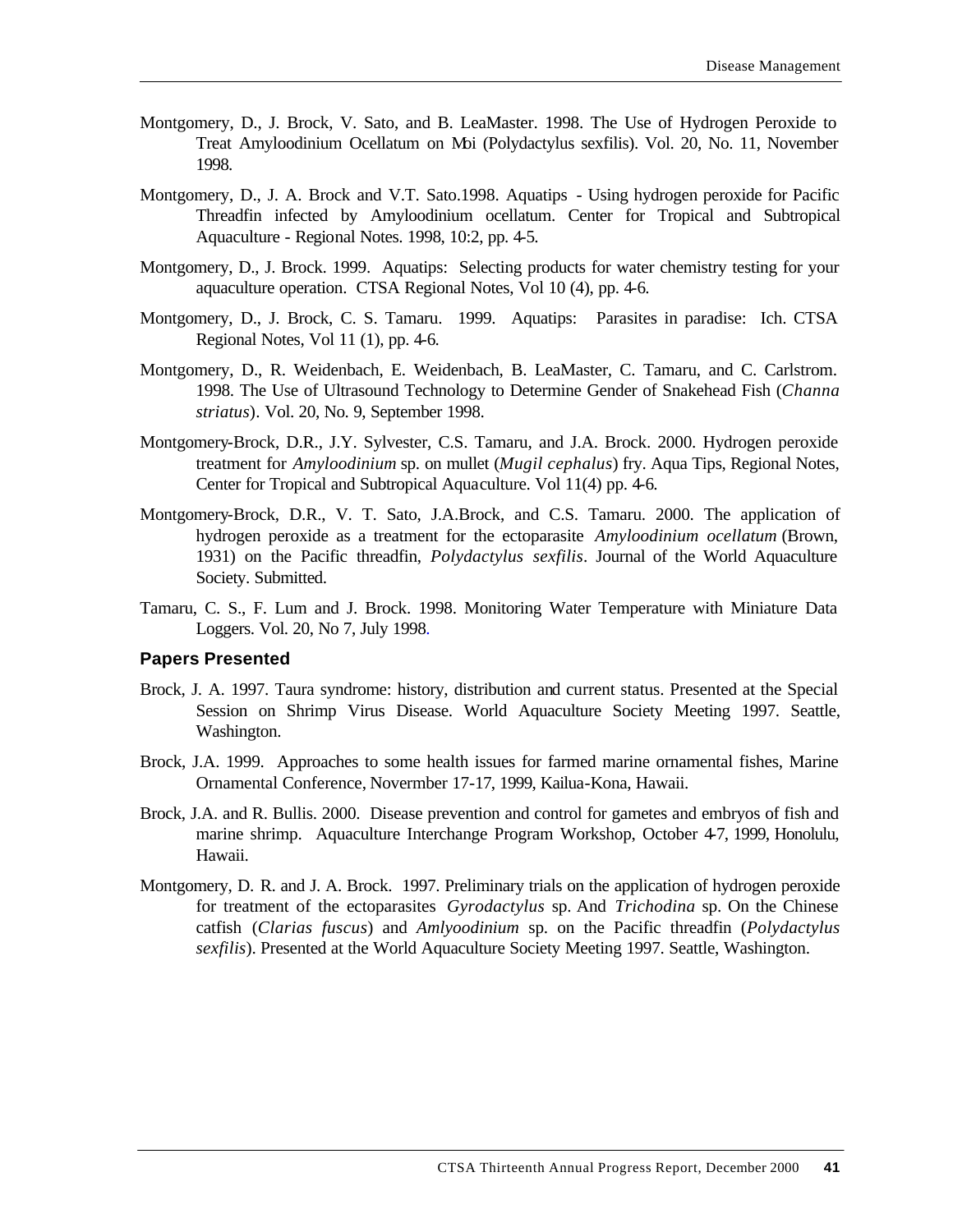# **DEVELOPMENT OF PACIFIC THREADFIN AND MILKFISH GROWOUT TECHNOLOGY AND PRODUCTION OF LIVE FEEDS AND SEEDSTOCK – Termination Report**

*This project was terminated because all objectives were met.*

| <b>Funding Level</b> |                             |                                                      |
|----------------------|-----------------------------|------------------------------------------------------|
|                      |                             |                                                      |
|                      |                             |                                                      |
|                      |                             |                                                      |
| <b>Participants</b>  |                             | Clyde Tamaru, Ph.DSea Grant Extension Service        |
|                      |                             | James Szyper, Ph.DHawaii Institute of Marine Biology |
|                      |                             | Kevin Hopkins, Ph.DUniversity of Hawaii at Hilo      |
|                      |                             | PingSun Leung, Ph.DUniversity of Hawaii at Manoa     |
|                      |                             |                                                      |
| <b>Principal</b>     | Anthony C. Ostrowski, Ph.D. |                                                      |
| Investigator         | Finfish Program             |                                                      |
|                      | The Oceanic Institute       |                                                      |
|                      | Waimanalo, Hawaii           |                                                      |

## **PROJECT OBJECTIVES**

The ultimate goal is to support development of a sustainable aquaculture industry for Pacific threadfin and milkfish in Hawaii, which was accomplished by:

- 1. Providing Pacific threadfin and milkfish fingerlings to prime industry development.
- 2. Perform trials to determine optimum growout conditions and transfer that technology to farmers.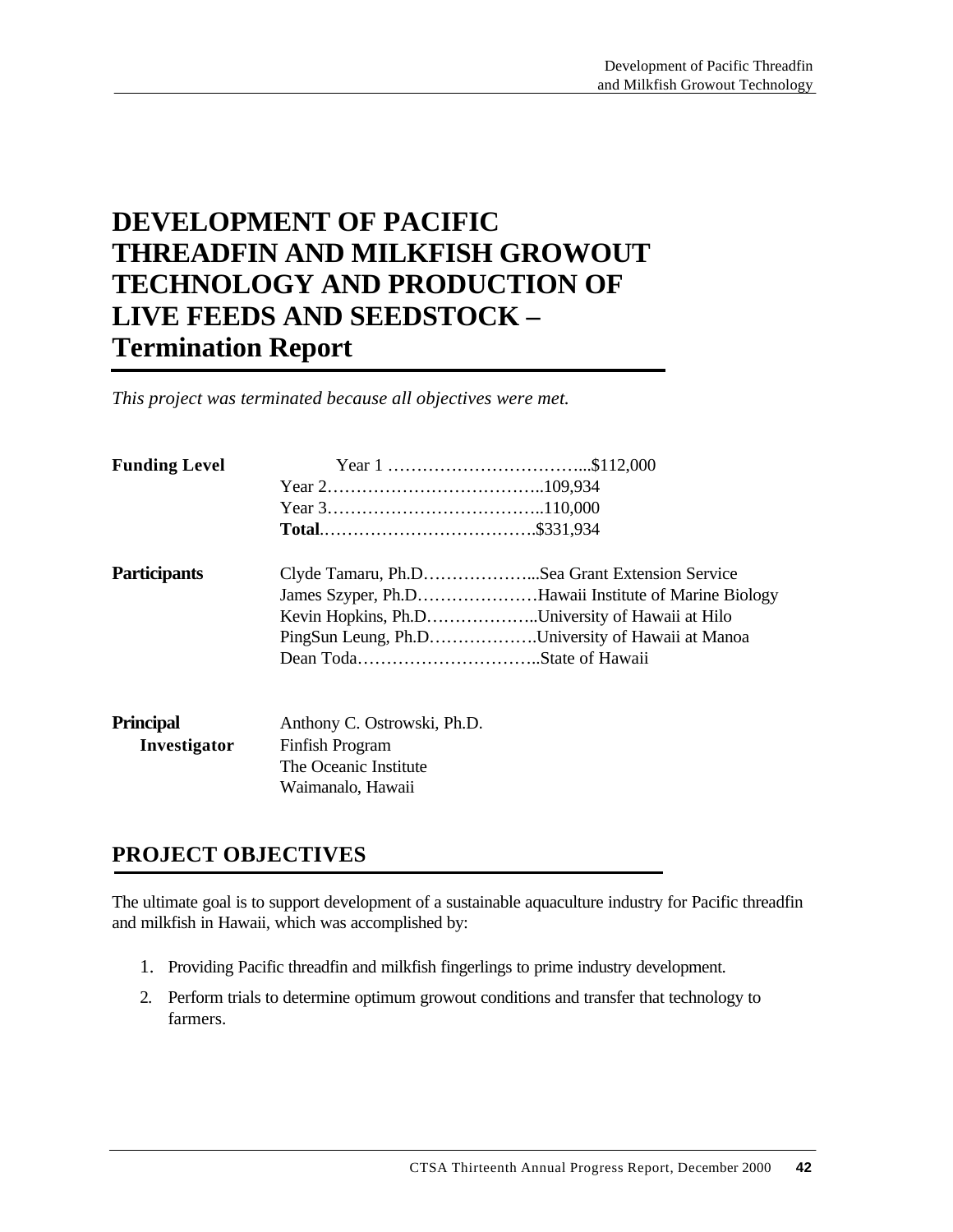## **PROGRESS AND PRINCIPAL ACCOMPLISHMENTS**

#### **Objective 1**

Over the past 3 years, this project has distributed 766,000 threadfin fingerlings and 487,500 milkfish fingerlings to close to 40 farms or research sites with the anticipated result being the development of a sustainable aquaculture industry for Pacific threadfin and milkfish in Hawaii. Before the inception of this project, threadfin production was non-existent in Hawaii. Three farms that received fingerlings are now successfully established and turning a profit from the threadfin they harvest. According to a survey conducted by the USDA, threadfin production has increased from 1,100 lbs in 1995 to 119,568 in 1999, an increase of more than 100 fold.

Besides providing the fingerlings, the project also offered technical support to the farmers in the form of on-site visits and phone or email communication. Because of the support, the survival rates of the fingerlings increased.

Additional market expansion has come from the promotion of threadfin to local and export markets by providing fish to media events and distribution outlets for evaluation. Because most consumers were unfamiliar with threadfin, the greatest obstacle was introducing it to the public. Participation in several media events proved to be successful and many highend restaurants locally and on the mainland now have threadfin on their menu. Moreover, several surveys were conducted and response was always overwhelming that the taste of threadfin was exceptional.

#### **Objective 2**

Several growout trials were performed during the duration of this project, which allowed them to: refine threadfin growout techniques; develop alternative milkfish growout techniques; demonstrate the interaction between diet and pond environment on growout of milkfish; and determine that

polyculture of shrimp and milkfish is beneficial to both because the overall biomass production from a pond is improved. These techniques were then transferred to the farmers in the form of site visits and/or telephone conversations or email.

Results from growout trials were able to prove

### **RESULTS AT A GLANCE . . .**

- Three threadfin farmers have been successfully established.
- Threadfin production in Hawaii has increased more than 100 fold since 1995.
- Upscale mainland restaurants have threadfin on their menus.
- Determined threadfin and milkfish feeding requirements for optimum growout.
- Distributed 766,000 threadfin fingerlings and 487,500 milkfish fingerlings.
- Farmers and distributors confirm increased sales of threadfin.
- There is a rising interest and market-demand for farm-raised fresh milkfish.

that although individual shrimp and fish growth are adversely affected when pelleted feed is limiting, overall biomass production from a pond is improved when milkfish are raised with shrimp. Both milkfish and shrimp derive a large proportion of their nutritional needs from the pond environment, and there appears to be an additive, synergistic effect on exploiting the contribution from the pond when both species are raised together.

Feeding trials were also conducted and optimum feeds and formulations were determined for both milkfish and threadfin. This leads to a minimization of feed costs, which typically represent 50% of the production cost of any fish farming operation. It was determined as well that water use costs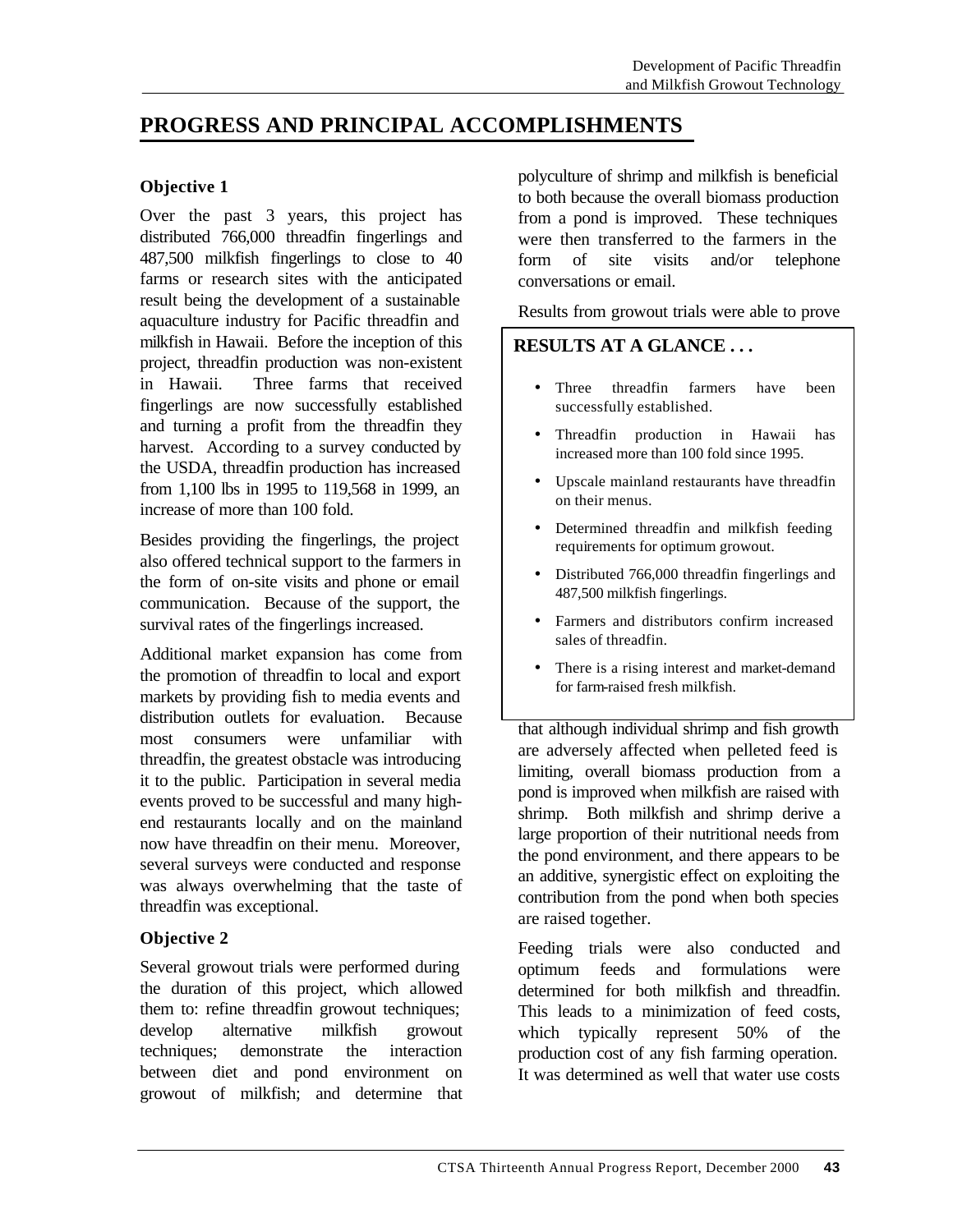can be lowered with the identification of threadfin loading rate requirements.

Because costs of rearing 30-day-old fish from a hatchery are too high to yield acceptable profits, and there is no assurance that farmers will continue to be provided with seedstock, extensive or semi-extensive rearing methods needed to be developed for farmers to eliminate their reliance on an established hatchery. Green water trials were conducted enabling project members to find an alternative method for milkfish larval rearing, lowering the cost to raise a fry from \$0.15/fry to \$0.03/fry with no effect on on-farm survival. This was due to reduced labor and lower energy and feed costs by raising the fry in shrimp pond waters.

Results from an experiment designed to examine the effects of a high and low quality commercial feed in a pond water environment on growth and feed utilization, indicated that both feed type and the culture system had significant effects on biological performance of milkfish. There was an interaction between culture system and diet which indicated hat the pond environment does contribute toward meeting the nutritional needs of milkfish, particularly when given low quality diets. It was concluded that while juvenile milkfish do obtain supplemental growth benefits from being raised in pond environments, farmers should employ use of high quality feeds to maximize growth.

Members of the project developed a spreadsheet for distribution to farmers. The spreadsheet was intended to be an easy to use enterprise budget for application on farm sites. The program was designed to take detailed production and financial inputs from the farmers for the first three years of operation and assumes that production will stabilize from the third year on for 20 years. The program has also been applied to evaluate the economics of threadfin production using the production parameters from the OI experimental production trials. It is now ready for distribution.

## **IMPACT**

The most notable impact is the creation of an industry for threadfin. Previous to this project, the market for threadfin was non-existent. Through their distribution of fingerlings, three threadfin farmers have been successfully established in Hawaii. By providing fish to media events and distribution outlets for evaluation and exposure to local and export markets, the market was expanded and threadfin farmers and distributors have confirmed increased sales through several channels. Threadfin is now being served in upscale mainland restaurants throughout the country and is gaining national recognition.

The state's production of both threadfin and milkfish has dramatically increased since 1995. According to the USDA Hawaii Agricultural Statistics Service, threadfin production in Hawaii went from a reported 1,100 lbs in 1995 to 119,568 lbs in 1999, adding more than 80 fold to the value of the threadfin market in 1999. There is also a rising interest and market-demand for farm-raised milkfish in the state.

This project determined the socioeconomic and market characteristics of harvested threadfin through sales of fish to distributors and other outlets.

During the 3-year duration of the project \$332,000 has been expended, this had led to over \$1 million in revenue during its duration, a return of three times the dividend.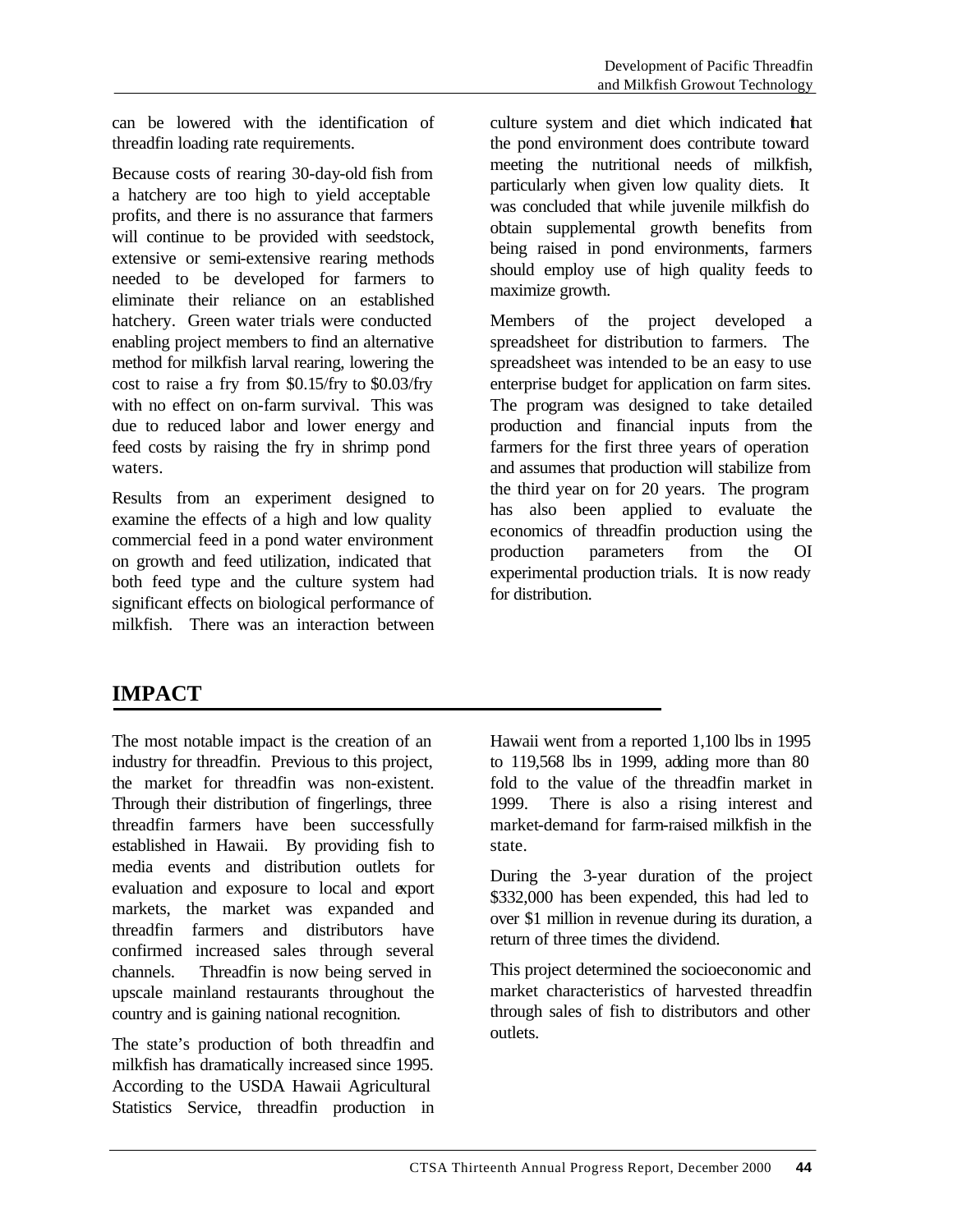## **PUBLICATIONS, MANUSCRIPTS OR PAPERS PRESENTED**

#### **Papers**

- Kam, Lotus E., PingSun Leung, Anthony C. Ostrowski and Augustin Molnar. In press. Economics of a moi hatchery in Hawaii.
- Martinez-Cordero, J. Francisco, PingSun Leung, Anthony C. Ostrowski and Michael D. Chambers. Profitability analysis of the commercial growout of Pacific threadfin *(Polydactylus sexfilis)* in Hawaii under different production systems. Accepted to Journals of Aquaculture in the Tropics.
- Ostrowski, A. C. and A. Molnar. 1998 Pacific threadfin *Polydactylus sexfilis* (moi) hatchery manual. Center for Tropical and Subtropical Aquaculture. Publication Number 132. 96 pp.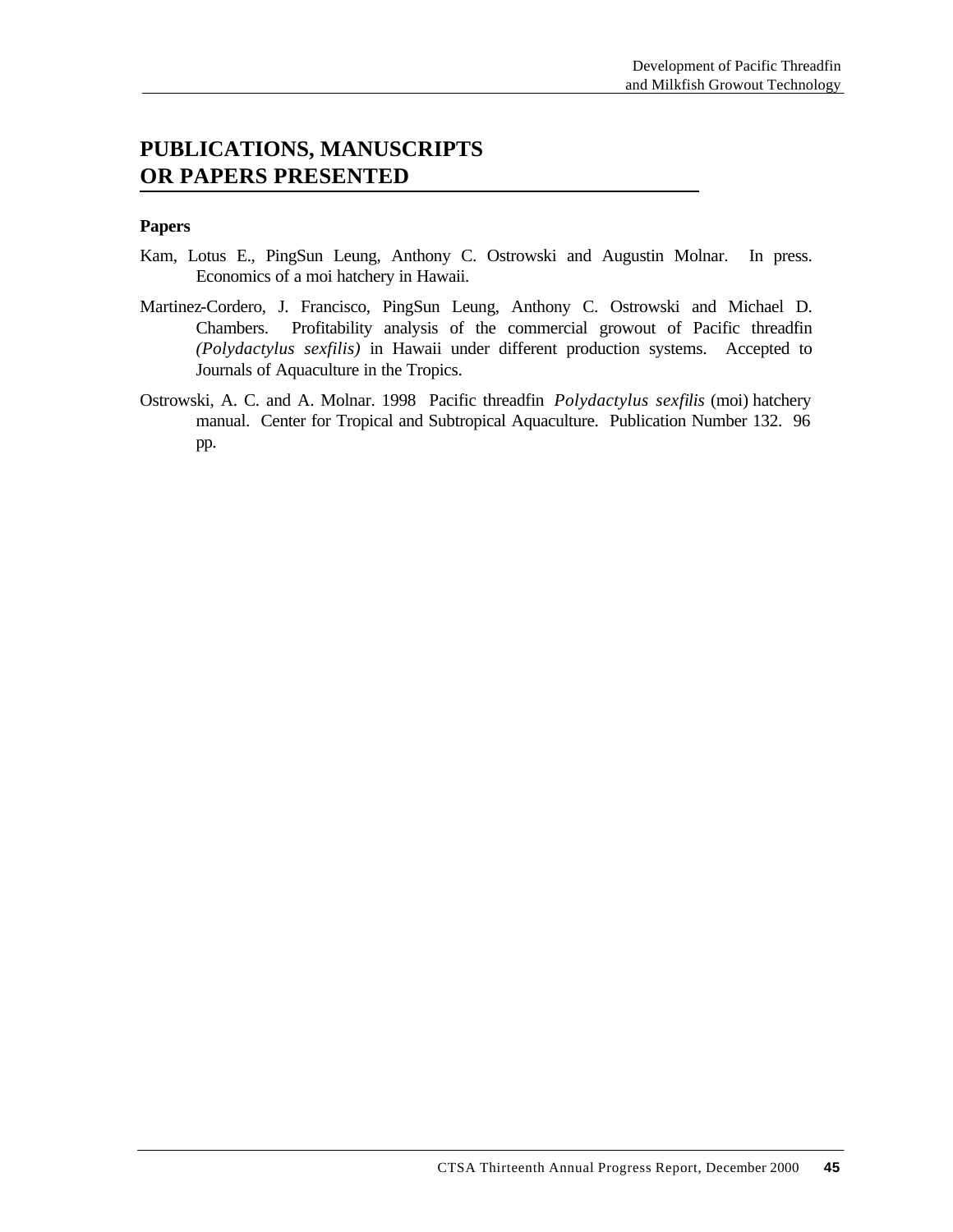# **MARINE FOOD FISH SEEDSTOCK PRODUCTION – Year 2**

| <b>Funding Level</b> |                                                 |  |  |
|----------------------|-------------------------------------------------|--|--|
|                      |                                                 |  |  |
|                      |                                                 |  |  |
| <b>Current</b>       | Brad J. Argue, Ph.D. The Oceanic Institute      |  |  |
| <b>Participants</b>  |                                                 |  |  |
|                      | Christopher Kelley, Ph.D. University of Hawaii  |  |  |
|                      | Charles W. Laidley, Ph.D. The Oceanic Institute |  |  |
|                      | PingSun Leung, Ph.D. University of Hawaii       |  |  |
|                      | Robin J. Shields, Ph.D. The Oceanic Institute   |  |  |
| <b>Principal</b>     | Anthony C. Ostrowski, Ph.D.                     |  |  |
| Investigator         | Finfish Program                                 |  |  |
|                      | The Oceanic Institute                           |  |  |
|                      | Waimanalo, Hawaii                               |  |  |

## **PROJECT OBJECTIVES**

The ultimate goal of this project is to support the development of a self-sustaining marine food fish industry in Hawaii and transferring production capabilities to the commercial sector. Specific objectives to accomplish this goal are:

- 1. Maintain Pacific threadfin, milkfish and crimson snapper broodstock.
- 2. Produce 250,000 threadfin and 100,000 milkfish fingerlings for distribution to qualified farmers.
- 3. Refine disease-free certification program for finfish larvae and improve fry quality.
- 4. Begin to domesticate Pacific threadfin for aquaculture and produce a selected line for increased growth.
- 5. Determine cost structure and profitability of milkfish growout in Hawaii.
- 6. Continue phased fry payment schedule and expand program to other areas of the Pacific taking into account site-specific, economic, and genetic considerations.
- 7. Evaluate other bottomfish species as potential aquaculture candidates and develop broodstock capabilities as money and fish become available.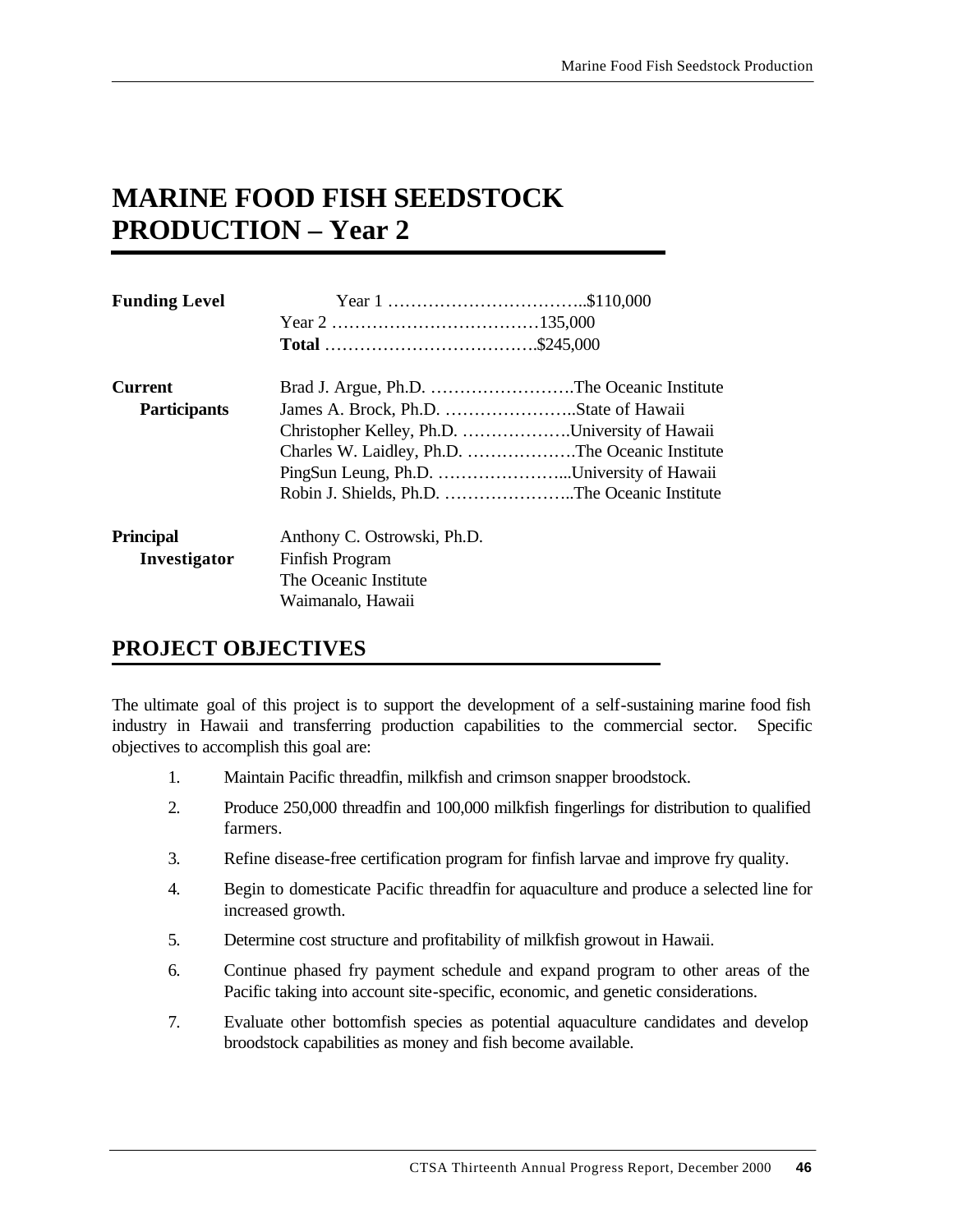## **ANTICIPATED BENEFITS**

- Phased fry payment program is anticipated to provide the incentive for farmers to begin to explore their own hatchery capabilities while not over burdening them with excessive costs for fingerlings or severing the supply of fingerlings completely.
- Initiation of a selective breeding program for threadfin will ensure that local farmers will be on the cutting edge of improved threadfin production to remain competitive.
- A budding marine foodfish industry for both threadfin and milkfish will be firmly established, which will represent half of all the finfish production in the State of Hawaii.
- The health monitoring program will assure farmers a quality product as well as help maintain a healthy industry.
- Development of selected lines of threadfin for improved performance will ensure continued maturation and growth of the industry.
- On-farm survival rates are expected to increase.

## **PROGRESS AND PRINCIPAL ACCOMPLISHMENTS**

Researchers from the Oceanic Institute (OI) have provided both threadfin and milkfish fry to farmers for growout operations, as well as technical advice and site visits to assist farmers in hatchery and growout efforts. Year One of the project was successful in fulfilling overall objectives, and surpassing fry distribution targets. A total 273,449 threadfin and 144,071 milkfish fry were distributed to 8 threadfin and 27 milkfish farmers on the islands of Oahu, Kauai, Molokai, and Hawaii. In addition, over 1 million threadfin eggs were supplied to three farmers and two research institutions on Oahu and Hawaii to begin hatchery efforts. Threadfin and milkfish aquaculture in the state continues to grow. The impact of the project for Year One to the local farming community is estimated to be worth just under \$750,000 in off-the-farm sales.

Following are the accomplishments for this year: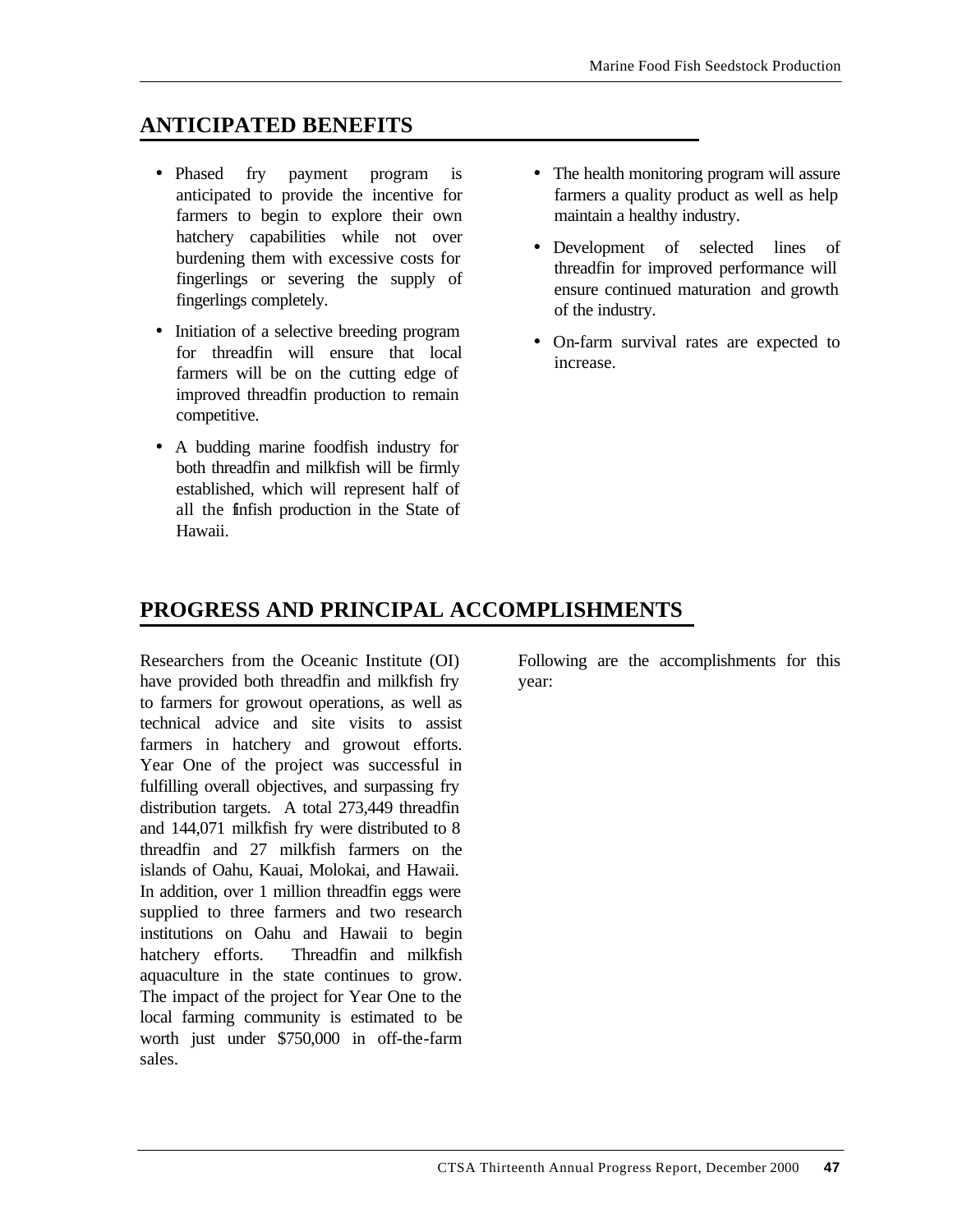## **Objective 1**

By the time this phase of the project was initiated, there were only four broodstock snapper remaining at OI. It was decided to cull these animals rather than risk any potential disease transference by combining them with established animals at HIMB. Broodstock snapper at HIMB continued to grow and develop well in the net-pens. Animals are currently being monitored and plans are to send eggs to the OI hatchery if and when they become available to attempt mass culture.

OI continues to maintain Pacific threadfin and milkfish broodstock for the project. Eggs are collected routinely and many have been distributed to local farmers to attempt mass culture. During the report period, the OI hatchery supplied 1.7 million threadfin and 1.34 million milkfish eggs to three growout and research operations on the islands of Hawaii and Oahu.

### **Objective 2**

Two threadfin production runs were conducted over the first 6 months of this project (April and July, 2000) following the quarterly schedule requested by farmers. A total 118,640 fish have been distributed to three farmers on the islands of Hawaii and Oahu.

Only 3,600 milkfish fry have been distributed. A drop in algal production at the OI facility that resulted in low rotifer output has hampered production efforts. Efforts have been directed to correct the situation, and additional runs have been conducted as of this writing. Milkfish production runs are expected through October, and until broodstock stop spawning to reach the targeted production goal.

### **Objective 3**

Threadfin and milkfish fingerlings (30 from each species) from each production run at OI were killed with an overdose of MS-222, weighed, necropsied, and tissues from major organ systems (gill, heart, liver, spleen, caudal

kidney, digestive tract, and attached abdominal viscera) were collected and preserved. The

### **RESULTS AT A GLANCE . . .**

- Necropsy and histopathology findings showed no gross change in the fry of threadfin or milkfish.
- Several farmers this year have begun hatchery efforts in earnest.
- More than 20 site-visits were made on farms on Oahu, as well as 10 sitevisits to outer island farms.
- Efforts to implement a selected breeding program for Pacific threadfin have been initiated with the development of a domesticated broodstock group.

specimens were blocked and processed by routine histopathology methods and slides were prepared. The tissue sections were stained with hematoxin and eosin, and inspections were conducted.

The necropsy and histopathology findings showed no gross change in the fry threadfin or milkfish, which disputes any presence of an infectious disease problem in the batches of fish.

### **Objective 4**

Efforts to implement a selected breeding program for Pacific threadfin have been initiated with the development of a domesticated broodstock group in which 10 females collected from the wild have been stocked with 10 F1 males. These animals reached reproductive condition in September with small spawns in September and October. It is anticipated that eggs derived from spawns in January will be used for selection purposes. Fifty randomly selected fish (controls) and the 50 largest fish (select line) will be tagged and then grown to sexual maturity to continue the selective breeding program.

### **Objective 5**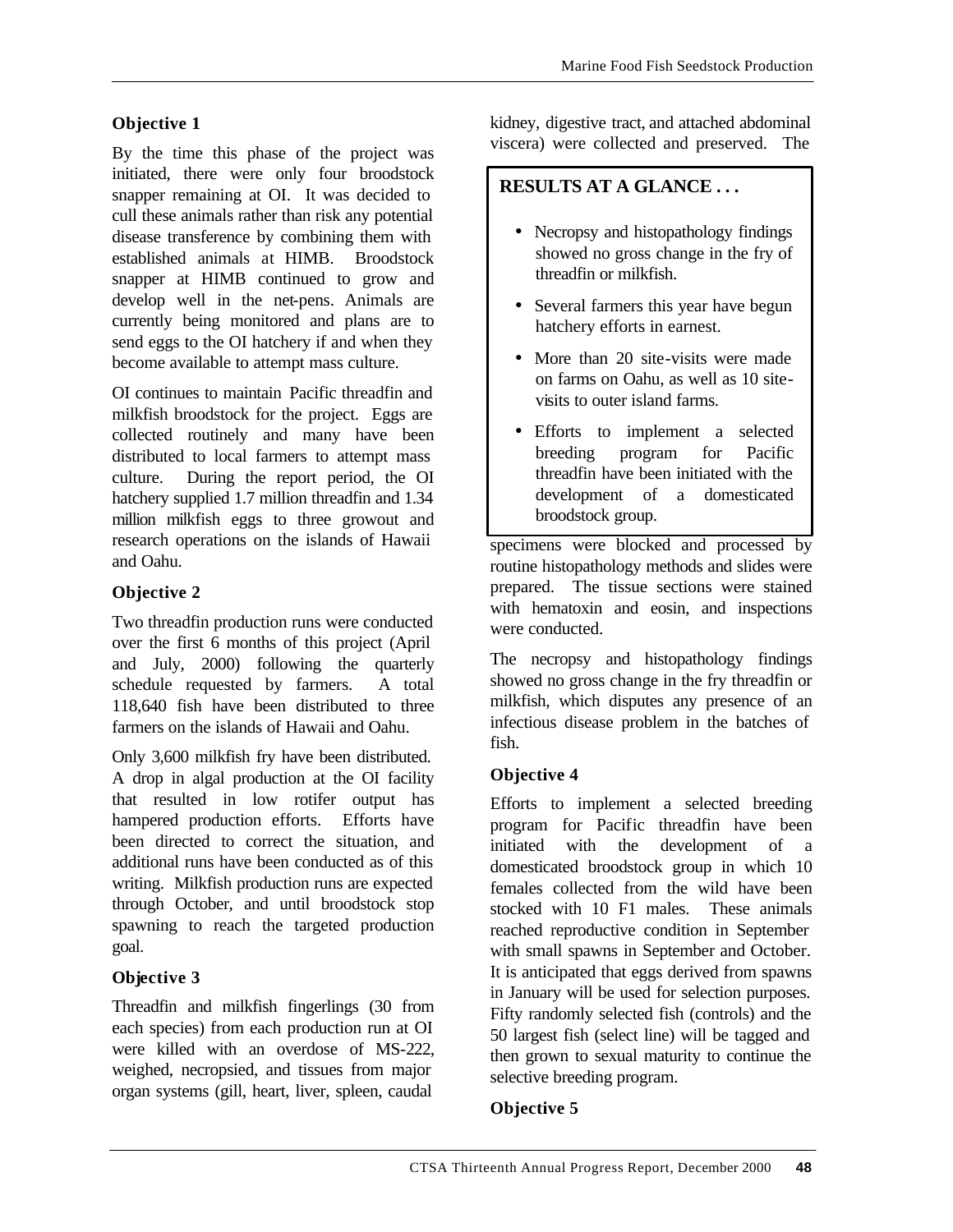Little progress has occurred with the determination of production cost structure and profitability of milkfish growout in Hawaii due to a delay in establishing a subcontract agreement with the University of Hawaii. The issue has been resolved and site visits to local milkfish farms are being arranged.

### **Objective 6**

Seedstock provisions to farmers were logged for each shipment of the fry payment. To date, we have recovered only \$1,484.80 of the \$14,673.28 invoiced to farmers.

## **IMPACT**

Recent information provided by the State of Hawaii's Aquaculture Development program indicated a steady rise in sales of both threadfin and milkfish over the last several years. This is a direct result of the technology, fingerlings, and technical support supplied by this project. There has also been a steady rise in the demand for fingerlings to support expanded industry needs. This has prompted several private farmers to begin hatchery runs to not only supplement their own needs, but also to explore the potential to support industry needs. Pacific Harvest, Inc., a threadfin farm in Kona, has taken particular aim at establishing a threadfin hatchery. The company plans to be producing its own fry beginning September 2001. Project staff have assisted in the development of this hatchery.

## **WORK PLANNED**

Over the next six months, substantial progress is targeted in the areas of milkfish economics and the threadfin selective breeding program. As indicated in this report, we have established an F1 generation *x* wild tank of broodstock that has initiated spawning over the last six months, and which will be used to establish our first group of fish for the selective breeding program.

Site visits were conducted on the islands of Hawaii (Ben Krause) and Maui (Guy Ting) to assist in hatchery and growout set-up. Ben Krause of Pacific Harvest, Inc. is currently setting up a hatchery and conducting trial, larval rearing runs using eggs provided by OI. There were no requests for fry from Pacific island areas other than Hawaii.

### **Objective 7**

There have been no spawns from any snapper species under any project.

The establishment of private hatcheries is consistent with the goal of supporting selfsufficiency of the industry.

Farmers are being better trained to raise threadfin larvae and on-farm survival rates are expected to increase. Completion of the hatchery economic model will help farmers estimate their required scale and costs of production, and provide them the basic equipment and supplies to develop their hatcheries. OI will attempt larval rearing while HIMB develops broodstock management techniques. The health assurance program will continue, but indications are that Hawaii-based farmers are receiving high-quality fry to provide them with the best chance of success in growout

The following is targeted:

- ß Spawning, larval rearing, and initiation of growout of the first F1 *x* wild cross of Pacific threadfin broodstock for the selective breeding program.
- ß Production and distribution of additional 130,000 threadfin and 96,000 milkfish fry.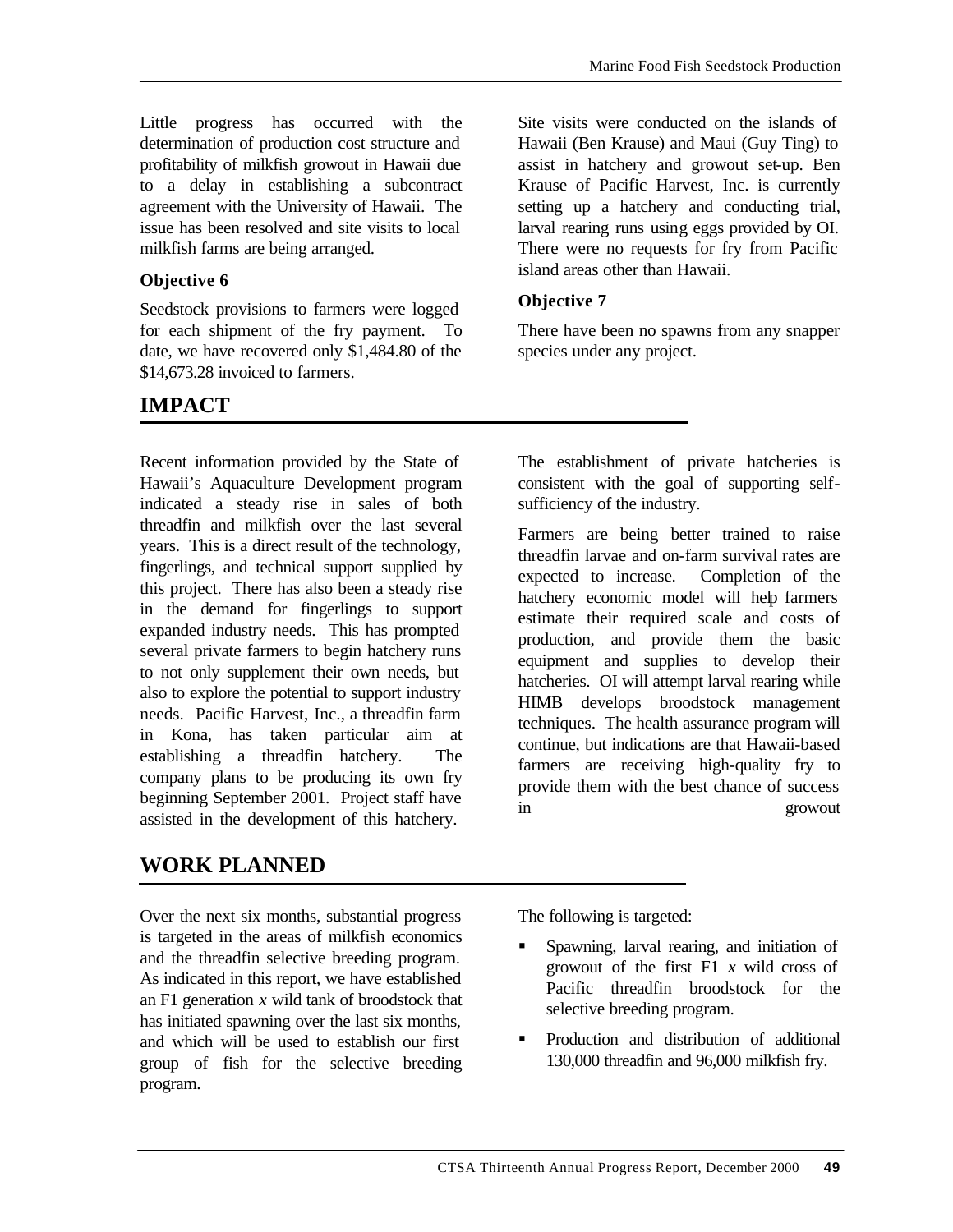- Continued assessment and documentation of fry health from the OI hatchery by the State of Hawaii's Aquatic veterinarian.
- **Site visits to local milkfish farmers and** generation of a synthetic enterprise budget for on-farm growout.
- **Larval rearing of snapper fry if and when** they become available.
- ß Continued distribution of threadfin and milkfish eggs to qualified farms, and technical assistance and site visits to local farmers.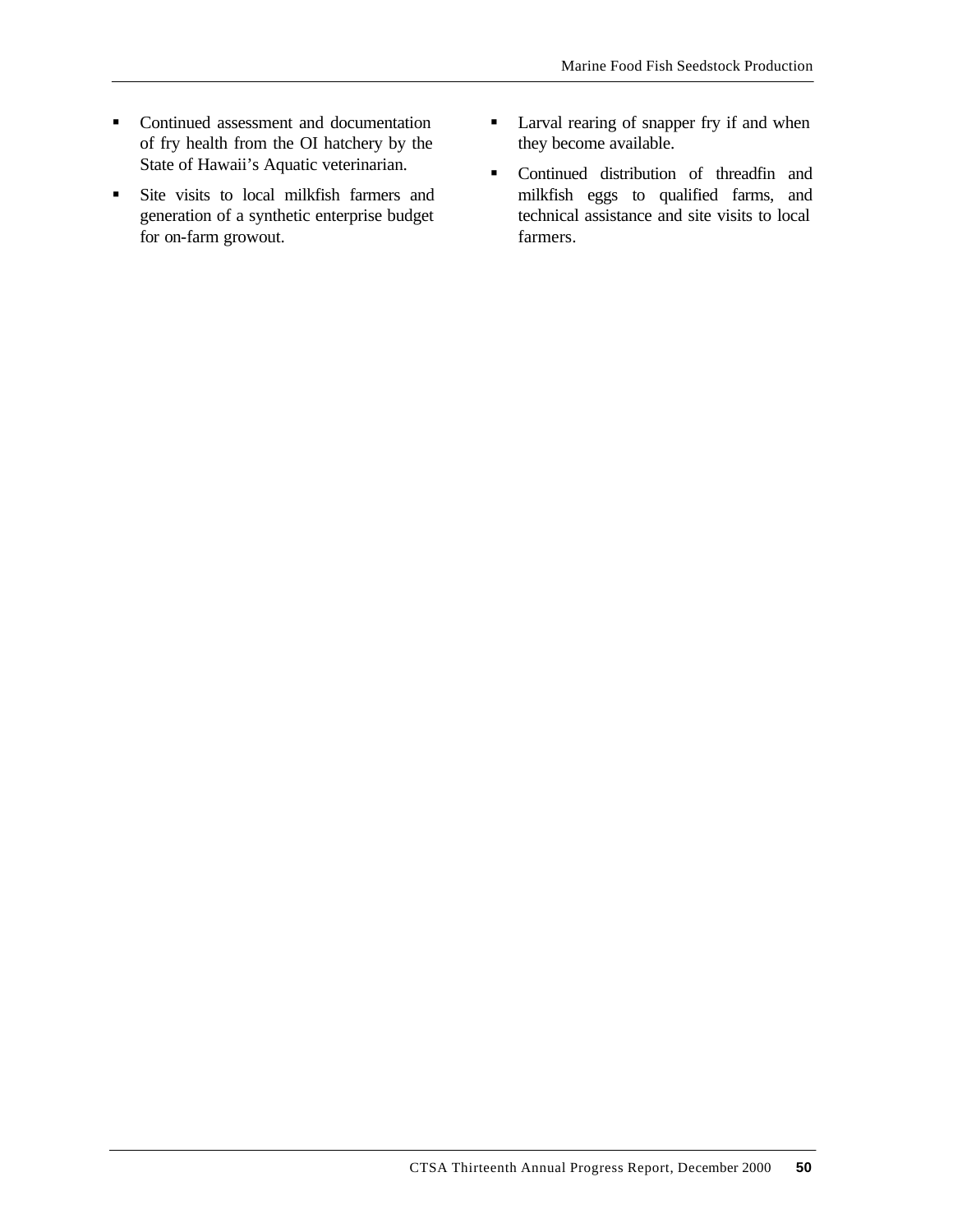## **PUBLICATIONS, MANUSCRIPTS OR PAPERS PRESENTED**

#### **Manuscripts**

- Kam, L.M., P.-S. Leung, A.C. Ostrowski, and A. Molnar. Economics of a moi hatchery in Hawaii. Draft. 31 pp.
- Martinez-Cortero, F.J., P.-S. Leung, A.C. Ostrowski, and M.D. Chambers, Profitacility analysis of the commercial growout of moi (*Polydactylus sexfilis*) in Hawaii under different production systems. Draft. 23 pp.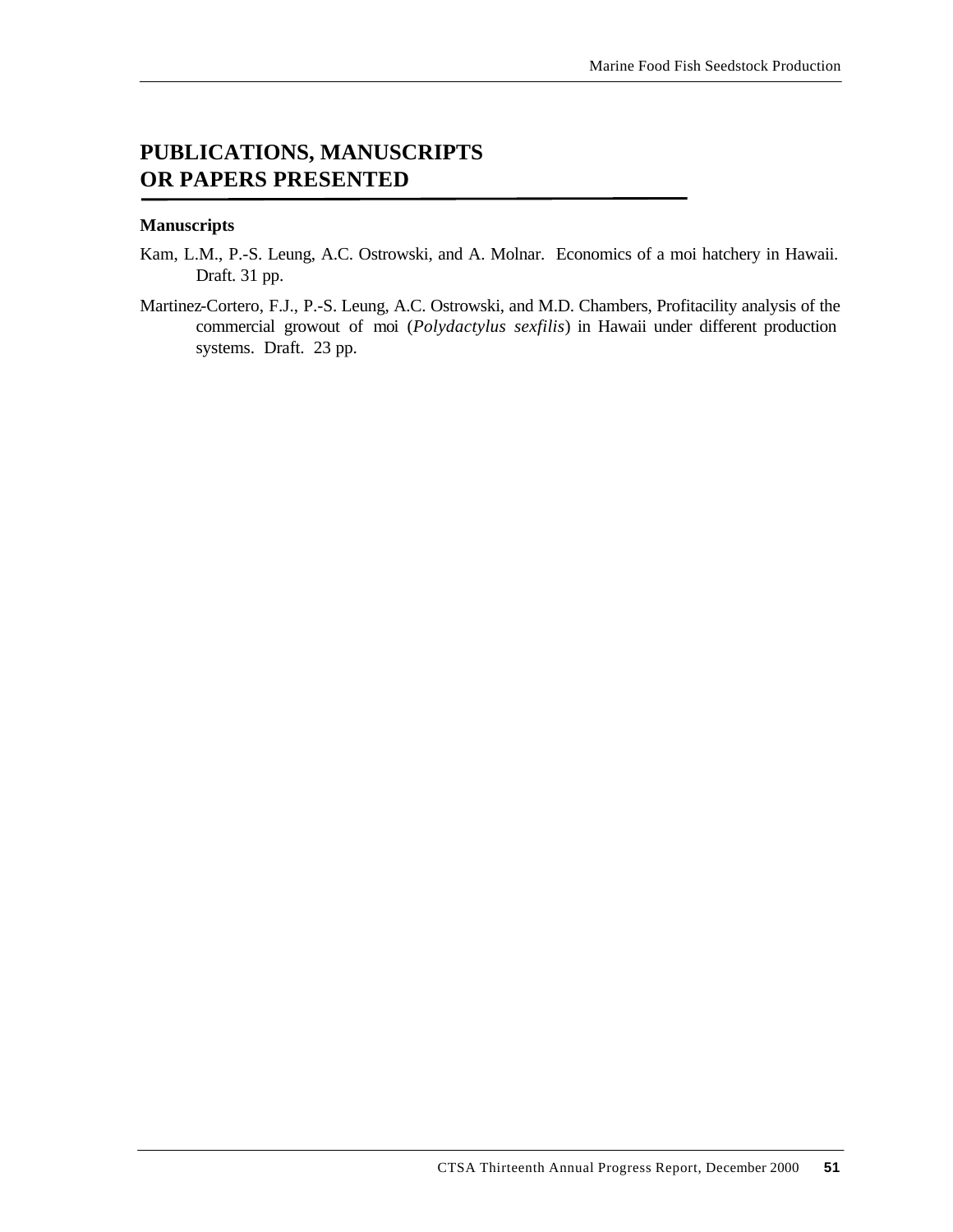# **MARINE ORNAMENTAL FISH CULTURE AND CONSERVATION – Termination Report**

*Based on the results presented, the IAC could not justify continuation of this project and chose instead to return the unspent money from this project to CTSA. Additionally, the Principal Investigator left his post to pursue his career outside of Hawaii.*

| <b>Funding Level</b>             |                                                                                                     |  |
|----------------------------------|-----------------------------------------------------------------------------------------------------|--|
| <b>Participants</b>              |                                                                                                     |  |
| <b>Principal</b><br>Investigator | Dr. Christopher Brown<br>Hawaii Institute of Marine Biology<br>University of Hawaii<br>Honolulu, HI |  |

## **PROJECT OBJECTIVES**

- 1. Collect larvae from the wild, return them to the laboratory and rear them to market size.
- 2. Collect culture material from the Waikiki Aquarium.
- 3. Test the suitability of a green-water culture system primed with actively photosynthesizing monocellular algae and nutrient-enriched trocophores as a larviculture system.
- 4. Develop a prioritized list of marine ornamental species for aquaculture development.
- 5. Transfer the technology to industry.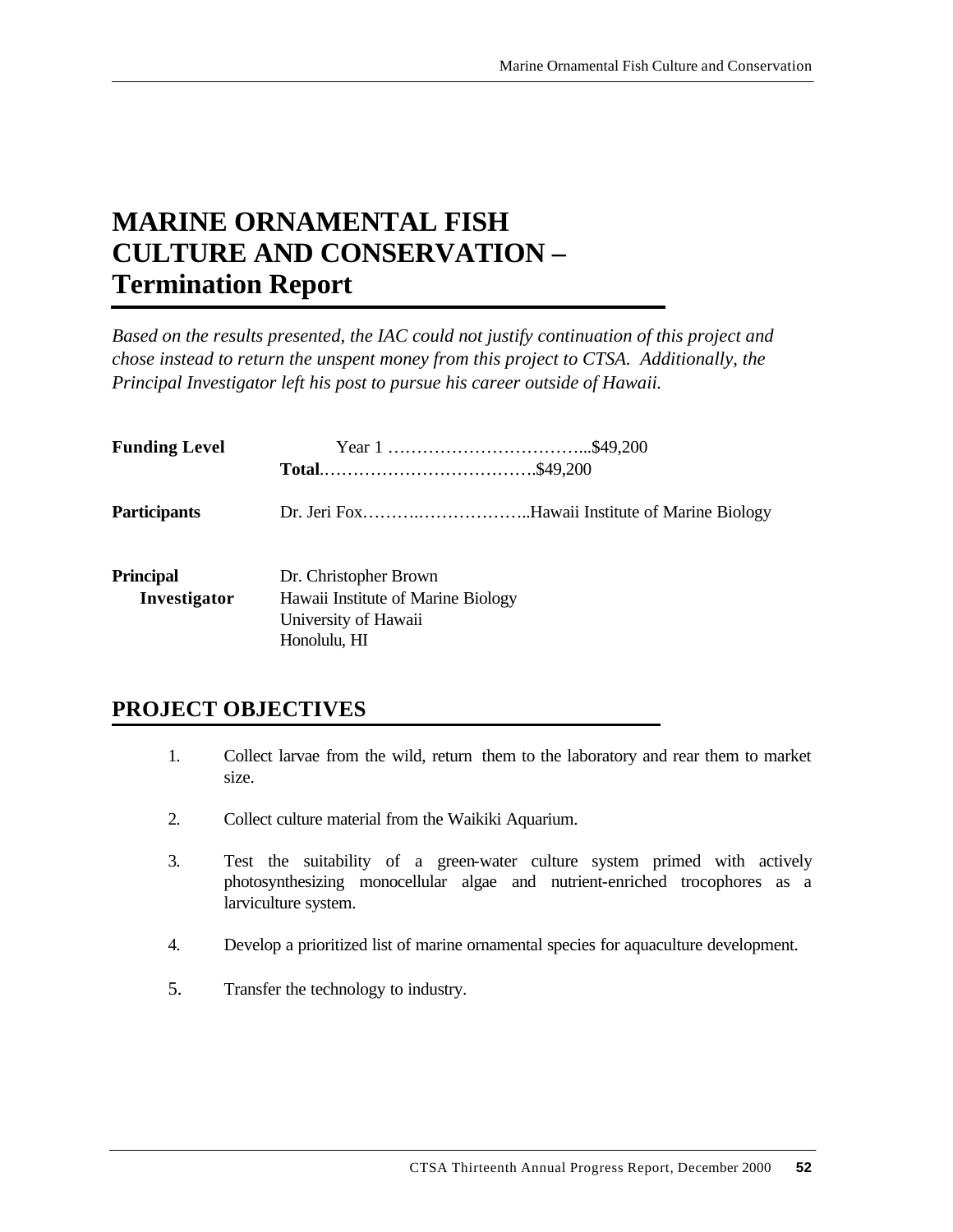## **PROGRESS AND PRINCIPAL ACCOMPLISHMENTS**

### **Objective 1**

The collection of eggs and larval and juvenile fish from Kaneohe Bay was attempted in two different ways. The first method was with nets made with small mesh sizes that were deployed from boats. The second method involved the use of land-based fish attracting devices referred to as FADs.

Two large nets were purchased, a seine net, custom made of knotless nylon (450' x 30' in size and 1/2 " mesh) and a neuston net, custom made with an aluminum frame  $(4' \times 2'$  frame. 25' long with 1800 um mesh size). The nets were towed in different locations, at various times relative to the tides, and in a range of daylight as well as dark conditions. Tows were conducted in the area surrounding Coconut Island in Kaneohe Bay because if its proximity to populated reefs and to take advantage of the natural windbreak provided.

The size of the seine net proved it unsuitable because it takes four strong people to haul it out by hand. The hauling process is slow and allows a large number of larvae and juveniles to escape or be crushed in the folds of the net. In addition, the process requires two 17-foot Boston whalers, which are costly to rent. The wet net is extremely heavy and difficult to handle. Moving it onshore requires a forklift and a large space for hanging and drying the net. Tidal currents also affect the net. The neuston net was much more manageable and could be maneuvered by two to three people from one boat. The neuston net did prove to sample both larvae and eggs, but they were not those of the most sought after ornamental reef species. Also, Kaneohe Bay did not turn out to be the optimal place to employ this type of collection. The reefs in Kaneohe Bay even at high tide were too shallow to allow the net to be drawn directly over the reef without damaging the reef. The dynamics of the bay also seem to demonstrate that the recruitment of presettlement juveniles to the reef appears

to be dependent on the incoming tide. Additionally, the dependence on one employee and volunteers as available, proved to impose limitations on the completion of this objective.

The land-based FADs consisted of an outdoor light mounted on a frame and positioned approximately 3 feet from shore. Three different areas were chosen. Many juvenile and larval pelagic schooling fish were collected in this manner as well as large quantities of invertebrates and copious numbers of copepods which were also used in later first feed experiments. None of the commercially important ornamental reef fish larvae were collected, although the ability of light attractants to accumulate fishes was viewed as an encouraging result. Other FAD designs were borrowed from previous research. One of the FADs consisted of rolled mesh and juvenile *Abedefduf abdominalis* quickly settled on it in large numbers. After a period of 3 weeks, these juveniles were collected from the FADs. Once the initial recruits were removed, the rate of recruitment dropped precipitously, to about one fish per week. Other fish were observed occasionally in the FADs, but the most consistent and easily caught were the sergeant majors. The duration of this experiment was three months. To get a larger and more varied recruitment, it may be necessary to encompass more seasons.

Some rearing trials were performed with *Abedufduf* from light-trapping and with frogfish that were collected. The former were not especially interesting because these fish had been reared before and the latter were unsuccessful.

### **Objective 2**

With the cooperation of the Waikiki Aquarium, the collection was successful for either the larvae or eggs of several different species of fish highly prized by aquarium hobbyists.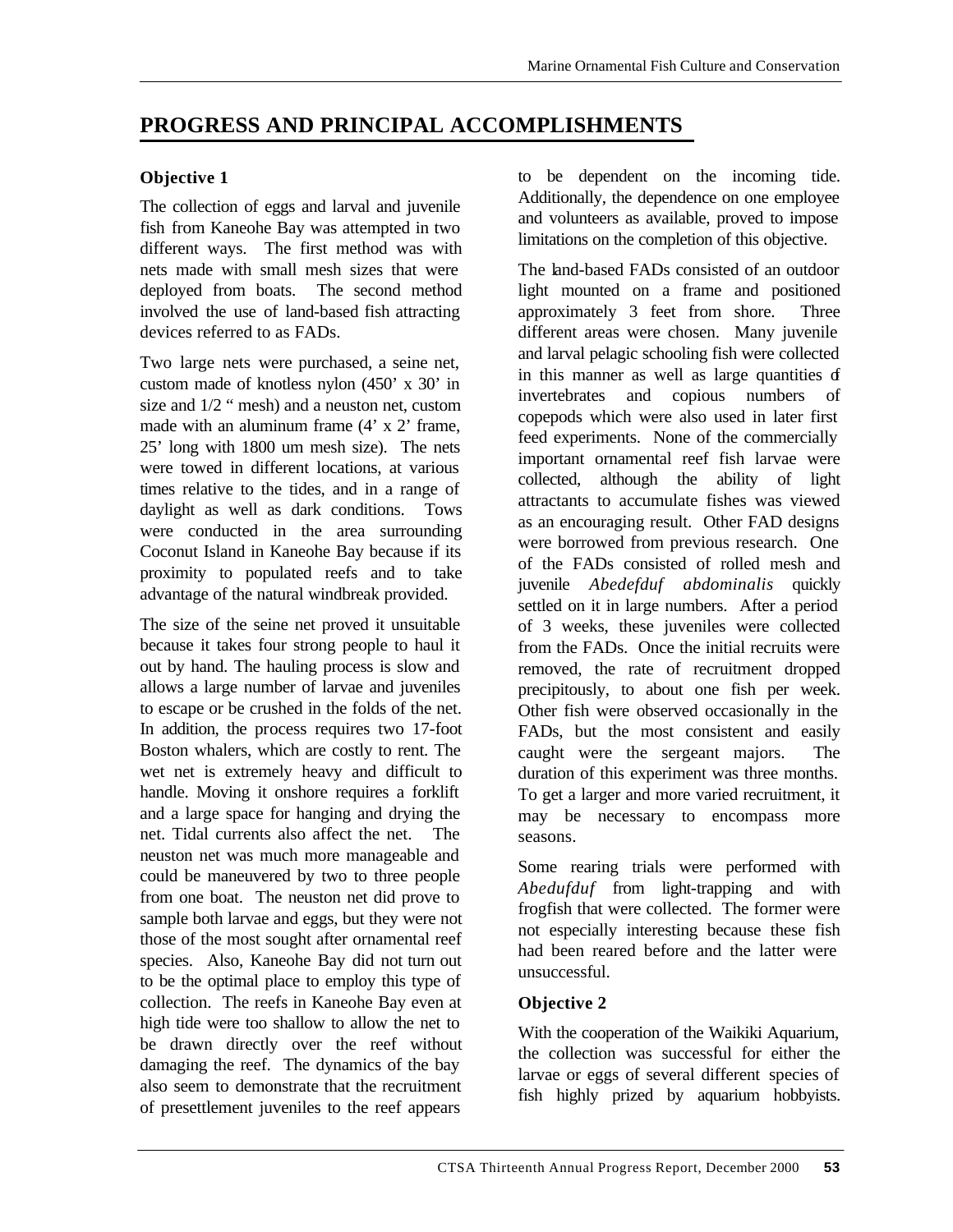Among these were yellow coral gobies, cardinalfish, sergeant majors, chromis, frogfish, as well as 12 spawns from the local Hawaiian seahorse, and 8 spawns from the masked angelfish. Egg collectors were specifically designed and constructed for individual exhibition tanks to maximize egg collection without interfering with the primary role of the aquarium, which is unobstructed viewing of the fish by the public. This was the product of a considerable effort, since it was an unacceptable risk to disrupt the public displays.

The most successful method used was observation and then siphoning.

### **Objective 3**

Although green water was used in *Abedufduf* and frogrish culture, the plan of testing enriched trochophores remained out of reach for several reasons. Specifically, because a

steady supply of larvae was never established from either wild collections or the aquarium.

### **Objective 4**

A prioritized listing of possible candidates for culture based on feedback from all parts of the Hawaii Aquaculture community was created. The criteria for prioritization included likelihood of success, value, available technology, and availability of broodstock. Contributing factors included benthic eggs (more manageable than pelagic eggs) oral incubation, or the production of egg masses. The list is presented below in Table 1.

## **Objective 5**

There was no attempt at the transfer of technology.

| <b>Species or</b>                                                                                     | Florida        | <b>Benthic</b> | Hawaii         | <b>Expected</b>   | <b>Market</b>                            |
|-------------------------------------------------------------------------------------------------------|----------------|----------------|----------------|-------------------|------------------------------------------|
| Group                                                                                                 | <b>Culture</b> | Eggs           | <b>Export</b>  | <b>Difficulty</b> |                                          |
| <b>Yellow Tang</b>                                                                                    | N <sub>0</sub> | N <sub>o</sub> | #1             | High              | Vast                                     |
| Pygmy<br>angelfishes                                                                                  | N <sub>0</sub> | N <sub>o</sub> | Yes            | High              | Solid                                    |
| Sargassum fishes                                                                                      | N <sub>o</sub> | $\ast$         | Yes            | Moderate/high     | <b>High Price</b>                        |
| Hawkfishes<br>(longnose, etc.)                                                                        | N <sub>o</sub> |                | Yes            | High              | Small but popular family,<br>carnivorous |
| 3-spot damselfish                                                                                     | N <sub>o</sub> | Yes            | Yes            | Easy-moderate     | Low price, high volume*                  |
| Misc.<br>damselfishes                                                                                 | N <sub>o</sub> | Yes            | N <sub>o</sub> | Moderate          | Varies*                                  |
| Neon goby                                                                                             | Yes            | Yes            | N <sub>o</sub> | Moderate          | Accepts tank-reared fish                 |
| Seahorses                                                                                             | ? (Australia)  | $\ast$         | Few            | Moderate          | Solid*                                   |
| True angelfishes                                                                                      | Few            | N <sub>o</sub> | Some           | High              | 76 spp.                                  |
| Butterflyfishes                                                                                       | N <sub>0</sub> | N <sub>0</sub> | Yes            | High              | Good, but requires some<br>coral in diet |
| Surgeonfishes                                                                                         | N <sub>o</sub> | N <sub>o</sub> | Yes            | High              | Numerous spp.                            |
| Wrasses                                                                                               | No             | N <sub>o</sub> | Yes            | High              | Numerous spp.                            |
| Triggerfishes                                                                                         | N <sub>o</sub> | Yes*           | Yes            | High              | Good                                     |
| Clownfishes<br>Tomato<br>Clarke's<br><b>Pink Skunk</b><br>Orange<br>Maroon<br>Wide-banded<br>Cinnamon | Yes            | Yes            | N <sub>o</sub> | Moderate          | Established, competitive                 |

**Table 1: Prioritized Species List**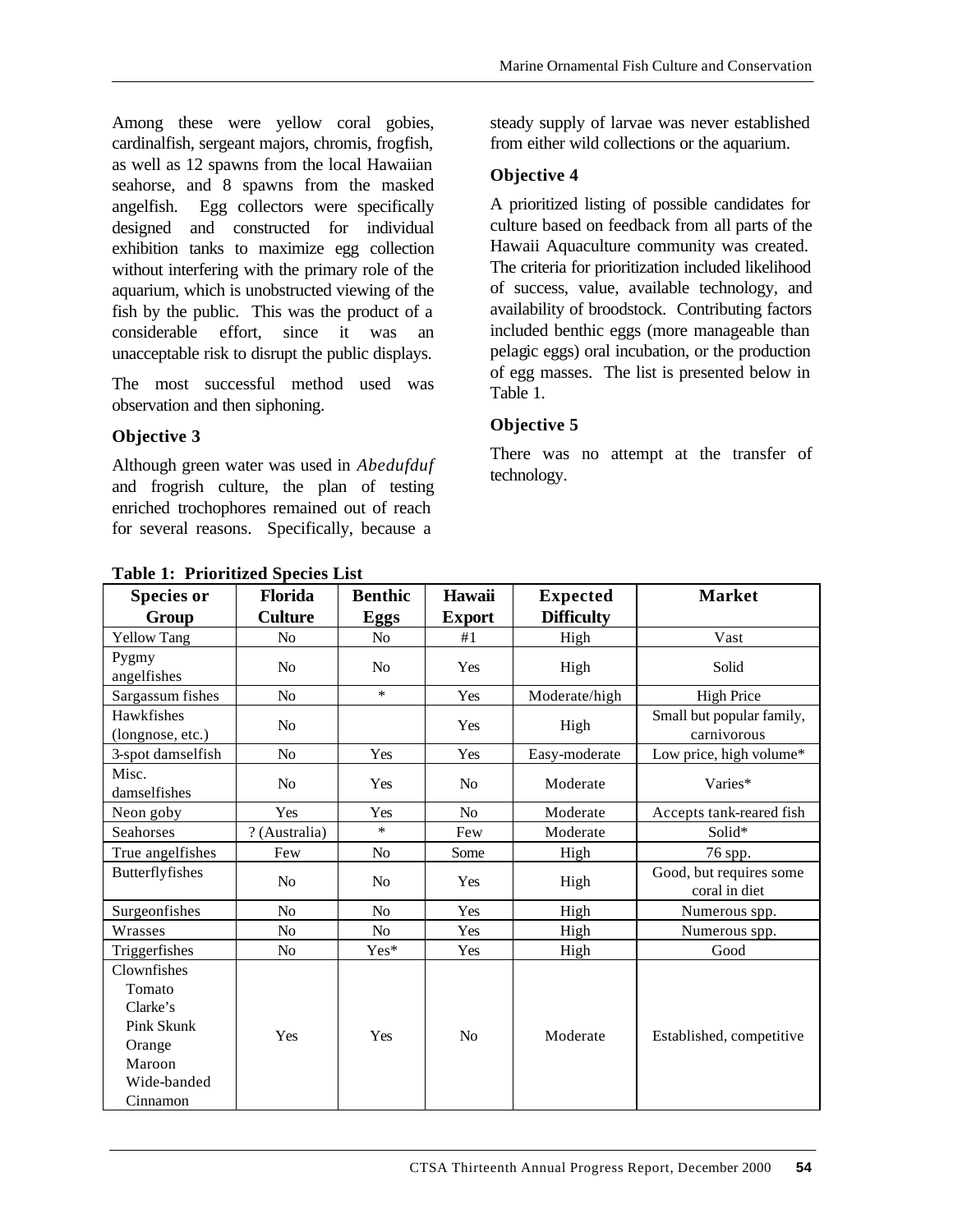| Red saddleback         |     |        |    |               |                       |
|------------------------|-----|--------|----|---------------|-----------------------|
| Clownfishes<br>Percula | Yes | Yes    | No | Easy-moderate | High volume/low price |
| <b>False Percula</b>   |     |        |    |               |                       |
| Bangai<br>cardinalfish | Yes | $\ast$ | No | Moderate      | <b>High Value</b>     |
| Neon dottyback         | Yes | Yes    | No | Moderate-high | Good                  |
| Striped dottyback      | Yes | Yes    | No | Moderate-high | Good                  |

\* indicates special considerations.

**\*Damselfishes** can be cultivated and constitute a significant segment of the marine ornamental market, but unrestricted imports of wild specimens undermine the profitability of captive rearing. It remains possible that restriction on such importations will be imposed, so the development of suitable technology for mass culture of the numerous species of damselfishes favored by the marine ornamental trade is strongly recommended. \*The **seahorses** include a range of species (in this context, also pipefishes), at least one of which is endemic to Hawaii. Some are already being cultivated. Their nurturing of young contributes to the prospects of successful cultivation of a wider range of species, and continued technical development is considered advisable. A second asterisk also appears under "Market" for seahorses because additional markets exist besides the aquarium trade. Dried seahorses are a traditional dietary supplement in China – although supplying product to this market is almost certain to have unwanted image consequences for the business profiting from this sort of trade. \***Triggerfishes** construct nests and consequently eggs can be collected efficiently; also they include numerous highly valued species, some of which are endemic to Hawaii. Cultivation appears to be a difficult task, however. \*The **Bangai cardinalfish** is a mouthbreeding species, and can be bred in captivity with only moderate difficulty. The cohort size is small, however, so the cost of producing fry is relatively high.

## **IMPACT**

The idea of collecting wild juveniles for growout has gained some acceptance.

## **PUBLICATIONS, MANUSCRIPTS OR PAPERS PRESENTED**

#### **Paper**

Brown, C. L. and T. Ogawa. 1999. "History of Marine Ornamental Aquaculture in Hawaii", presented at the First International meeting on marine ornamental fish, Marine Ornamentals '99, Kona, Hawaii, November 1999.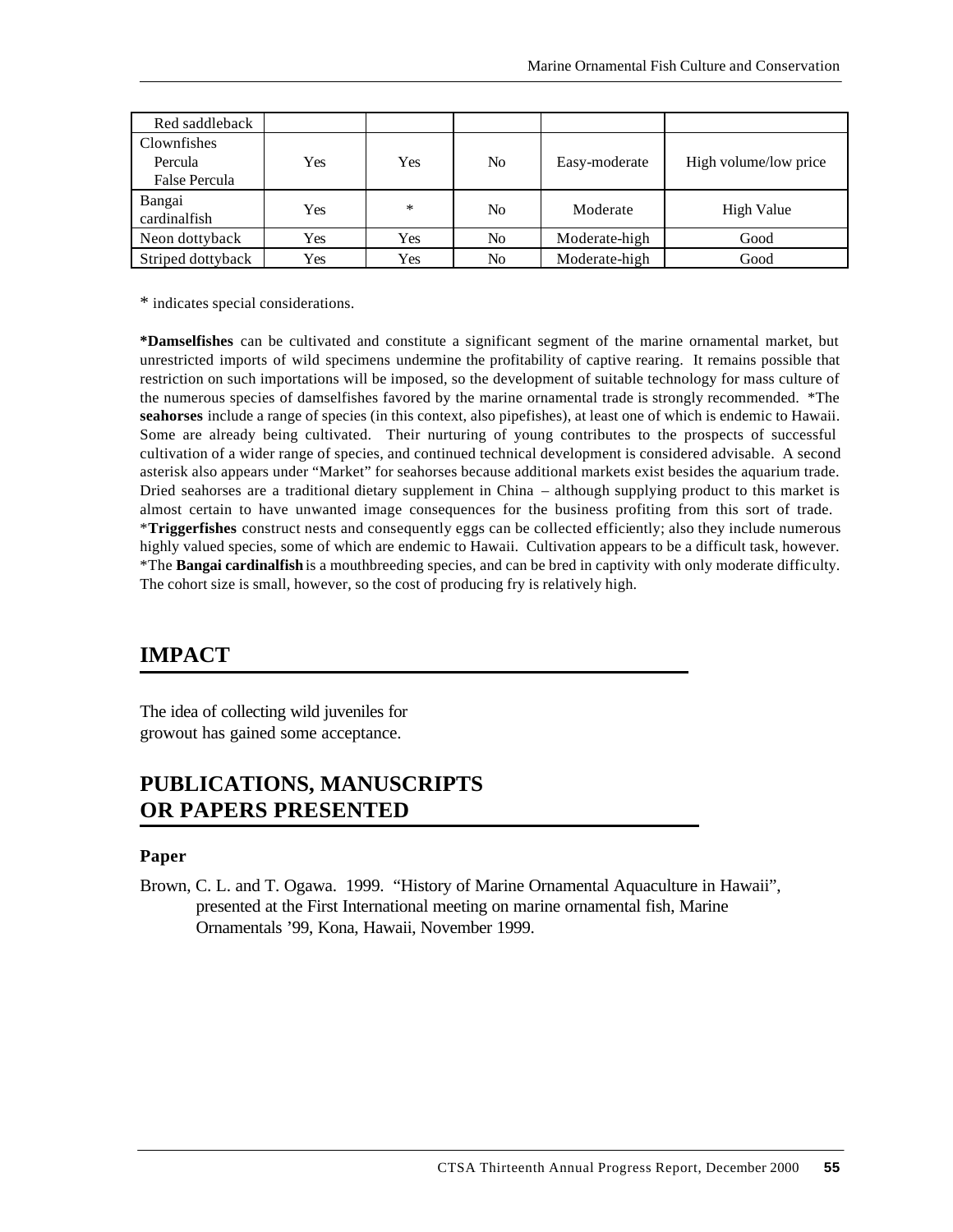# **TRANSITIONING HAWAII'S FRESHWATER ORNAMENTAL INDUSTRY – Year 1**

| <b>Funding Level</b> |                                                      |                                              |  |
|----------------------|------------------------------------------------------|----------------------------------------------|--|
|                      |                                                      |                                              |  |
| <b>Current</b>       | Kathleen McGovern HopkinsSea Grant Extension Service |                                              |  |
| <b>Participants</b>  |                                                      | Matt LyumSea Grant Extension Service         |  |
|                      |                                                      |                                              |  |
|                      |                                                      | Dr. Harry AkoCollege of Tropical Agriculture |  |
|                      |                                                      | Dr. Jim Szyper Sea Grant Extension Service   |  |
|                      |                                                      |                                              |  |
| <b>Principal</b>     | Clyde S. Tamaru                                      |                                              |  |
| Investigator         | Sea Grant Extension Service                          |                                              |  |
|                      | University of Hawaii                                 |                                              |  |
|                      | Honolulu, HI                                         |                                              |  |

## **PROJECT OBJECTIVES**

- 1. Conduct laboratory and field studies on sex determination in live bearers.
- 2. Demonstrate live feeds production systems to freshwater ornamental aquafarmers.
- 3. Investigate the role of Highly Unsaturated Fatty Acids (HUFAs) in the culture of freshwater ornamentals.
- 4. Provide technical assistance in the form of verbal consultations, written information, site visitations, conducting workshops and printing of manuals and production handouts.

## **ANTICIPATED BENEFITS**

The morphology and coloration of the male swordtail is in large part its main attraction thus a preponderance of females (as the situation currently exists) ultimately result in lower profitability. Uncovering the parameters that

influence the sex ratio of the swordtails will allow for establishing a best management practice that apparently is yet to be clearly defined for the swordtails.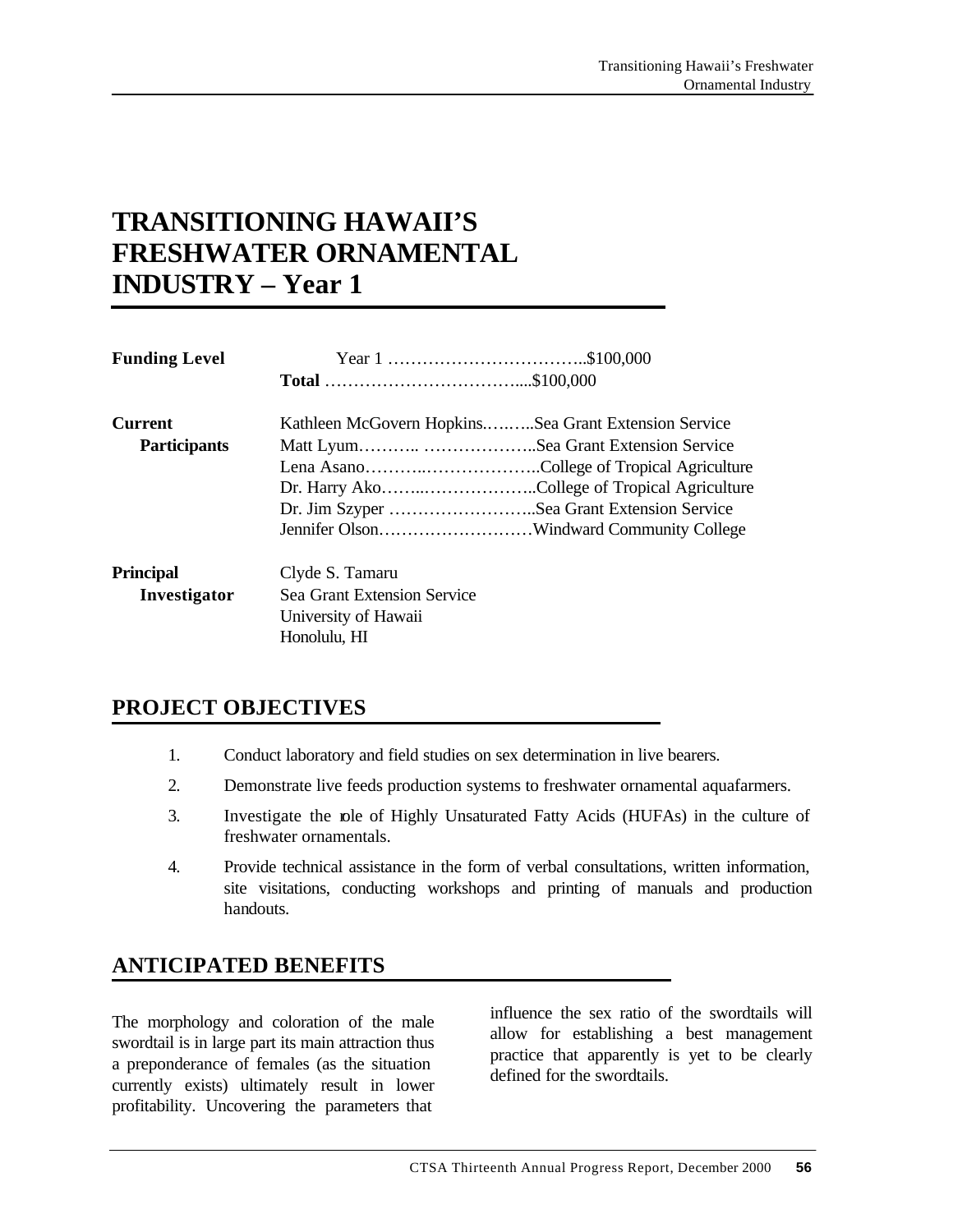It is anticipated that the results from the efforts being put on the identification of the sex determining characteristics in live bearers will have a profound effect on the overall productivity of Hawaii's freshwater ornamental industry as the largest component of the current inventory are the livebearers. Likewise, the hi-fin and lyretail traits are 2-3 times the value as that of their normal finned relatives and improving the production of these fin types will undoubtedly add to the overall efficiency and value of the crop as just the "culls" (normal fin) already fetch the same price of what is currently being produced.

The practice of rearing larvae presently involves use of commercially inert feeds which require a high amount of water exchange and are also relatively expensive. The dependence on the use of these feeds may be one reason that the production of egg layers has not caught on as expected. Ensuring that Hawaii's aquafarmers possess the culture technology for rotifers and other live feeds is essential for them to remain competitive as it will provide for a more cost effective operation

as well as allowing for expansion and diversification of the industry by allowing for the mass culture of a broader range of fishes.

Bioremediation could increase potential farmer income at least 3-4 fold by allowing a farmer to conserve water. Likewise, recirculating systems allows a much broader range of potential opportunities for interested growers as the systems can be established with minimal amounts of water usage in a variety of locations.

By investigating the role of HUFAs in the culture of freshwater ornamentals, we can improve the quality of larvae and allow a more stable fry production in commercial hatcheries.

A relationship between the institutional partner, Sea Grant Extension Service and the private sector, guarantees that technologies are transferred in a timely manner and that modifications and other constraints can be identified.

## **PROGRESS AND PRINCIPAL ACCOMPLISHMENTS**

Following are the accomplishments for this year:

### **Objective 1**

A survey was taken of sex ratios of several varieties of swordtails and it demonstrated that sex ratio is clearly linked with the variety of swordtail being cultured.

### **Objective 2**

Through the culmination of a 4-year effort, the freshwater rotifer variety, *Brachionus calciflorus*, has been made available to farmers as a live food for freshwater ornamental fish larvae in Hawaii. It is now listed in the Hawaii Revised Statutes as a conditionally approved organism and can be imported into Hawaii in the least restrictive category.

Culture trials using live algal preparations (Chlorella, "green water") technology as well as testing a variety of commercial dry mixes as potential feeds for the freshwater rotifers were completed during the reporting period. The Chlorella appears to be impractical to use unless there is enough of a demand to offset its cost and limited shelf life.

The procedure of artificially inseminating the swordtail as well as other live bearers was documented and project work group members also received training in the procedure. This method is useful for handling small numbers (5-10) of individuals but will require additional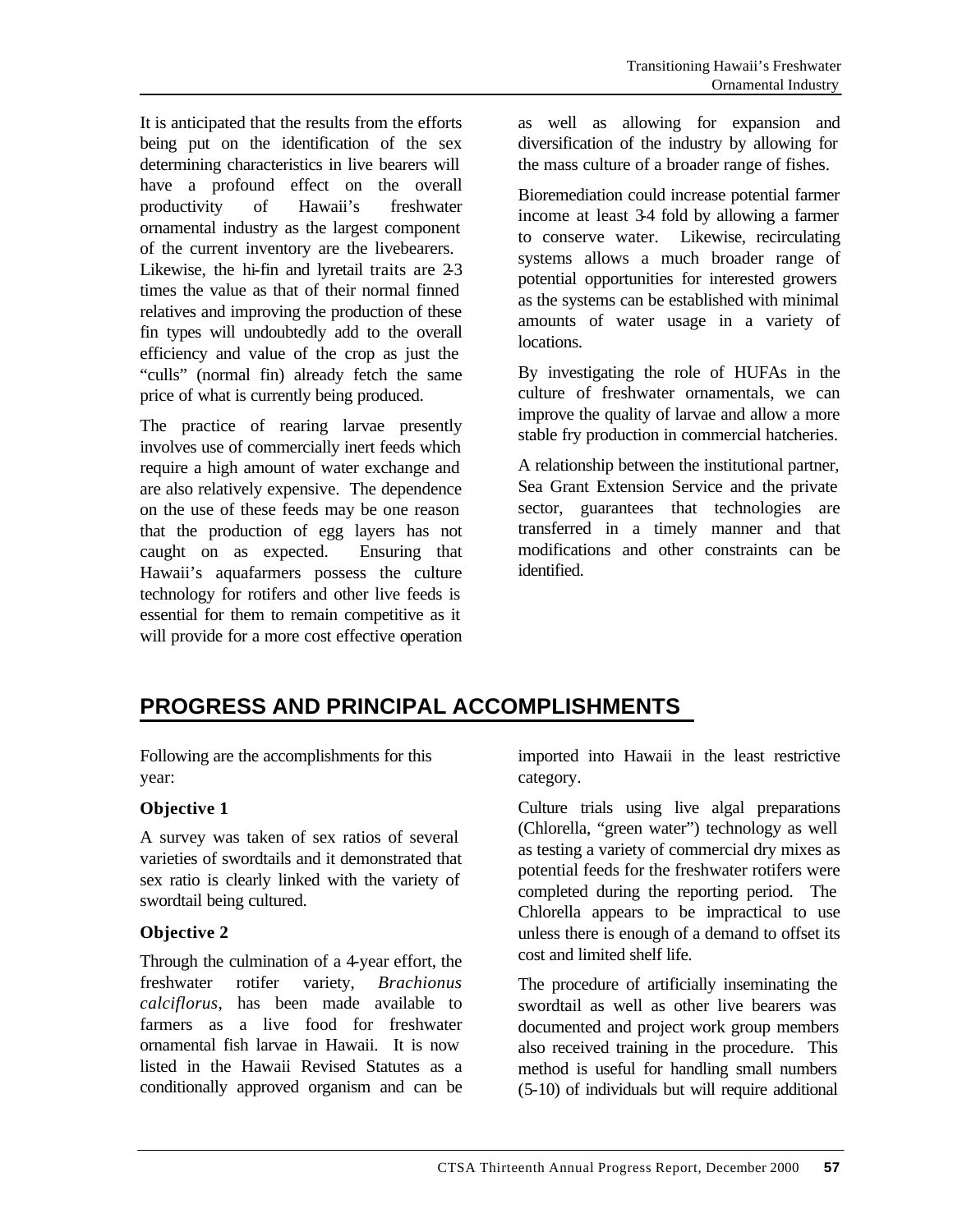investigation to make it more efficient for use to handle large (>1000) individuals at a time.

The spawning activities observed of the Corydoras given the various treatment feeds demonstrated consistent patterns. It was concluded that individuals fed the beef

### **RESULTS AT A GLANCE** . . .

- Identified two principal factors (swordtail strain and stocking density) that appear to affect the resulting sex ratio of swordtails during 90-day growout trials.
- Freshwater rotifers are now available for use by Hawaii's aquafarmers.
- Completed two workshops held during the reporting period
- Printed 11 newsletter articles in Sea Grant, Honolulu Aquarium Society and Center For Tropical and Subtropical Aquaculture newsletters.
- Two conference presentations
- Two summary manuscripts submitted to conference proceedings.

heart/seafood mix and beef heart only, produce

twice the amount of eggs during the time they are fed that diet than those fed only the commercial salmon pellet.

### **Objective 3**

A submerged biofilter, trickle filter and no filter controls (triplicated) were tested. The trickle filter containing 20 liters of biomedia was found to be the most effective filter capable of supporting 4.6 kg  $m<sup>3</sup>$  of fish at a daily feeding rate of 120 g per day.

#### **Objective 4**

Two workshops were held during the reporting period, "Fish Health Management in Hawaii Aquaculture" presented by Dr. James Brock of ADP at UH Hilo and "Producing and Selecting Fancy Livebearers" presented by Dr. Clyde Tamaru of Sea Grant Extension Service and Fred Morita, hobbyist.

Project work group members produced a total of 11 newsletter articles, made presentations at two conferences, submitted two manuscripts for printing in conference proceedings and submitted one manuscript to a trade magazine during the reporting period.

## **IMPACT**

The most immediate impact is the acceptance of culturing Moina as an alternative live food to *Artemia*. The initial work was carried out during the previous project and part of the current project. Use of Moina represents a considerable savings in production costs in light of the escalating prices for Artemia cysts. The forecast for the future of Artemia is tenuous and it appears the trends of increasing prices and lower availability underscores the importance of this activity. It is anticipated that the use of freshwater rotifers by the private sector will also significantly impact production costs as well as allowing for a

diversification of species being cultured in the state.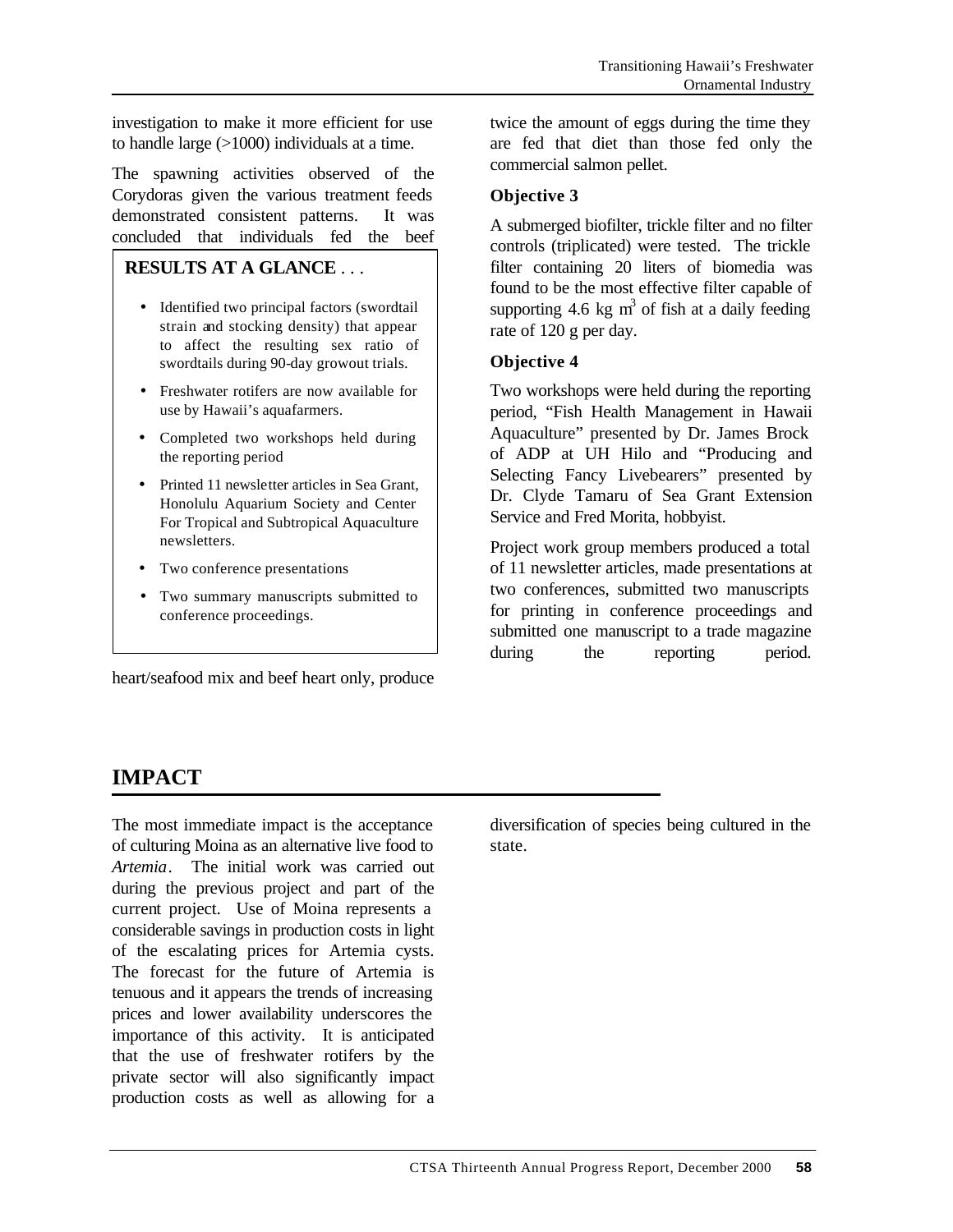The nutrition studies clearly show that a feed that has been demonstrated to be suitable for growing out fish does not necessarily mean it is suitable for maturation and spawning. Further investigations in this area will no doubt lead to an improved efficiency and cost savings in overall production of freshwater ornamentals.

## **WORK PLANNED**

- Small-scale trials that combine stocking density and water temperature are close to being completed and the data will be summarized. Validation trials are to commence thereafter at Windward Community College facility, which is currently being renovated to accommodate the replicate tanks, needed for statistical validation.
- Modular phytoplankton and culture facilities are to be installed and fieldtested for both rotifer and moina culture at the renovated WCC facility. Pilotscale testing is to be done and results summarized. The facility is to be used to provide material to test the effects of enriching live feeds for growth and spawning of freshwater ornamental fish as well as serve as a hands-on

## **PUBLICATIONS, MANUSCRIPTS OR PAPERS PRESENTED**

#### **Newsletter Articles**

- Ako, H., L. Asano and C.S. Tamaru. 2000. Factors affecting sex ratios in the swordtail, *Xiphophorus helleri.* University of Hawaii Sea Grant College Program, Makai, Vol. 22, No. 10.
- Ako, H. and C.S. Tamaru. 2000. Determining feed preference of koi feeds. University of Hawaii Sea Grant College Program, Makai, Vol. 22, No. 5.
- Ako, H. and C.S. Tamaru. 2000. What is the best feed for my ornamental fish? Aquatips, Regional Notes, Center for Tropical and Subtropical Aquaculture. Vol. 11, No. 2, Winter 2000.

demonstration facility for workshops covering this topic.

- Upon completion of the renovation, larval rearing trials and maturation experiments will be conducted to assess the effects of boosting HUFA content in live feeds.
- Technical assistance will be provided upon request.
- A workshop series that will cover fancy live bearers, moina culture and rotifer culture are being planned. Handouts and two manuals are being drafted and are to be finalized. A presentation will be made at the World Aquaculture Society Conference in May 2001 entitled "Spawning of the Armored Catfish *Corydoras Aeneus* fed three different maturation diets".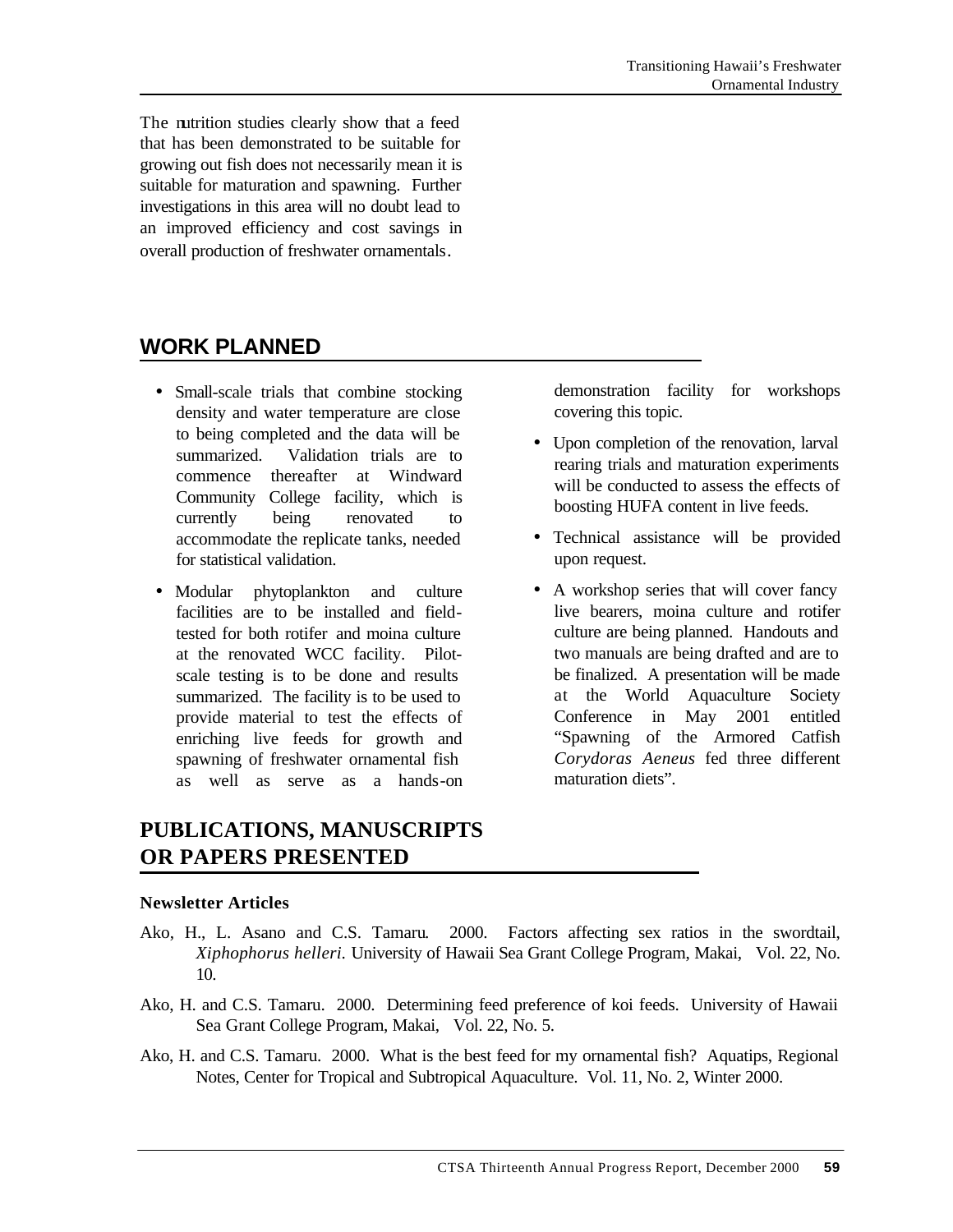- Tamaru, C.S. and M. Lyum. 2000. Use of clove oil for anesthetizing freshwater ornamental fishes. I'a O Hawai'i, Vol. 2000, No. 5.
- Tamaru, C.S., L. Pang and H. Ako. 2000. Effects of three maturation diets on spawning of the armored catfish (Corydoras aeneus). Aquatips, Regional Notes, Center for Tropical and Subtropical Aquaculture. Vol. 11, No. 3, Spring 2000.
- Tamaru, C.S., G. Takeshita, F. Morita, and M. Yamamoto. 2000. Breeding fancy livebearers. University of Hawaii Sea Grant College Program, Makai, Vol. 22, No. 4.
- Tamaru, C.S. and V. Sato. 2000. Two new rotifers available for aquaculturists in Hawai'i. University of Hawaii Sea Grant College Program, Makai, Vol. 22, No. 3.
- Tamaru, C.S. and H. Ako. 2000. Essential fatty acids profiles of maturation feeds used in freshwater ornamental fish culture. University of Hawaii Sea Grant College Program, Makai, Vol. 22, No. 2.
- Tamaru, C.S., H. Ako and L. Asano. 2000. Culturing freshwater rotifer for use in the production of freshwater ornamental fishes - Part II. I'a O Hawai'i, Vol. 2000, No. 3.
- Tamaru, C.S., H. Ako and L. Asano. 2000. Culturing freshwater rotifer for use in the production of freshwater ornamental fishes - Part I. I'a O Hawai'i, Vol. 2000, No. 2.
- Tamaru, C.S. 2000. New Direction for moina research. I'a O Hawai'i, Vol. 2000, No. 1

#### **Trade Magazine**

Tamaru, C.S., H. Ako and L. Asano. 2000. Culturing Freshwater Rotifers For Use In The Production of Freshwater Ornamental Fishes. Tropical Fish Hobbyist. (Submitted).

#### **Conference Proceedings**

- Ako, H., C. S. Tamaru, L. Asano, R. Yuen and M. Yamamoto. 2000. Achieving Natural Coloration in Fish Under Culture. Proceedings of the  $28<sup>th</sup>$  U.S. Japan Aquaculture Panel Meeting. (In Press).
- Tamaru, C.S. and Ako, H. 2000. Using Commercial Feeds for the Culture of Freshwater Ornamental Fishes in Hawai i. Proceedings of the  $28<sup>th</sup>$  U.S. Japan Aquaculture Panel Meeting. (In Press).

#### **Conference Presentations**

- Tamaru, C.S., L. Pang and H. Ako. 2000. Spawning of the armored catfish *Corydoras aeneus* fed three different maturation diets. World Aquaculture Society, World Aquaculture Society, May 2-6, 2000. Nice, France. Book of Abstracts, pg. 696.
- Tamaru, C.S., H. Ako and L. Asano. 2000. Culturing freshwater rotifer for use in the production of freshwater ornamental fishes. Hawaii Aquaculture Association,  $2<sup>rd</sup>$  Annual Conference. February 24, 2000, Windward Community College.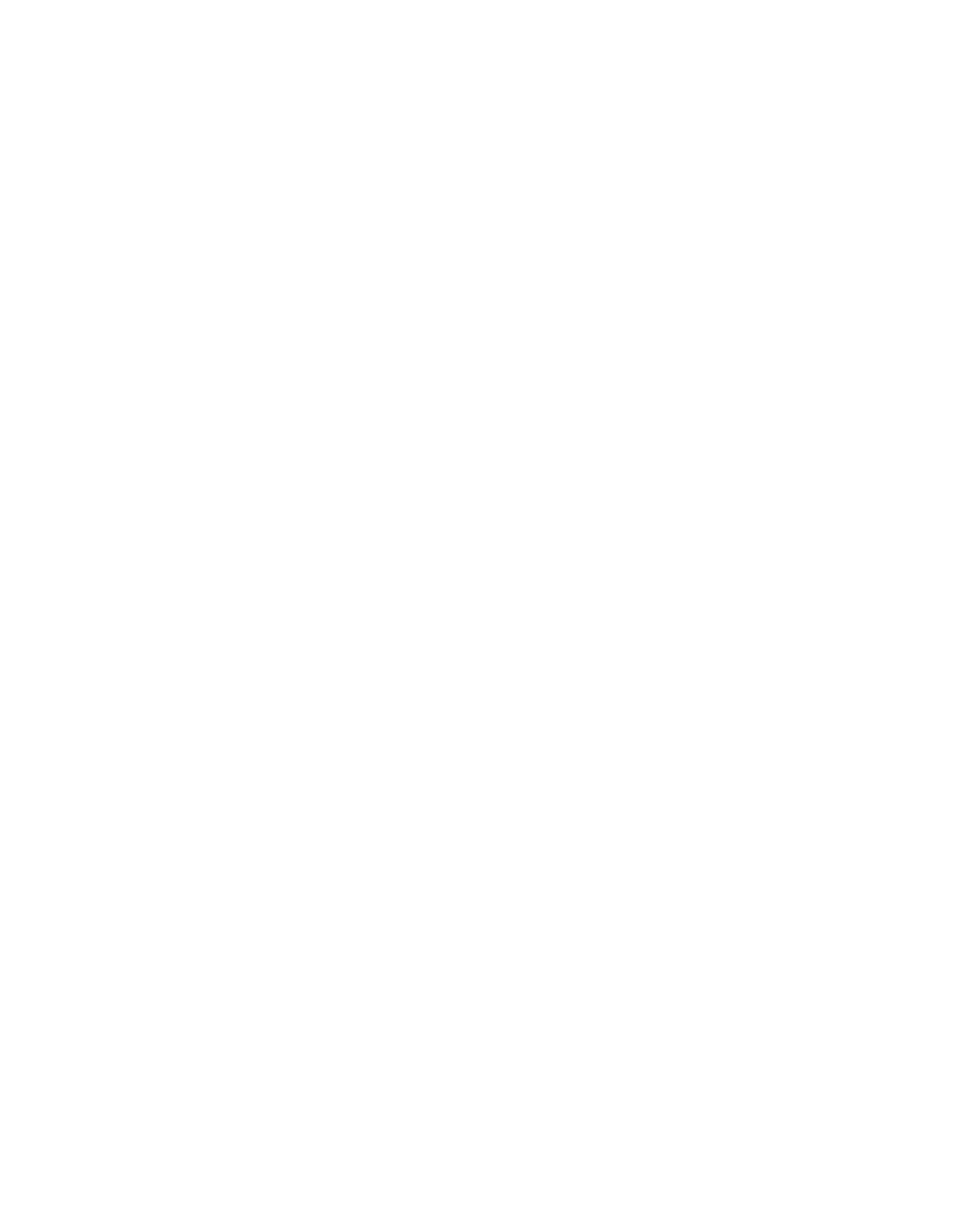# **EXPANSION AND DIVERSIFICATION OF FRESHWATER TROPICAL FISH CULTURE – Termination Report**

*This project was terminated because all objectives were completed.*

| <b>Funding Level</b> |                                         |                                                         |
|----------------------|-----------------------------------------|---------------------------------------------------------|
|                      |                                         |                                                         |
|                      |                                         |                                                         |
|                      |                                         |                                                         |
| <b>Participants</b>  |                                         | Dr. Harry AkoDept. of Environmental Biochemistry        |
|                      |                                         | Lena AsanoDept. of Environmental Biochemistry           |
|                      |                                         | Rich BaileySea Grant Extension Service                  |
|                      |                                         |                                                         |
|                      |                                         | Dr. Christopher BrownHawaii Institute of Marine Biology |
|                      | Calvin ChunTropi Cal's of Hawaii        |                                                         |
|                      |                                         | Brian Cole Sea Grant Extension Service                  |
|                      | Michael Harrington University of Hawaii |                                                         |
|                      |                                         | Ray KosakaHonolulu Aquarium Society                     |
|                      |                                         | Paul Kotol Sea Grant Extension Service                  |
|                      |                                         | Meryl MiyashiroMoanalua High School                     |
|                      |                                         | Resti PaguriganDept. of Environmental Biochemistry      |
| <b>Principal</b>     | Clyde Tamaru,                           |                                                         |
| Investigator         | Sea Grant Extension Service             |                                                         |
|                      | University of Hawaii                    |                                                         |
|                      | Honolulu, HI                            |                                                         |

### **PROJECT OBJECTIVES**

Developing a freshwater ornamental fish industry in Hawaii is believed to be one means to diversify the agricultural output and stimulate the stagnant economy in Hawaii. However, it has long been recognized that considerable efforts are needed to develop the freshwater ornamental culture technologies along with the various other aquaculture technologies to an economically viable level within the State. The overall goal of the freshwater ornamental fish projects was to foster development of an ornamental fish culture industry in Hawaii. To accomplish this a variety of objectives were proposed and implemented during the reporting period:

1. Exposing aquafarmers to various culture scenarios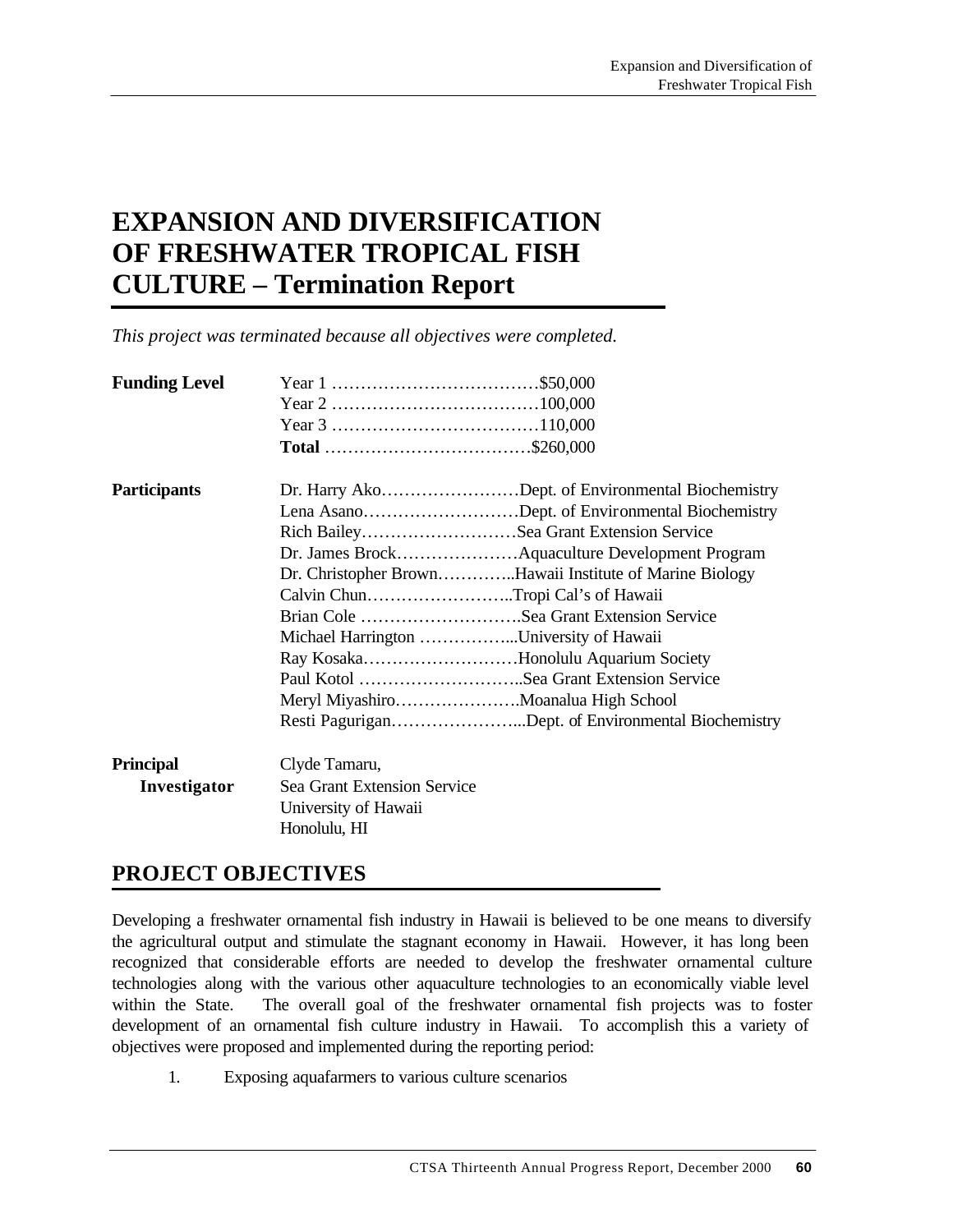- 2. Introducing production/marketing infrastructure scenarios to tropical fish growers in Hawaii
- 3. Recirculating systems
- 4. Demonstrating out of season maturation and spawning of at least one freshwater ornamental fish species (i.e., rainbow or redtail sharks).
- 5. Completing a paper study of aquatic ornamental plants that hold potential for culture in Hawaii.
- 6. Conducting extension activities in the form of technical workshops, site visitation, verbal consultations and providing literature support of developments of additional farms geared towards the culture of freshwater tropical fish in Hawaii.

## **PROGRESS AND PRINCIPAL ACCOMPLISHMENTS**

### **Objective 1**

Activities under this portion of the projects ranged from operating an incubator hatchery for the production of first feeding larvae of selected egg layers to importation and amplification of five new species that represented different culture scenarios than the species brought in under the auspices of previous projects. Broodstock of tinfoil barbs, rainbow sharks, albino rainbow sharks, tiger barbs, blue and gold gouramis that were established at the Windward Community College facility were used to provide first feeding larvae. Mature individuals were either induced or conditioned to spawn to produce fry for distribution to prospective farmers. The number of fry distributed during the reporting period totaled 267,432 fry from the six species of freshwater ornamentals. From reviewing local wholesalers price lists of freshwater ornamentals being sold from Hawaii, the gouramis have become a sustainable crop along with the swordtails distributed under the auspices of the current and previously supported CTSA projects. Egg layers, particularly, the ones that require hormonal induction of spawning and larval culture have not become sustainable item(s) and will require additional technical assistance for it to be part of Hawaii's production portfolio.

## **RESULTS AT A GLANCE . . .**

- The number of freshwater ornamental farms increased from 22 to 71 from 1994 to 1998.
- Freshwater ornamental fish production is now listed as its own category rather than in "Other".
- Sales increased \$174,100 from 1995 to 1996.

From the information obtained  $\dot{\mathbf{t}}$  is clear that broodstock that require hormonal induction of spawning resulted in no production and marketing of product. The overall range in success (marketing and cultured product) was between 20-67% for the fishes for which information was obtained. In a survey sent to the recipients of fry or broodstock, information was requested as to whether additional freshwater ornamental species were requested. Of the 14 responses that were received, nine had purchased their own broodstock of other species or strains and were at various stages of production.

Based upon the responses and input from the project work group, the following species were decided upon as the five additional species to be imported under the auspices of the projects and amplified for distribution. The species selected were: Serpae Tetra, Lemon Tetra, Hi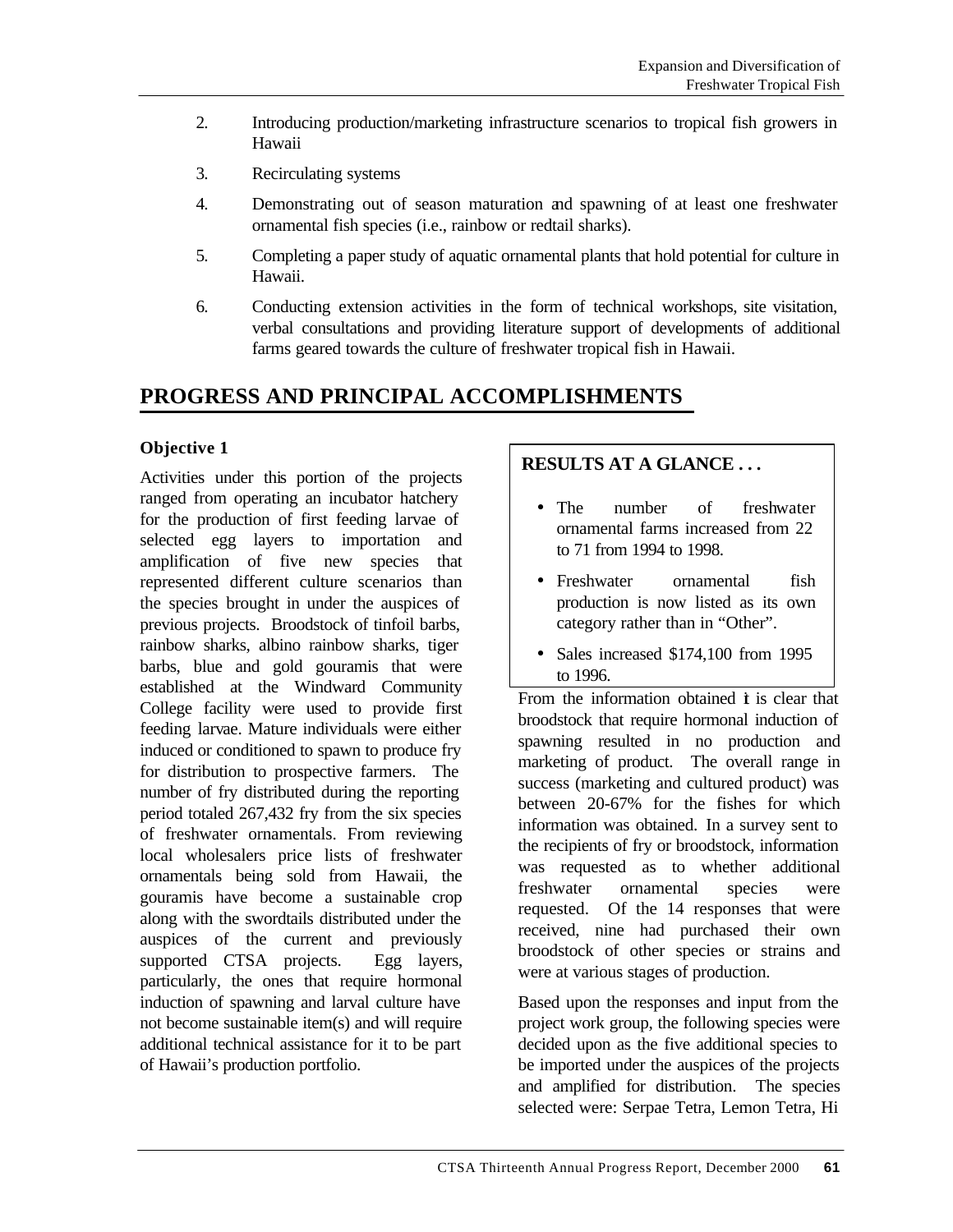Fin Red Wag Platy, Ram Cichlid, and Lyre tail swordtail. Broodstock of the serpae and lemon tetras were established at Windward Community College and two informational brochures were produced. Broodstock amplification of both the lyretail and hi-fin platy have been achieved and workshops are currently underway to introduce farmers to the characteristics for culturing these species.

### **Objective 2**

A collaborative workshop series held previously which targeted rural communities was repeated during the reporting period. There were six individual workshops which covered the topics of: an introduction to freshwater ornamental culture; production concerns for freshwater ornamentals; marketing of freshwater ornamentals; business planning and financing ornamentals culture activities; niche marketing of other agricultural activities; and state and regional agricultural alliances of other agricultural activities.

## **Objective 3**

Three recirculating tank systems equipped with three different biofilters (spray bar trickle filter, bead filter, and air lift system) were built during the reporting period and stocked with approximately 5000 tinfoil barb fry per tank. The results indicate that with regard to Total Ammonia Nitrogen (TAN) the trickle filter was comparable to the bead filter both of which were found to be superior to the airlift system. The highest rate of feeding reached 500 g/day which is considered to be indicative of intensive culture (5-10 kg of fish).

A concerted effort was made during the latter stages of the projects to develop adequate facilities to address the recirculating issues in an empirical fashion. Elimination of the rubber-lined ponds and installation of two gravel pads have been completed. The project site is now equipped with 10 x 600 gallon tanks, 10 x 500 gallon tanks and 24 x 40 gallon tanks. Triplicated treatments investigating different types of biofilters are currently in progress. At present this activity has been proposed as an objective in the second year of the Transitioning Freshwater Ornamental Fish Culture in Hawaii.

## **Objective 4**

Gonadal maturation of three species (rainbow sharks, red tail black sharks and tinfoil barbs) of ornamental egg layers was monitored during the earlier project (Year 1). From the results obtained it is clear that the species investigated exhibit discrete spawning seasons. Broodstock rainbow sharks were held under extended day length (LD:14:10) and elevated water temperatures  $(20-24 \degree C)$  from November 1998. On April 26, 1999 females were found to possess oocytes in which germinal vesicle migration could be detected in the majority of oocytes examined. Females were successfully induced to spawn using a combination carp pituitary extract (CPE: 3mg per kg fish) and HCG (60 IU per kg fish). The first spawning trial resulted in approximately 45,000 hatched larvae (95% fertilization and hatching) demonstrating out of season maturation and successful production of fry out of season. During the second spawning trial (May 1999) eighty females were induced to spawn resulting in the production of approximately 125,000 fry. The results of the trial were summarized in a manuscript which has been submitted for publication.

## **Objective 5**

Obtaining data on the market of freshwater aquatic plants has proven to be difficult and it will take a more serious input of resources to uncover important details of the market. During the reporting periods several attempts were made to obtain additional funds to support that effort but were largely unsuccessful. From the data obtained, it was concluded that the competition for breaking into the market with the plants will be very difficult. The initial findings are that the industry may have a chance at the transshipping level or niche level for specializing plants.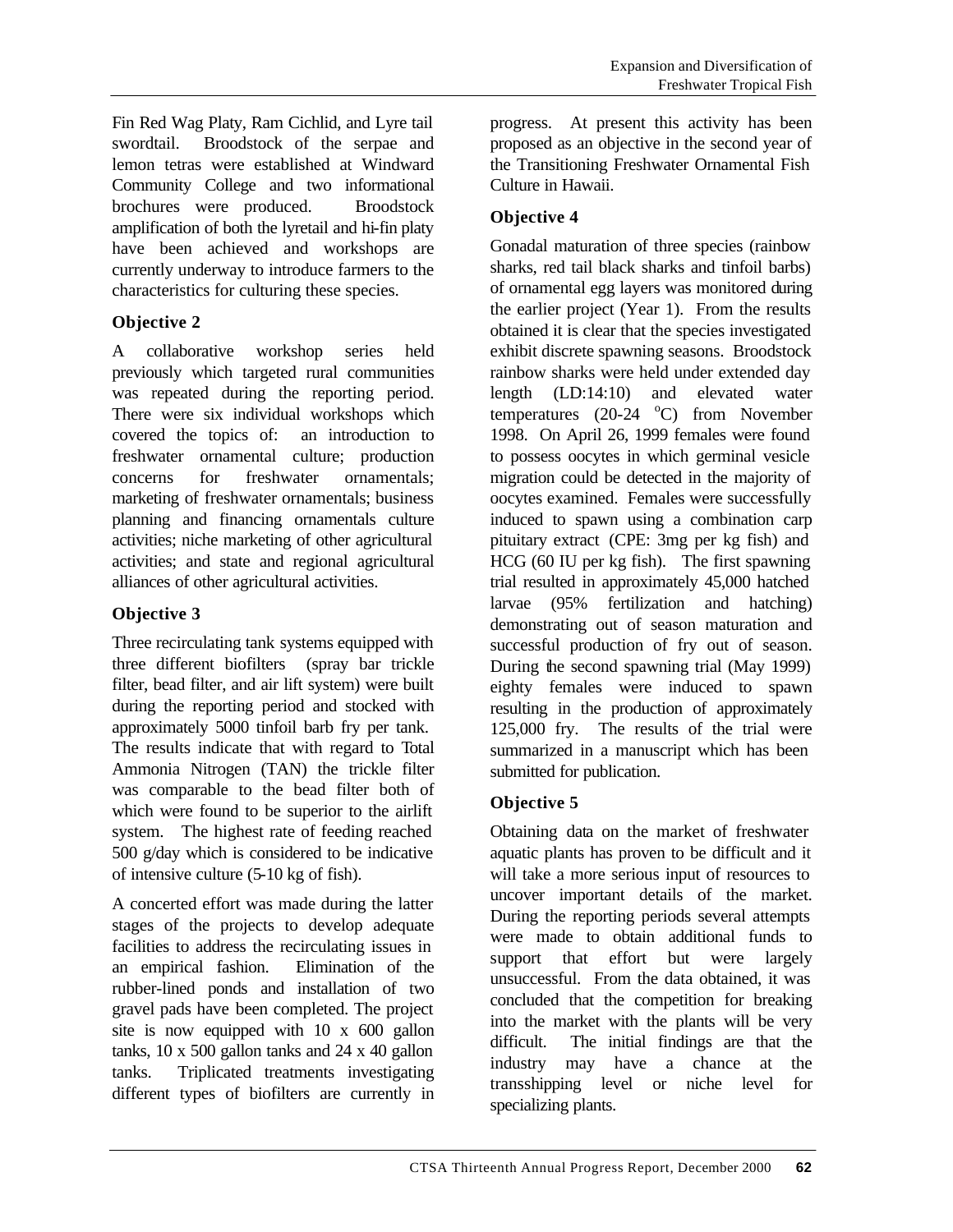#### **Objective 6**

On average, funded personnel responded to 600 requests for technical assistance annually during the course of the projects. Approximately 50% of these were verbal consultations, 35% were providing written

**IMPACT**

material and 15% were conducting site visits. A total of 35 workshops were held on three islands. Project work group members have completed four journal publications, eight technical handouts, 13 conference presentations and 34 newsletter articles.

The impact summarized describes the contributions made from the current and previously funded projects in a collective matter.

By reviewing the number of farms that report freshwater ornamentals as a commodity, a relative measure of success can be translated. From the start of the initial CTSA supported project in 1994, there has been an upward trend in the number of farms that produce freshwater ornamental fishes. The number was 22 in 1994 and has risen to 71 in 1998.

Data indicates that the freshwater ornamental growers in Hawaii have reached a sufficient

**PUBLICATIONS, MANUSCRIPTS OR PAPERS PRESENTED**

#### **Journal Articles**

- Ako, H. and C.S. Tamaru. 1999. Are feeds for foodfish practical for aquarium fish? International Aquafeeds, Issue 2, 1999: 30-36.
- Brown, C. L., B. Cole, C. Farfan and C. Tamaru. 1999. Out-of-season spawning of the rainbow shark, *Epalzeorhynchus frenatus*. Progressive Fish Culturists (submitted).
- Tamaru, C.S., H. Ako, and L. Asano. 2000. Culturing Freshwater Rotifers for use in the Production of Freshwater Ornamental Fishes. Tropical Fish Hobbyist (Submitted upon request from editor).
- Tamaru, C.S., H. Ako, and R. Paguirigan. 1997. Essential fatty acid profiles of maturation feeds used in freshwater ornamental fish culture. Hydrobiologia 358:265-268.

#### **Technical handouts**

Bailey, R. and B. Cole. 1999. Spawning the tinfoil barb, *Barbodes schwanenfeldi* in Hawaii. Center for Tropical and Subtropical Aquaculture Publication Number 136.

Department of Agriculture's Aquaculture Development Program as a small industry in Hawaii's aquaculture scene. As of 1997, freshwater ornamental fish production is ranked as a discrete commodity group rather than categorized under "Other".

critical mass to be considered by the

Since the inception of this project in 1996, there has been a dramatic increase in sales for ornamental fish and plants from \$271,700 in 1995 to \$445,800 in 1996 (statistic provided by USDA's Aquaculture Development Program).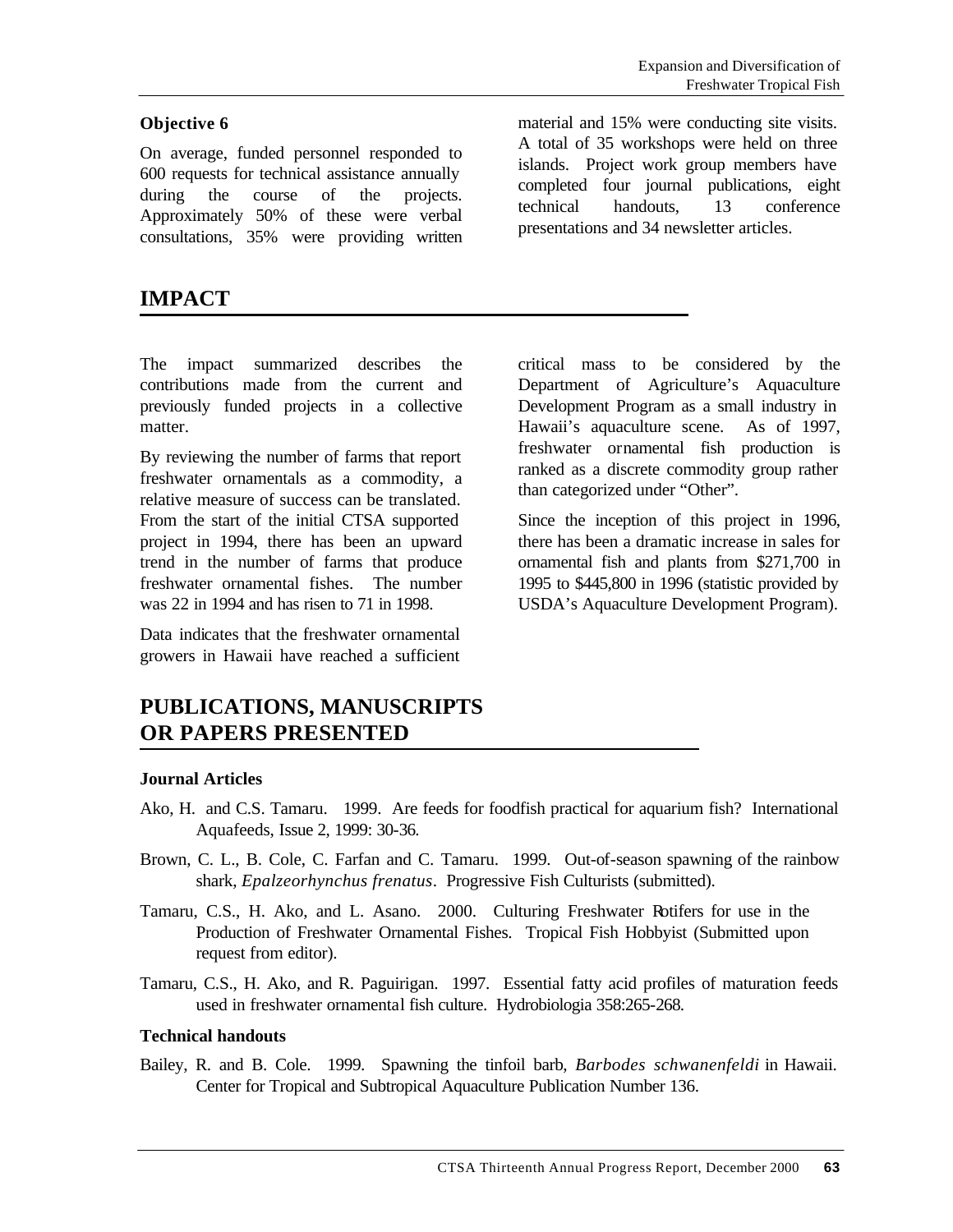- Cole, B. and M. Haring. 1999. Spawning and production of the Serpae tetra, *Hyphessobrycon serpae*. Center for Tropical and Subtropical Aquaculture Publication Number 138.
- Cole, B., P. Kotol, and M. Haring. 1999. Spawning and production of the lemon tetra *Hyphessobrycon pulchripinnis*. Center for Tropical and Subtropical Aquaculture Publication Number 142.
- Cole, B., Tamaru, C.S., R. Bailey and C. Brown. 1998. A Manual for Commercial Production of the Gourami, *Trichogaster trichopterus*, A Temporary Paired Spawner. Center for Tropical and Subtropical Aquaculture, Publication Number 135. 24 pp.
- Cole, B., Tamaru, C.S., R. Bailey, C. Brown and H. Ako. 1999. Shipping practices in the ornamental fish industry. Center for Tropical and Subtropical Aquaculture, Publication Number 131. 25 pp.
- Tamaru, C.S., B. Cole, R. Bailey and C. Brown. 1997. Commercial production of the tiger barb, *Capoeta tetrazona*. Center for Tropical and Subtropical Aquaculture, Publication Number 128, 65 pp.
- Tamaru, C.S., B. Cole, R. Bailey, and C. Brown. (In preparation). A manual for commercial production of the swordtail, *Xiphophorus helleri*. Center for Tropical and Subtropical Aquaculture. 55 pp.
- Tamaru, C.S., H. Ako, R.S. Pagurigan, and L. Pang. 1998. Enrichment of artemia for use in freshwater ornamental fish production. Center for Tropical and Subtropical Aquaculture Number 133. 29 pp.

#### **Conference Presentations**

- Ako, H., C.S. Tamaru, and L. Asano. 1999. Color, maturation and palatability of feeds. Conference Abstracts, AQUARAMA '99; World Conference on Ornamental Fish Aquaculture, June 3-6, 1999. Singapore.
- Ako, H., C.S. Tamaru, L. Asano, and M. Yamamoto. 1999. Use of bioreactor produced cartenoids and foodfish feeds for growout of ornamental fish. Book of Abstracts, US Chapter of the World Aquaculture Society, Aquaculture America, January 27-30, 1999, Tampa, Florida. Pg. 1.
- Ako, H., C.S. Tamaru, L. Asano, B. Yuen, and M. Yamamoto. 1999. Achieving natural coloration of aquaculture fish. US-Japan Natural Resources Aquaculture Panel  $28<sup>th</sup>$  Joint Meeting, Spawning and Maturation of Aquaculture Species. November 10-12, 1999. Hawaii, USA.
- Ako, H., C.S. Tamaru, L. Asano, B. Yuen, and M. Yamamoto. 1999. Carotenoids and ornamental fish. World Aquaculture Society, April 26- May 2, 1999. Sydney, Australia. Book of Abstracts, p. 10.
- Ako, H., C.S. Tamaru, T. Nishimura and J. Rosowski. 1998. Feed palatability testing with ornamental fish. World Aquaculture Society, February 14-19, 1998. Las Vegas, Nevada USA, Book of Abstracts, p. 2.
- Bailey, R., C.S. Tamaru, B. Cole and C. Brown. 1999. Live bearer production system developed for Hawaii. Conference Abstracts, AQUARAMA 99; World Conference on Ornamental Fish Aquaculture, June 3-6, 1999. Singapore.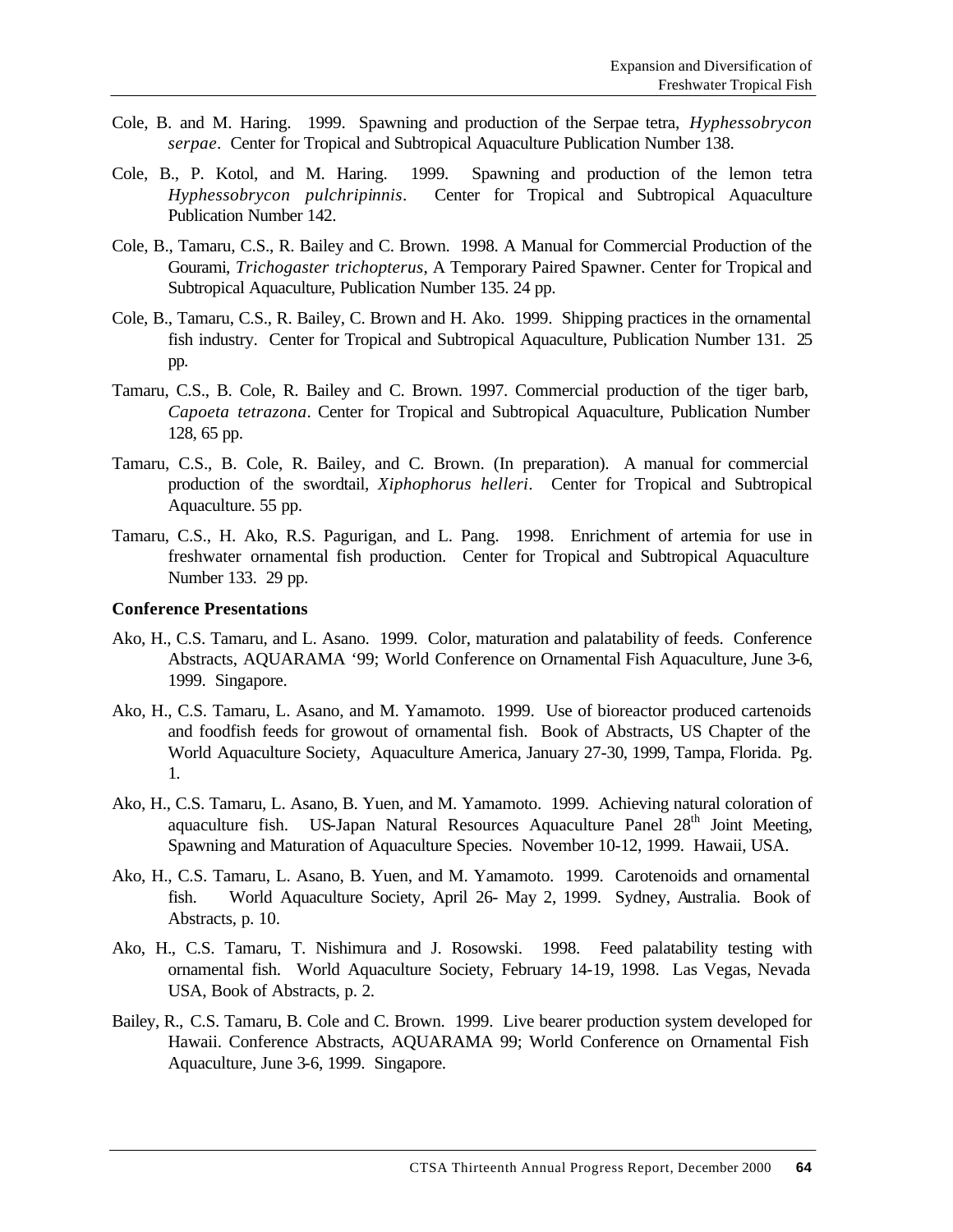- Bailey, R., C.S. Tamaru, B. Cole, C. Brown. 1997. Performance of an intensive culture module for commercial production of the swordtail, *Xiphophorus helleri*, in Hawaii. Presented at the World Aquaculture Society, Feb. 18-24, 1997, Seattle, Washington.
- Cole, B., C.S. Tamaru, R. Bailey, C. Brown. 1997. Effects of stocking density on growth and survival of the swordtail, *Xiphophurus helleri*. Presented at the World Aquaculture Society annual meeting, Feb. 18-24, 1997, Seattle, Washington.
- Cole, B., Tamaru, C.S., R. Bailey and C. Brown. 1999. Shipping practices in the ornamental fish industry. West Coast Live: Marketing and Shipping Live Aquatic Products '99. Nov. 14-17, 1999. Seattle, Washington, USA.
- Tamaru, C.S. and H. Ako. 1999. Experiences on the use of commercial feeds on the culture and spawning of freshwater ornamental fishes in Hawaii. US-Japan Natural Resources Aquaculture Panel 28<sup>th</sup> Joint Meeting, Spawning and Maturation of Aquaculture Species. November 10-12, 1999. Hawaii. USA
- Tamaru, C.S., H. Ako, L. Asano, and L. Pang. 1999. Growth and enrichment of *Moina* for use in freshwater ornamental fish culture. World Aquaculture Society, April 26- May 2, 1999. Sydney, Australia. Book of Abstracts, p. 751.
- Tamaru, C.S., H. Ako, R. Paguirigan Jr., M. Miyashiro and C. Chun. 1998. Growth of angelfish, *Pterophyllum scalare*, and guppies, *Poecilia reticulata*, fed commercial feeds developed for foodfish. World Aquaculture Society, February 14-19, 1998. Las Vegas, Nevada USA. Book of Abstracts, 533.
- Tamaru, C.S., L. Pang and H. Ako. 2000. Spawning of the armored catfish *Corydoras aeneus* fed three different maturation diets. World Aquaculture Society, World Aquaculture Society, May 2-6, 2000. Nice, France. Book of Abstracts, p. 696.

#### **Newsletter Articles**

- Ako, H. and C.S. Tamaru. 1999. Are feeds for foodfish practical for aquarium fish? International Aquafeeds, Issue 2, 1999: 30-36.
- Ako, H. and C.S. Tamaru. 1997. Palatability and growth supporting characteristics of Koi feeds. I'ao O Hawai'i, Vol. 1997, Issue 6.
- Ako, H. and C.S. Tamaru. 1998. Astaxanthin, killing fish and the 13-inches per gallon rule. I'a O Hawai'i, Vol. 1998, Issue 9.
- Ako, H. and C.S. Tamaru. 2000. Determining feed preference of koi feeds. University of Hawaii Sea Grant College Program, Makai, Vol. 22, No. 5.
- Ako, H. and C.S. Tamaru. 2000. What is the best feed for my ornamental fish? Aquatips, Regional Notes, Center for Tropical and Subtropical Aquaculture. Vol. 11, No. 2. Winter 2000.
- Ako, H., D. Tagomori, K. Lum, C.S. Tamaru and R. Spencer. 1997. Palatability of different feeds using the swordtail, *Xiphophorus helleri*, I'ao O Hawai'i, Vol. 1997, Issue 10.
- Ako, H., C.S. Tamaru, L. Asano, and D. Tagomori. 1998. Biofilters and water recirculation. I'a O Hawai'i, Vol. 1998, Issue 12.
- Ako, H., L. Asano, K. Brittain, C. S. Tamaru. 1999. Enhancing color in ornamental fishes. University of Hawaii Sea Grant College Program, Makai, Vol. 21, No. 6.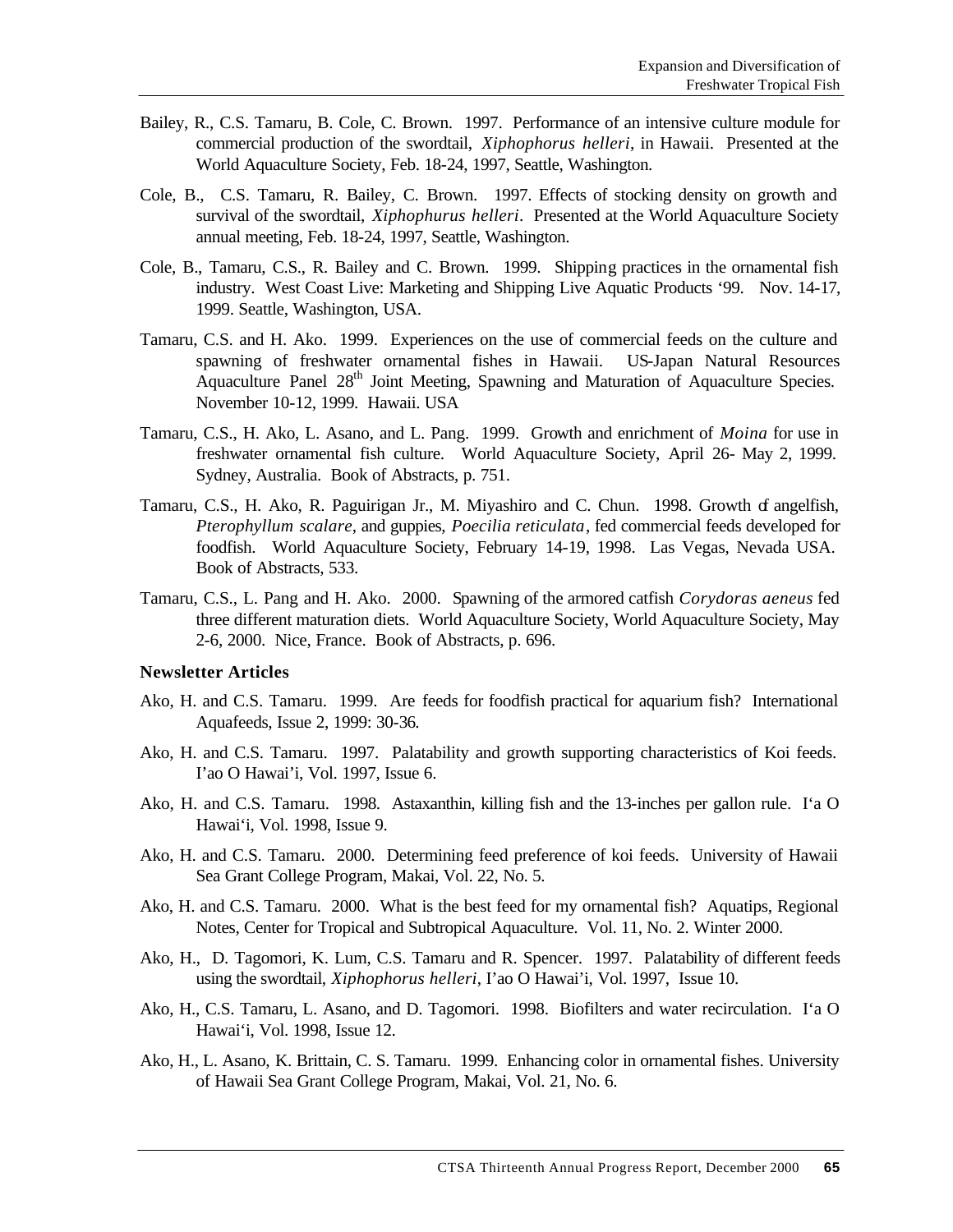- Ako, H., L. Asano, M. Fukada, and C.S. Tamaru. 1999. Culture of rainbowfish *Psuedomugil furcatus*, and the use of a Hawaii-specific feed, Tropical Gold. I'a O Hawai'i, Vol. 1999, Issue 2.
- Ako, H., T. Nishimura, and C.S. Tamaru. 1998. Palatability of flake feeds using the emperor tetra. I'a O Hawai'i, Vol. 1998, Issue 5.
- Ako, H., T. Nishimura, and C.S. Tamaru. 1998. Testing palatability of flake feeds using the tinfoil barbs. I'a O Hawai'i Vol. 1998, Issue 8.
- Ako, H., T. Nishimura, and C.S. Tamaru. 1998. Testing palatability of flake feeds using the guppy. I'a O Hawai'i Vol. 1998, Issue 6.
- Tamaru, C.S. 2000. New Direction for moina research. I'a O Hawai'i, Vol. 2000, No. 1
- Tamaru, C.S. and H. Ako. 1997. Essential fatty acid profiles of maturation feeds used in freshwater ornamental fish culture. I'a O Hawai'i, Vol. 1997, Issue 8 and 9.
- Tamaru, C.S. and H. Ako. 1997. Growth of the angelfish, *Pterophyllum scalare*, using various commercial feeds. I'a O Hawai'i, Vol. 1997, Issue 4.
- Tamaru, C.S. and H. Ako. 2000. Essential fatty acids profiles of maturation feeds used in freshwater ornamental fish culture. University of Hawaii Sea Grant College Program, Makai, Vol. 22, No. 2.
- Tamaru, C.S. and M. Lyum. 2000. Use of clove oil for anesthetizing freshwater ornamental fishes. I'a O Hawai'i, Vol. 2000, No. 5.
- Tamaru, C.S. and V. Sato. 2000. Two new rotifers available for aquaculturists in Hawaii. University of Hawaii Sea Grant College Program, Makai, Vol. 22, No. 3.
- Tamaru, C.S., F. Lum, and J. Brock. 1999. Monitoring water temperature in your aquariums. I'a O Hawai'i, Vol. 1999, No. 9.
- Tamaru, C.S., G. Takeshita, F. Morita and M. Yamamoto. 2000. The breeding of fancy livebearers. Sea Grant College Program, Makai, Vol. 22, No. 4.
- Tamaru, C.S., H. Ako and C. Carlstrom-Trick. 1998. We need to help each other keep up with the Hawaii Administrative Rules for the importation of biological commodities. I'a O Hawai'i , Vol. 1998, Issue 11.
- Tamaru, C.S., H. Ako and L. Asano. 2000. Culturing freshwater rotifer for use in the production of freshwater ornamental fishes - Part II. I'a O Hawai'i, Vol. 2000, No. 3.
- Tamaru, C.S., H. Ako and L. Asano. 2000. Culturing freshwater rotifer for use in the production of freshwater ornamental fishes - Part I. I'a O Hawai'i, Vol. 2000, No. 2.
- Tamaru, C.S., H. Ako, R. Pagurigan, and C. Chun. 1997. Growth of guppies, *poecilia reticulata,*  using various commercial feeds. I'a O Hawai'i, Vol. 1997, Issue 5.
- Tamaru, C.S., H. Ako, R. Pagurigan, and C. Chun. 1998. Growth of guppies, *Poecilia reticulata*, using various commercial feeds. Makai, University of Hawaii Sea Grant College Program. Vol. 20, Issue 5.
- Tamaru, C.S., H. Ako., R. Pagurigan, Jr. and M. Miyashiro. 1998. Comparison of various feeds on growth of the angelfish, *Pterophyllum scalare*. Makai, University of Hawaii Sea Grant College Program. Vol. 20, No. 1.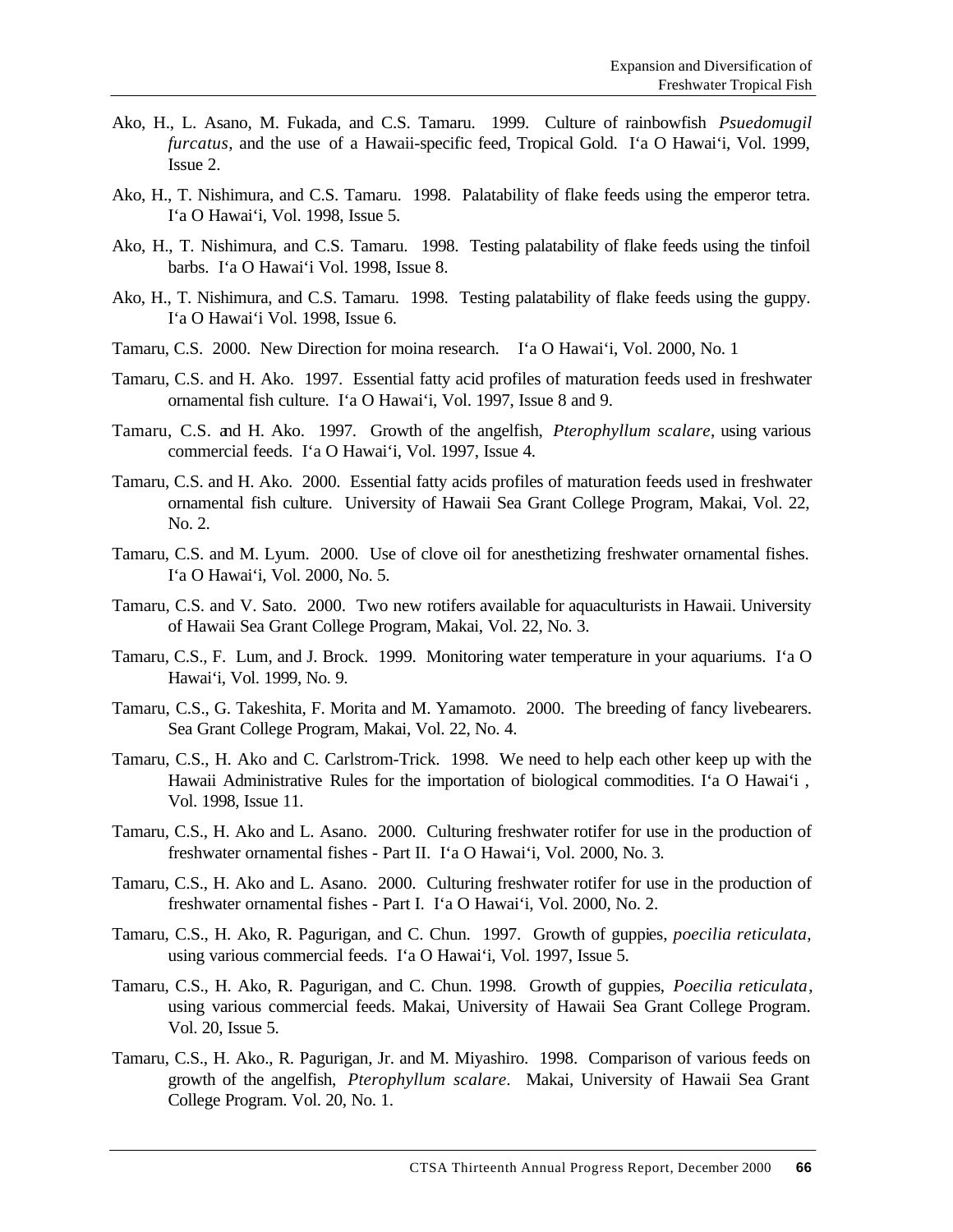- Tamaru, C.S., L. Pang and H. Ako. 2000. Effects of three maturation diets on spawning of the armored catfish (*Corydoras aeneus*). Aquatips, Regional Notes, Center for Tropical and Subtropical Aquaculture. Vol. 11, No. 3, Spring 2000.
- Tamaru, C.S., L. Pang, and H. Ako. 1999. Spawning of the armored catfish, *Corydoras aeneus*. I'a O Hawai'i, Vol. 1999, No. 10.
- Tamaru, C.S., L. Pang, H. Ako, and L. Asano. 1998. Growth and enrichment of *Moina* for use in freshwater ornamental fish culture. I'a O Hawai'i Vol. 1998, Issue 10.
- Tamaru, C.S., L. Pang, V. Sato, H. Ako and L. Asano. 1999. Use of Moina as an alternative live food organism in the culture of freshwater ornamental fish larvae. University of Hawaii Sea Grant College Program, Makai, Vol. 21, No. 4.
- Tamaru, C.S., V. Sato, L. Nakamitsu, H. Ako and L. Asano. 1999. Fatty acid profiles and use of Moina as an alternative to Artemia in the culture of freshwater ornamental fish larvae. I'a O Hawai'i, Vol. 1999. Issue 5.
- Tamaru, C.S., V.T. Sato, and H. Ako. 1999. Use of *Chlorella vulgaris* for the culture of *Moina micrura.* University of Hawaii Sea Grant College Program, Makai, Vol. 21, No. 8.
- Tamaru. C.S., V. Sato, and H. Ako. 1999. Update on the culture of Moina in Hawaii. I'a O Hawai'i, Vol. 1999, No. 6.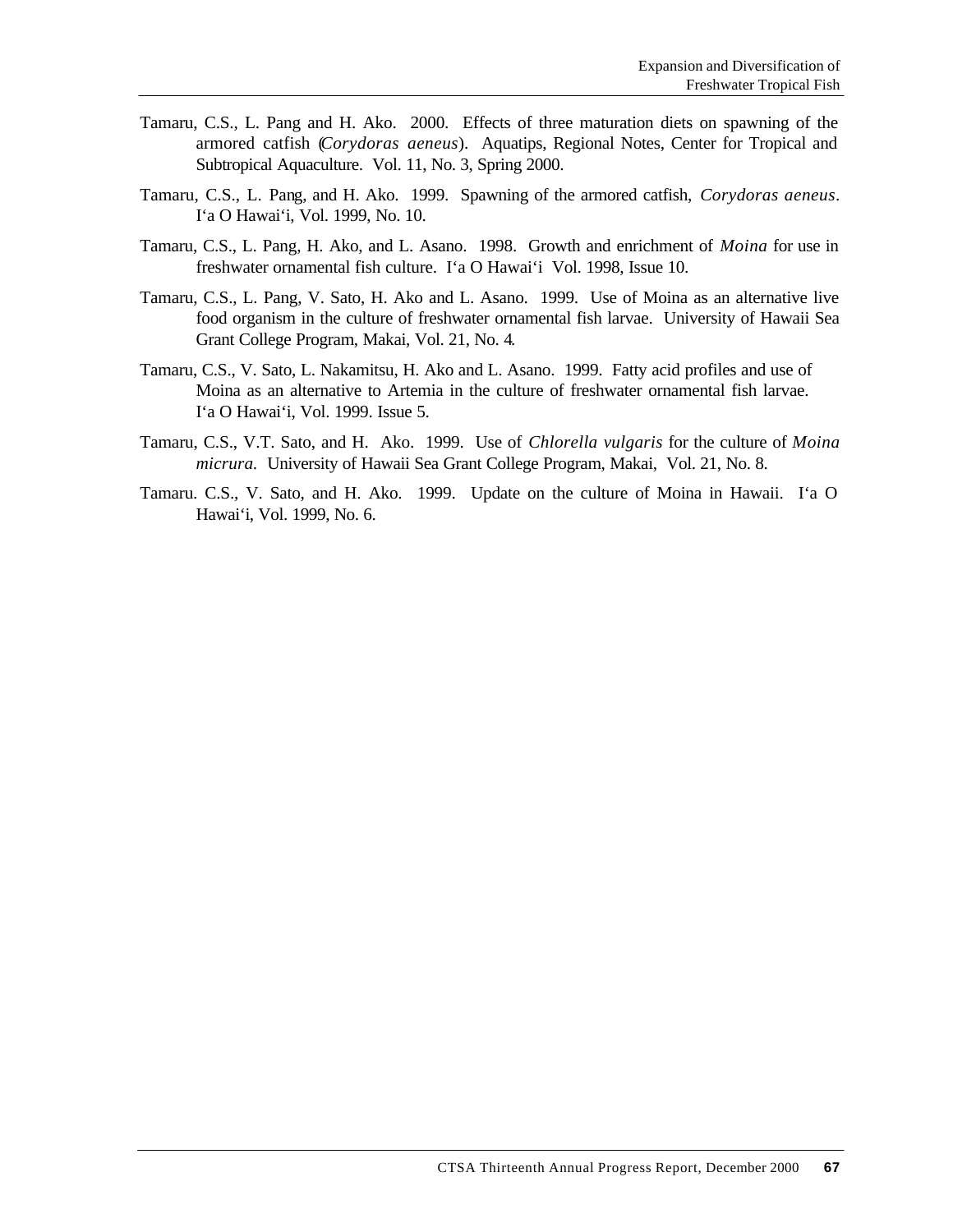# **AQUACULTURE OF MARINE ORNAMENTAL SPECIES – Year 1**

The Oceanic Institute Waimanalo, Hawaii

| <b>Funding Level</b>                  |                                               |                                                     |
|---------------------------------------|-----------------------------------------------|-----------------------------------------------------|
|                                       |                                               |                                                     |
| <b>Current</b><br><b>Participants</b> |                                               | and Training Center                                 |
|                                       |                                               | and Training Center                                 |
|                                       | Charles W. Laidley, Ph.DThe Oceanic Institute |                                                     |
|                                       | Robin J. Shields, Ph.DThe Oceanic Institute   |                                                     |
|                                       |                                               | Clyde S. Tamaru, Ph.DUniversity of Hawaii Sea Grant |
|                                       |                                               | <b>Extension Service</b>                            |
| <b>Principal</b>                      | Anthony C. Ostrowski, Ph.D.                   |                                                     |
| Investigator                          | Finfish Program                               |                                                     |

## **PROJECT OBJECTIVES**

The solicitation for this research effort called for a multi-institutional approach. Members of the Project Work Group were part of teams established to complement each other's efforts and thus have separate objectives to complete the overall goal to develop and transfer innovative culture technologies for high value ornamental fish and invertebrate species.

A. The Oceanic Institute

- 1. Establish broodstock populations of yellow tang (*Zebrasoma flavescens*) and flame angelfish (*Centropyge loriculus*), or other angelfish for project use.
- 2. Compare various live food organisms as first-feeds for larvae.
- 3. Conduct semi-intensive, "brown" water mesocosm trials and determine live food preferences of larvae.
- B. The University of Hawaii and UH Sea Grant Finfish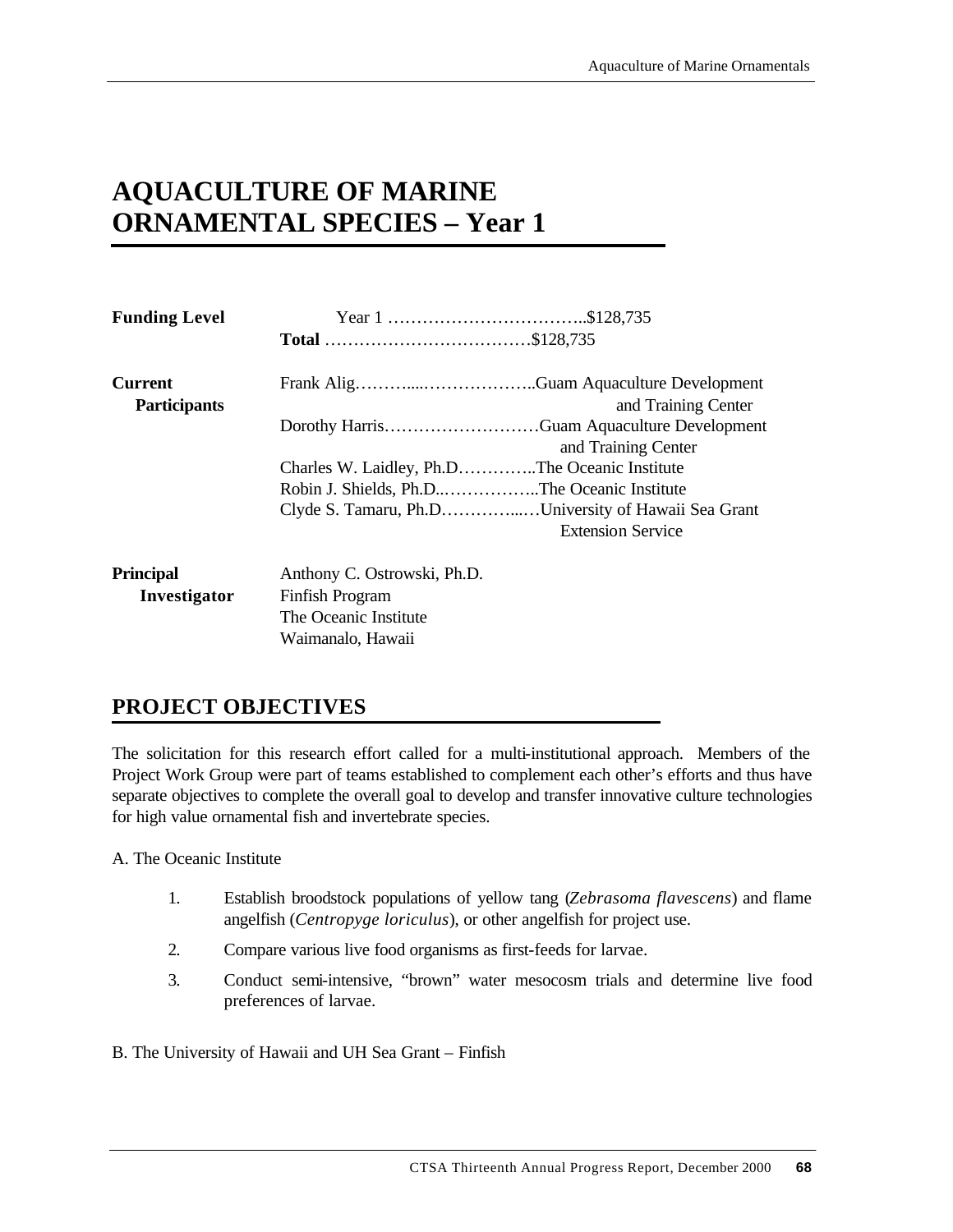- 4. Compare rotifer and semi-intensive, "green" water mesocosm systems for culture of larvae.
- 5. Identify other fish species adaptable to "green" water systems.
- 6. Perform mass culture trials with identified species using, initially, a "green" water mesocosm, with transition onto nutritionally-enhanced rotifers.
- C. The Guam Aquaculture Development and Training Center
	- 7. Establish broodstock populations of Clown coris (*Coris gaimard*) or other wrasse.
	- 8. Develop methods for wild zooplankton collection.
	- 9. Conduct larval rearing trials if larvae and zooplankton are available.
- D. The University of Hawaii and UH Sea Grant -- Invertebrates
	- 10. Establish broodstock colonies of feather-duster worms (*Sabellastarte sanctijosephi*) and trocophore collection techniques at chosen farm facilities.
	- 11. Develop methods to settle and culture metamorphosed worms.
	- 12. Describe growth rates and stages of development.

## **ANTICIPATED BENEFITS**

The project is designed to enhance the commercial production of marine ornamental fish and invertebrate species by developing new technologies for species that have a market, but are presently unexploited because of bottlenecks in technology.

The ultimate goal of this project is to assist in the development of a marine ornamental aquaculture industry in Hawaii and the Pacific. This represents a key economic opportunity for farmers in the state of Hawaii and Pacific Island affiliates such as Guam for several reasons. Firstly, there is a worldwide void in aquaculture production of marine ornamental species. Freshwater ornamental farmers in Hawaii must compete in saturated markets with well-established foreign and other domestic producers; however, it is estimated that less than 5% of all marine ornamental species traded on the open market are

aquacultured, and that the actual numbers of cultured fish traded is miniscule compared to those traded by collectors. Secondly, it is well known that the health of coral reef ecosystems around the world is being severely degraded, and that wild collection practices are likely unsustainable unless alternatives are sought.

Moreover, the Hawaiian Islands are home to over 85% of the coral reefs in the United States, well-positioning the region to develop an aquaculture-based industry. Success of this project will not only provide new economic opportunity to farmers, but will also help ensure the long-term sustainability of the marine ornamental trade by providing alternatives to wild collection practices, and a means to practice resource conservation.

Successful completion of this project will provide hatchery techniques to culture several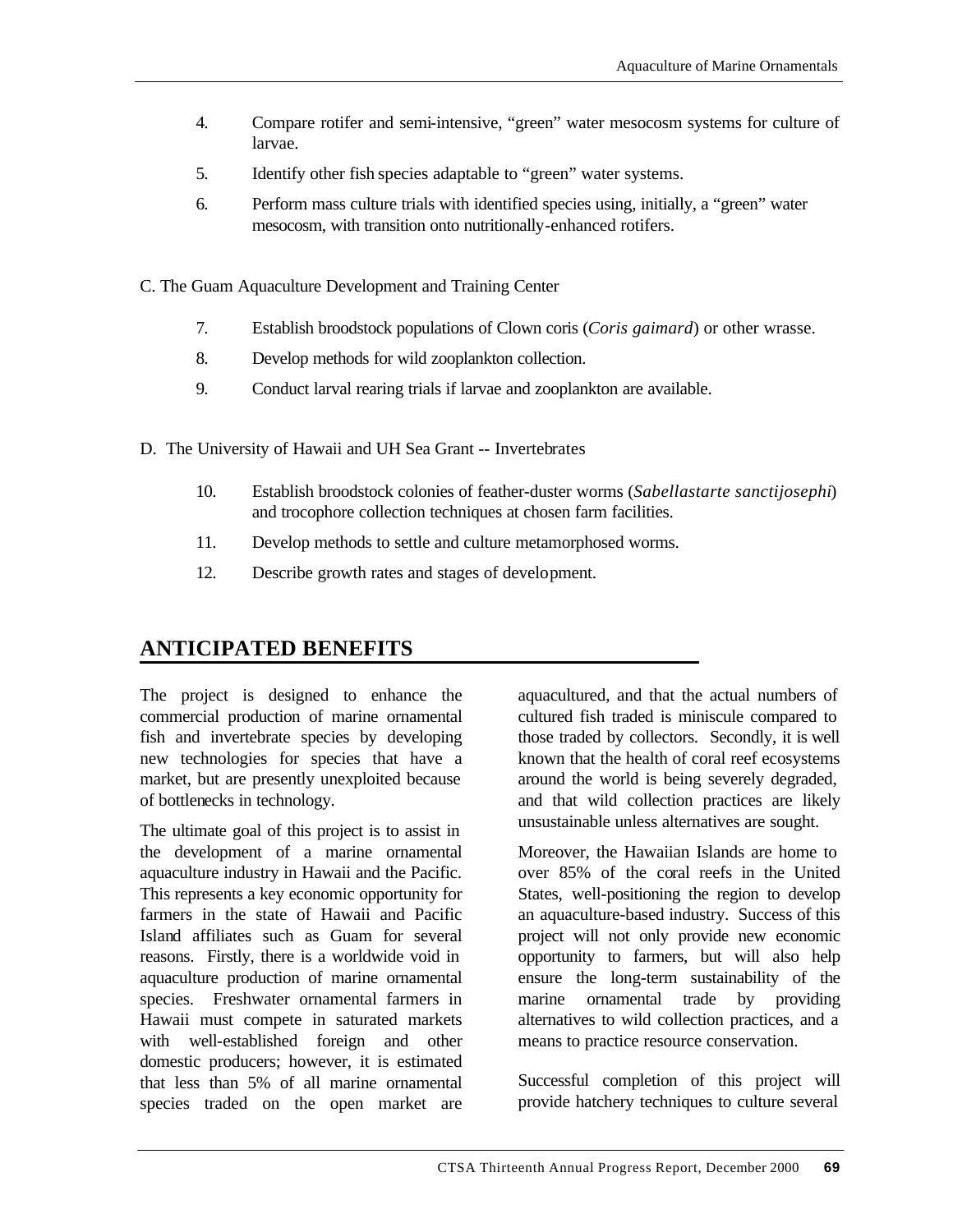species of marine ornamentals, thereby offering a more environmentally sustainable alternative to wild collection practices. Identification of the most appropriate food item would lead to development of methods to mass-produce them for larvae. Consistency in production would ensure a solid base for development of an industry and transfer of reliable technologies. Techniques to mature and spawn the species chosen could be transferred to other highly desired ornamental fish, allowing for the rapid development of new aquacultured species. Further, development of reliable methods to mass culture live feeds

would benefit the entire spectrum of marine ornamental culture. As expressed in the June 1997 newsletter of the American Marine Life Dealers Association, several benefits, apart from cost savings, will accrue from the financial investment in research and development of captive propagation, including new economic development, job creation, and an increased emphasis on the importance of maintaining coastal resources. Additional economic benefits will flow throughout the industry, strengthening aquarium and pet retail stores and benefiting consumers with healthier fish.

## **PROGRESS AND PRINCIPAL ACCOMPLISHMENTS**

Following are the accomplishments for this year:

### **Objective 1**

#### *Pygmy angelfish (Centropyge sp.)*

Under captive conditions at OI, they have successfully obtained flame angelfish spawns daily for almost one year with individual spawns from a single pair, reaching values as high as 12,000 eggs per spawn. The species clearly acclimates well to the conditions of intensive culture. Further, tank cleaning and removal of fish for husbandry purposes are well tolerated, often resulting in slightly larger spawns. Care was taken to avoid buildup of aptysia in tank outflows, as it was shown they were veracious consumers of eggs.

#### *Yellow tang (Zebrasoma flavescens)*

A total 25 yellow tang broodstock collected off the Kona coast in 1999 have been successfully maintained in two broodstock tanks for approximately one year. They were successful in developing an external means of sexing individuals based on external characters. Despite being maintained in a healthy condition for over one year, we have yet to see any indication of spawning behavior

or the appearance of spawned eggs in egg collection nets.

### **Objective 2**

Experiments were carried out to quantify the hatch rate of flame angelfish, *Centropyge loriculus*, embryos spawned naturally at OI and to examine early larval development of this species. A new rearing system, suitable for replicated experiments with small quantities of fish eggs/larvae, was also commissioned and evaluated against existing rearing facilities. Preliminary feeding experiments were then undertaken to quantify the ingestion by flame angelfish larvae of mono-cultured prey items (SS-Type rotifers, *Brachionus rotundiformis*, nauplii of *Euterpina acutifrons* and

### **RESULTS AT A GLANCE . . .**

- Established broodstock populations for yellow tang and pygmy angelfish.
- Several species of juvenile wrasse were obtained and habituated to onshore tanks.
- An external means of sexing individuals of yellow tang has been developed.
- Angelfish spawns have been maintained daily for almost year.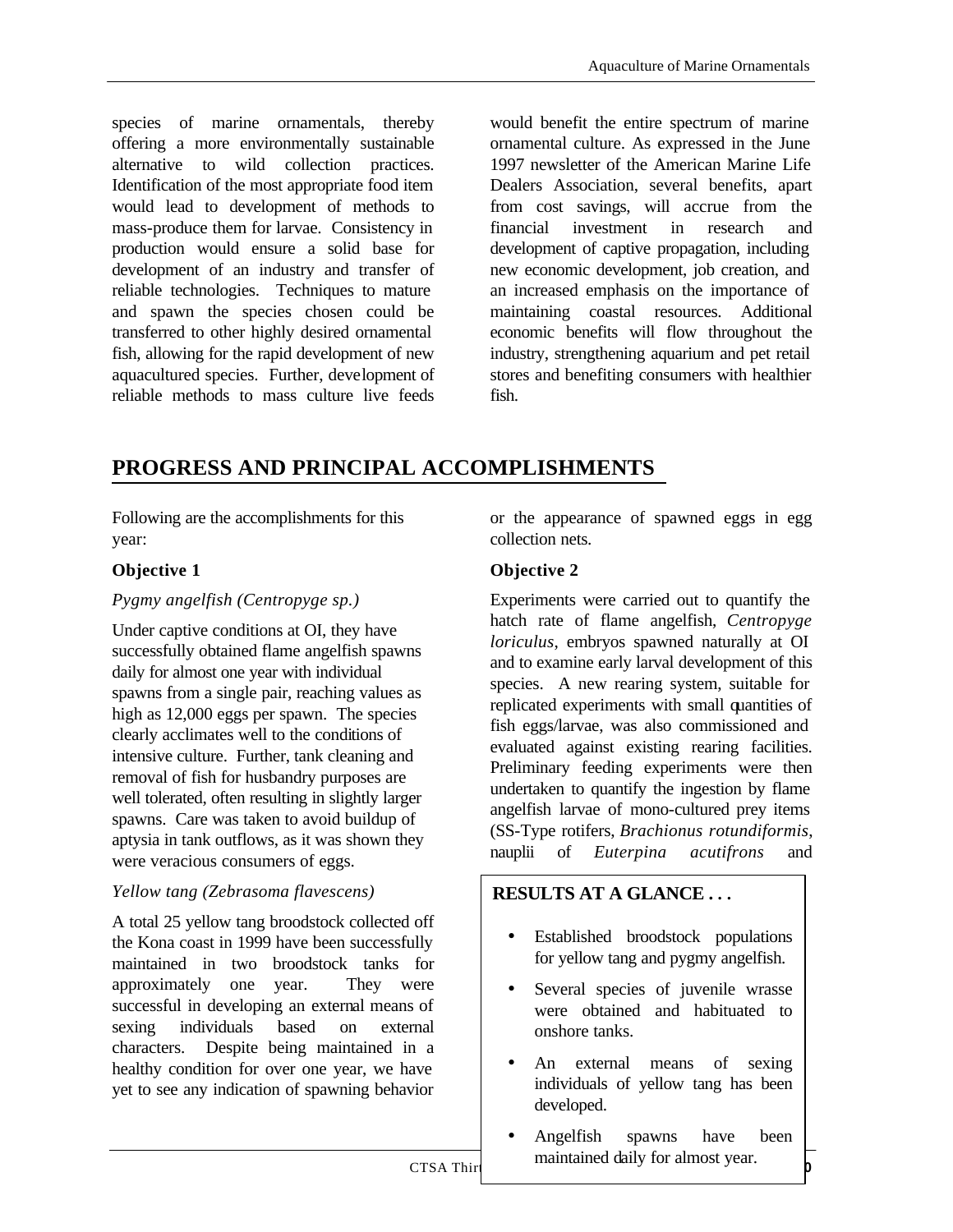trochophore larvae of *Crassostrea gigas*).

An experiment was conducted to quantify hatch rate for flame angelfish embryos held in two types of incubation systems. Mean percentage hatch was higher in the 10L polyethylene tanks (80.0%±9.7) than in 1L glass beakers  $(69.2\% \pm 12.6)$ , although these differences were not statistically significant.

A follow up experiment was conducted using the 10L rearing tanks to examine the effects of water treatment on survival of flame angelfish larvae during yolk resorption. In the absence of any significant treatment differences in survival, the multi-component water treatment process was adopted for subsequent rearing studies.

In an experiment to evaluate SS-type rotifers, *Brachionus rotundiformis*, and *E. acutifrons nauplii* as initial prey for flame angelfish larvae, embryos were stocked into each of twelve 10L tanks at a density of 28/L.

The dimensions of angelfish larvae receiving SS rotifers or *E. acutifrons* did not differ significantly from unfed larvae throughout the experiment, i.e. all larvae exhibited negative growth. A preliminary experiment to test the combined feeding approach was undertaken, using trochophore larvae of *Crassostrea gigas* (mean diameter 50µm). However, the experiment was aborted due to high mortality of the oyster trochophores.

### **Objective 3**

Research is targeted during the next reporting period to evaluate semi-intensive larviculture methods for flame angelfish.

# **IMPACT**

Because this project has just begun, there is currently no immediate impact to report.

## **Objectives 4-6**

No progress was made on the technical aspects of this segment over the last 6 months. Interviews for hiring a research associate position are currently ongoing. In addition, Dr Tamaru was approved in October for faculty affiliate status at the University of Hawaii to access facilities at the Hawaii Institute of Marine Biology (HIMB) which will be set up and used in lieu of the AFRC.

# **Objective 7**

Several species of juvenile wrasse, including the clown coris, *C. gaimard*, were obtained by local collectors over the report period and habituated to onshore tanks. After several months, groups of Clown coris were combined and transferred to larger, 3,000L tanks located outdoors. Fish were combined based on relative age and behavior. Behavior of the fish is currently being observed for establishment of a social hierarchy. There have been no recorded spawns to date.

## **Objective 8**

Efforts are underway to arrange collection trips. The project is presently exploring ways to ship samples from Guam to Oahu.

### **Objective 9**

.

No progress was made due to lack of eggs.

### **Objectives 10-12**

No progress was made. Mr. Richard Bailey resigned his position with USGES. A replacement is being sought.